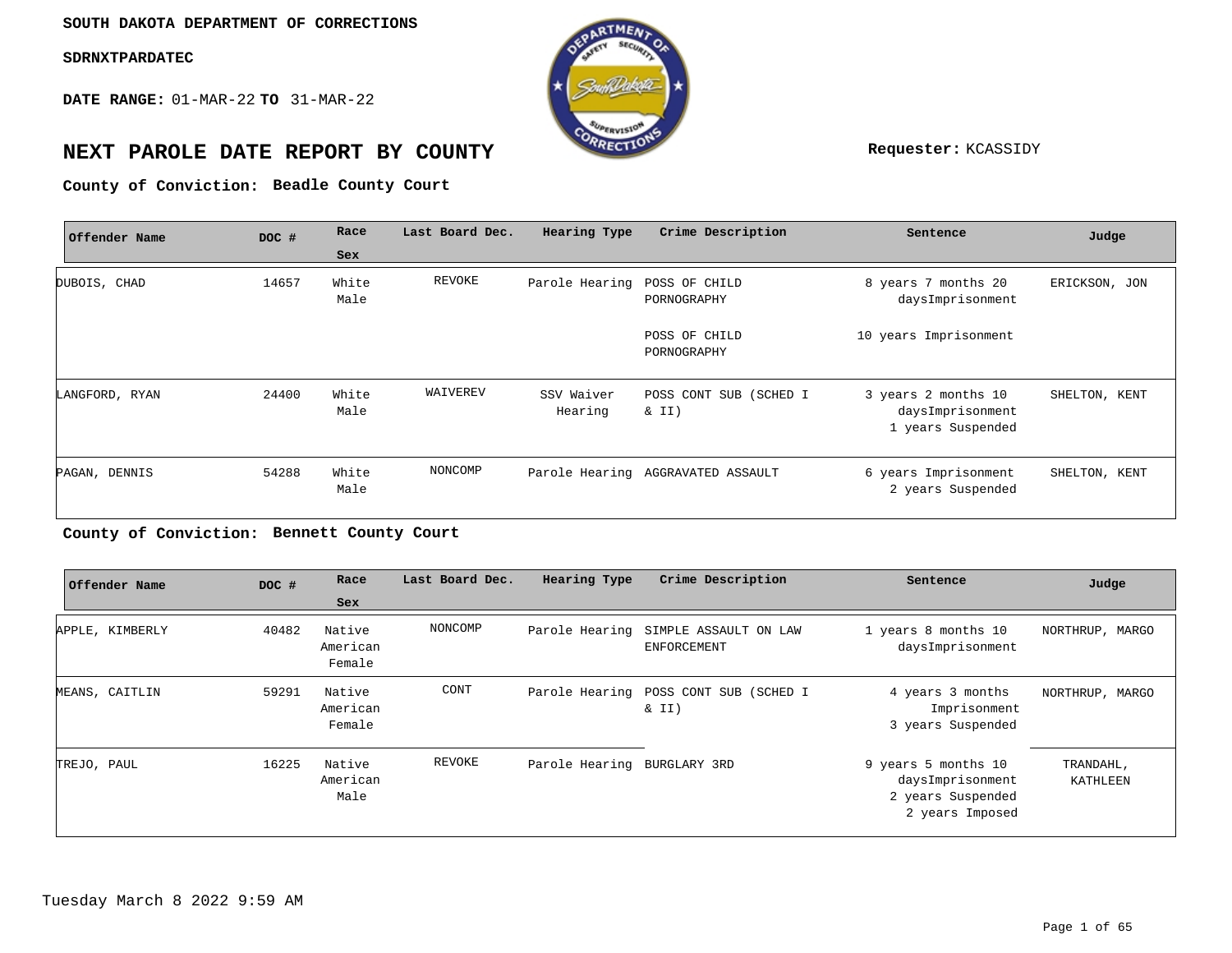**DATE RANGE:** 01-MAR-22 **TO** 31-MAR-22



# **NEXT PAROLE DATE REPORT BY COUNTY Requester:** KCASSIDY

**Bon Homme County Court County of Conviction:**

| Offender Name | DOC # | Race                       | Last Board Dec. | Hearing Type | Crime Description                    | Sentence                                                                 | Judge          |
|---------------|-------|----------------------------|-----------------|--------------|--------------------------------------|--------------------------------------------------------------------------|----------------|
|               |       | Sex                        |                 |              |                                      |                                                                          |                |
| KLING, KARY   | 40503 | Native<br>American<br>Male | NONCOMPR        |              | Parole Hearing POSS CONCEALED WEAPON | 4 years 6 months<br>Imprisonment<br>3 years Suspended<br>3 years Imposed | GERING, CHERYL |
|               |       |                            |                 |              |                                      |                                                                          |                |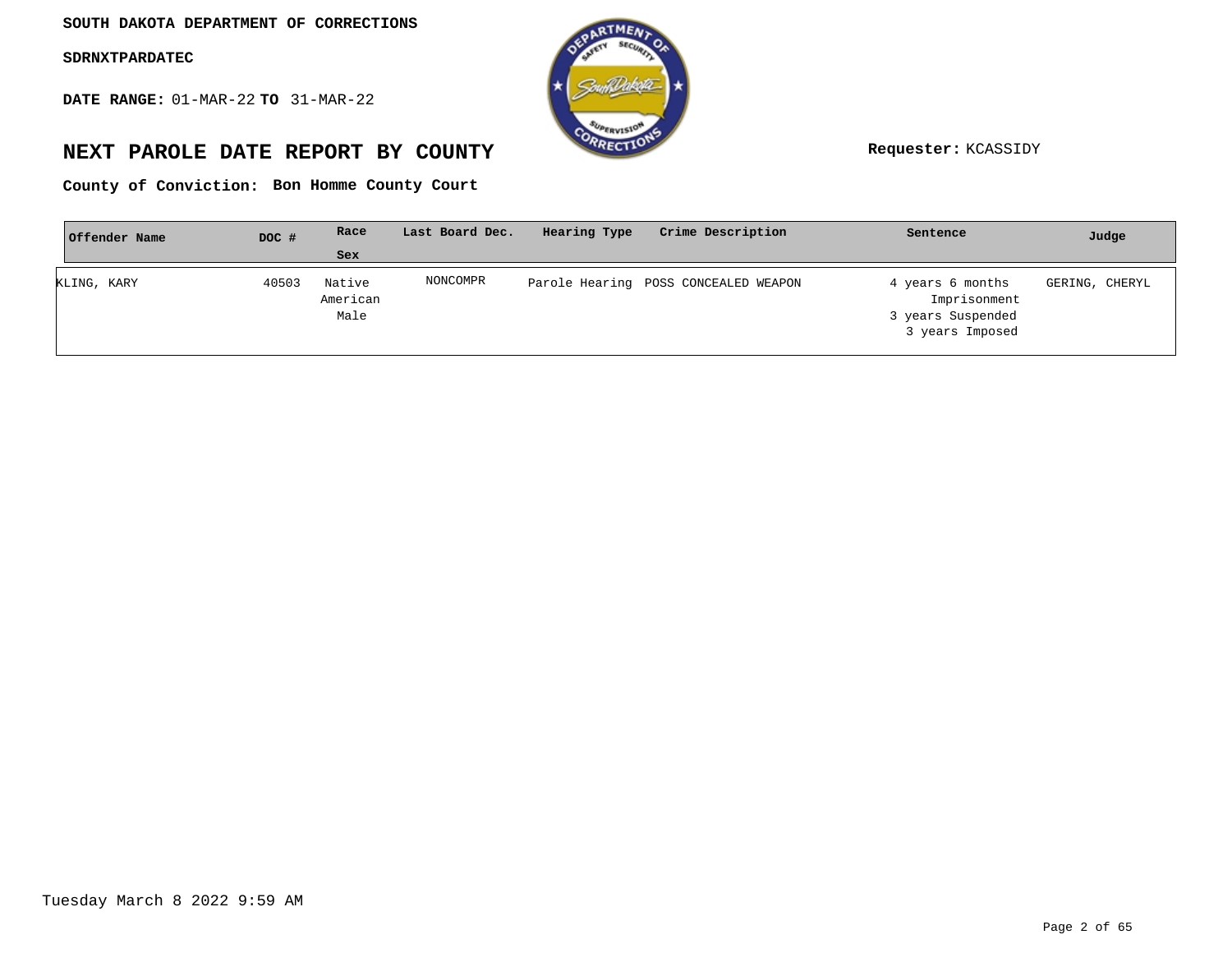**DATE RANGE:** 01-MAR-22 **TO** 31-MAR-22



# **NEXT PAROLE DATE REPORT BY COUNTY Requester:** KCASSIDY

**Brookings County Court County of Conviction:**

| Offender Name    | DOC # | Race<br><b>Sex</b>         | Last Board Dec. | Hearing Type                  | Crime Description                                    | Sentence                                                                                 | Judge                   |
|------------------|-------|----------------------------|-----------------|-------------------------------|------------------------------------------------------|------------------------------------------------------------------------------------------|-------------------------|
| BANKS, TIMOTHY   | 64010 | Black<br>Male              | WAIVE           | Parole Hearing                | Unauthorized ingestion<br>of controlled<br>substance | 3 years Imprisonment<br>1 years Suspended                                                | STOLTENBURG<br>GREGORY  |
| BROCK, MASON     | 55559 | White<br>Male              | DENY            | Parole Hearing ROBBERY 2ND    |                                                      | 6 years 9 months<br>Imprisonment<br>2 years Suspended                                    | STOLTENBURG<br>GREGORY  |
| CHOPPER, WILLIAM | 60474 | Native<br>American<br>Male | WAIVEREV        | PV Waiver<br>Hearing          | SIMPLE ASSAULT ON LAW<br><b>ENFORCEMENT</b>          | 1 years 11 months 10<br>daysImprisonment                                                 | ELSHERE, DAWN           |
| GAMBLE, ZACHARY  | 47853 | White<br>Male              | REVOKE          | Parole Hearing BURGLARY 1ST   |                                                      | 6 years 7 months 15<br>daysImprisonment<br>4 years Suspended<br>3 years 5 months Imposed | STOLTENBURG,<br>GREGORY |
| GASCOIGNE, DAVID | 8513  | White<br>Male              |                 | Early<br>Discharge<br>Hearing | DIST OF MJ: ½ LB < 1<br>LB                           | 8 years 5 months<br>Imprisonment                                                         | STOLTENBURG<br>GREGORY  |
|                  |       |                            |                 |                               | DIST OF MJ: > 1 LB                                   | 5 years Imprisonment<br>5 years Suspended                                                |                         |
| HOWELL, GAVIN    | 49194 | Native<br>American<br>Male | REVOKE          |                               | Parole Hearing SIMPLE ASSAULT 3RD                    | 2 years Imprisonment                                                                     | ELSHERE, DAWN           |
| HOWELL, GAVIN    | 49194 | Native<br>American<br>Male | REVOKE          |                               | Parole Hearing AGGRAVATED ASSAULT                    | 10 years 9 months<br>Imprisonment<br>5 years Suspended<br>5 years Imposed                | STOLTENBURG,<br>GREGORY |
|                  |       |                            |                 |                               |                                                      |                                                                                          |                         |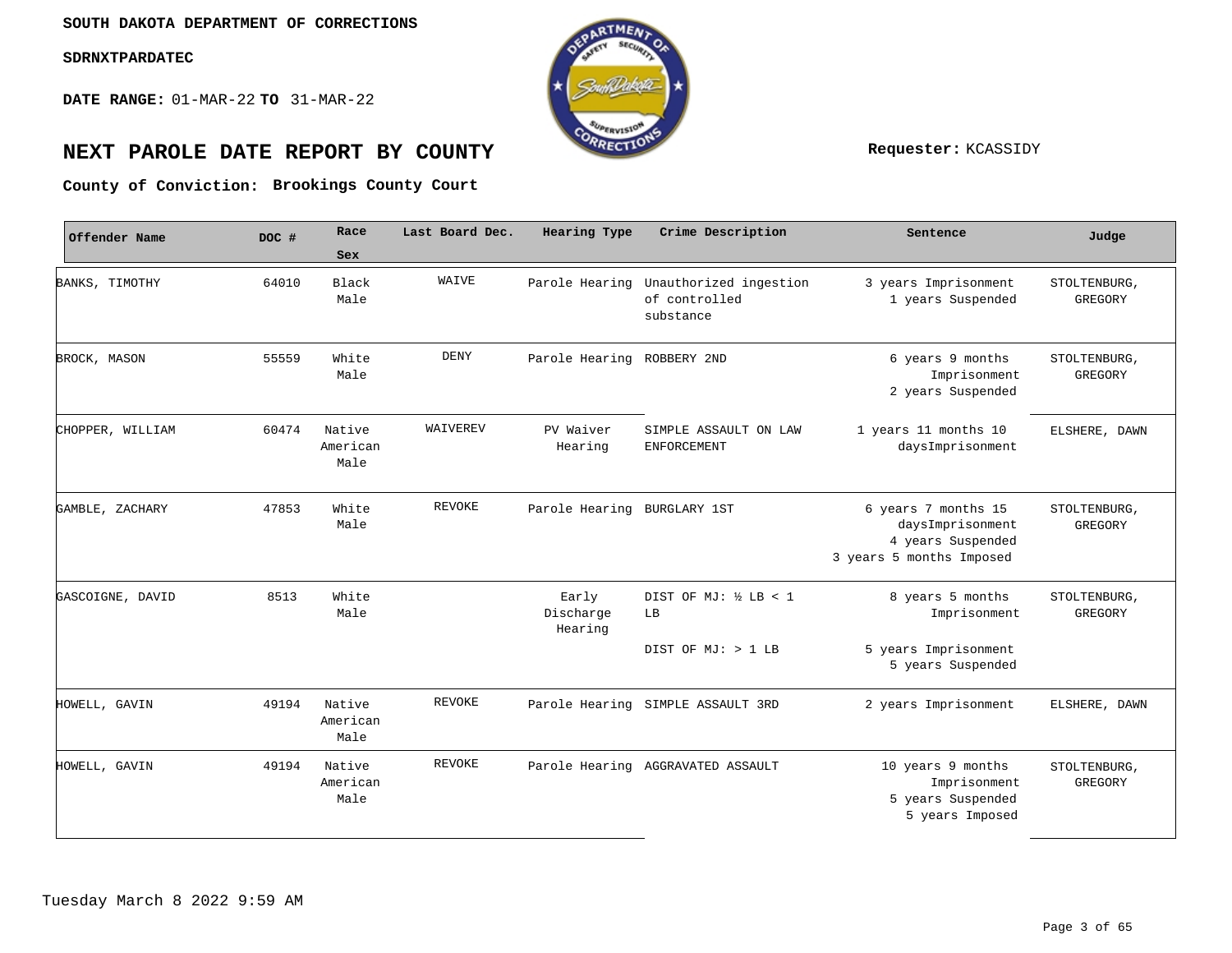**DATE RANGE:** 01-MAR-22 **TO** 31-MAR-22

# **NEXT PAROLE DATE REPORT BY COUNTY Requester:** KCASSIDY

**OTME** 

| MUNOZ MUNIZ, HECTOR | 59320 | Hispanic<br>or Latino<br>Male | CONT     | PV Revocation<br>Hearing | AGGRAVATED ASSAULT                                   | 7 years 3 months<br>Imprisonment<br>4 years Suspended | ELSHERE, DAWN           |
|---------------------|-------|-------------------------------|----------|--------------------------|------------------------------------------------------|-------------------------------------------------------|-------------------------|
| TRAINOR, DAMON      | 51378 | White<br>Male                 | WAIVEREV | SSV Waiver<br>Hearing    | Unauthorized ingestion<br>of controlled<br>substance | 4 years Imprisonment<br>2 years Suspended             | STOLTENBURG,<br>GREGORY |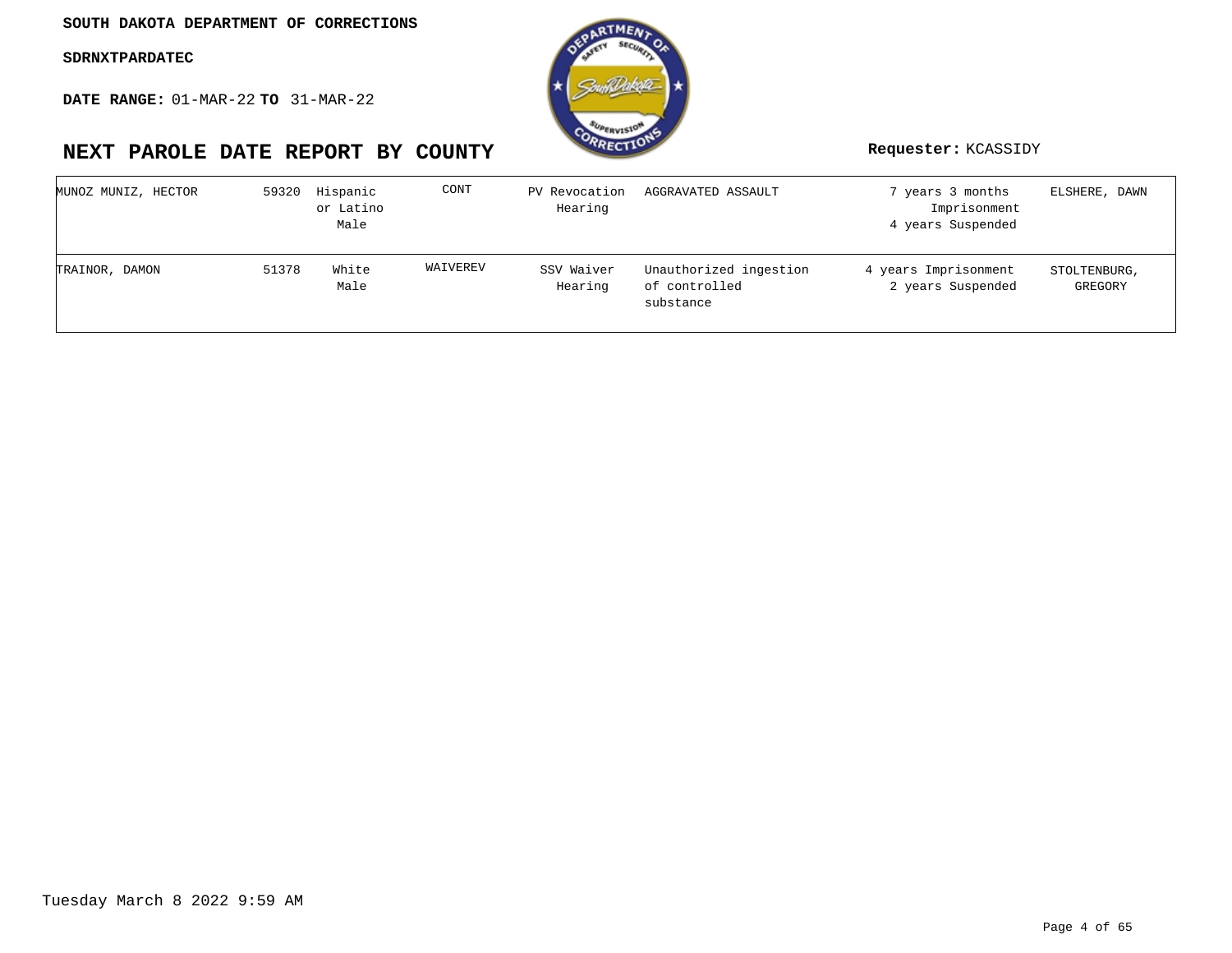**DATE RANGE:** 01-MAR-22 **TO** 31-MAR-22



# **NEXT PAROLE DATE REPORT BY COUNTY Requester:** KCASSIDY

**Brown County Court County of Conviction:**

| Offender Name | DOC # | Race                       | Last Board Dec. | Hearing Type                  | Crime Description                    | Sentence                                                                 | Judge        |
|---------------|-------|----------------------------|-----------------|-------------------------------|--------------------------------------|--------------------------------------------------------------------------|--------------|
|               |       | Sex                        |                 |                               |                                      |                                                                          |              |
| BORG, TIMOTHY | 56515 | White<br>Male              |                 | Early<br>Discharge<br>Hearing | DWI 4TH                              | 5 years Imprisonment<br>4 years Suspended                                | MYREN, SCOTT |
| BRUCE, JESSE  | 37867 | Native<br>American<br>Male | WAIVEREV        | PV Waiver<br>Hearing          | DISTRIBUTION OF CS SCH<br>I & II     | 9 years 3 months<br>Imprisonment<br>5 years Suspended                    | N/A          |
| BUSHBY, BRYCE | 61967 | White<br>Male              | DENY            | Parole Hearing DWI 4TH        |                                      | 5 years Imprisonment<br>2 years Suspended                                | PORTRA, TONY |
| CHEVEYO, TATE | 55630 | Other<br>Male              | PROBCAUSE       |                               | Parole Hearing SEX CONT W/CHILD < 16 | 6 years 9 months<br>Imprisonment<br>4 years Suspended<br>2 years Imposed | MYREN, SCOTT |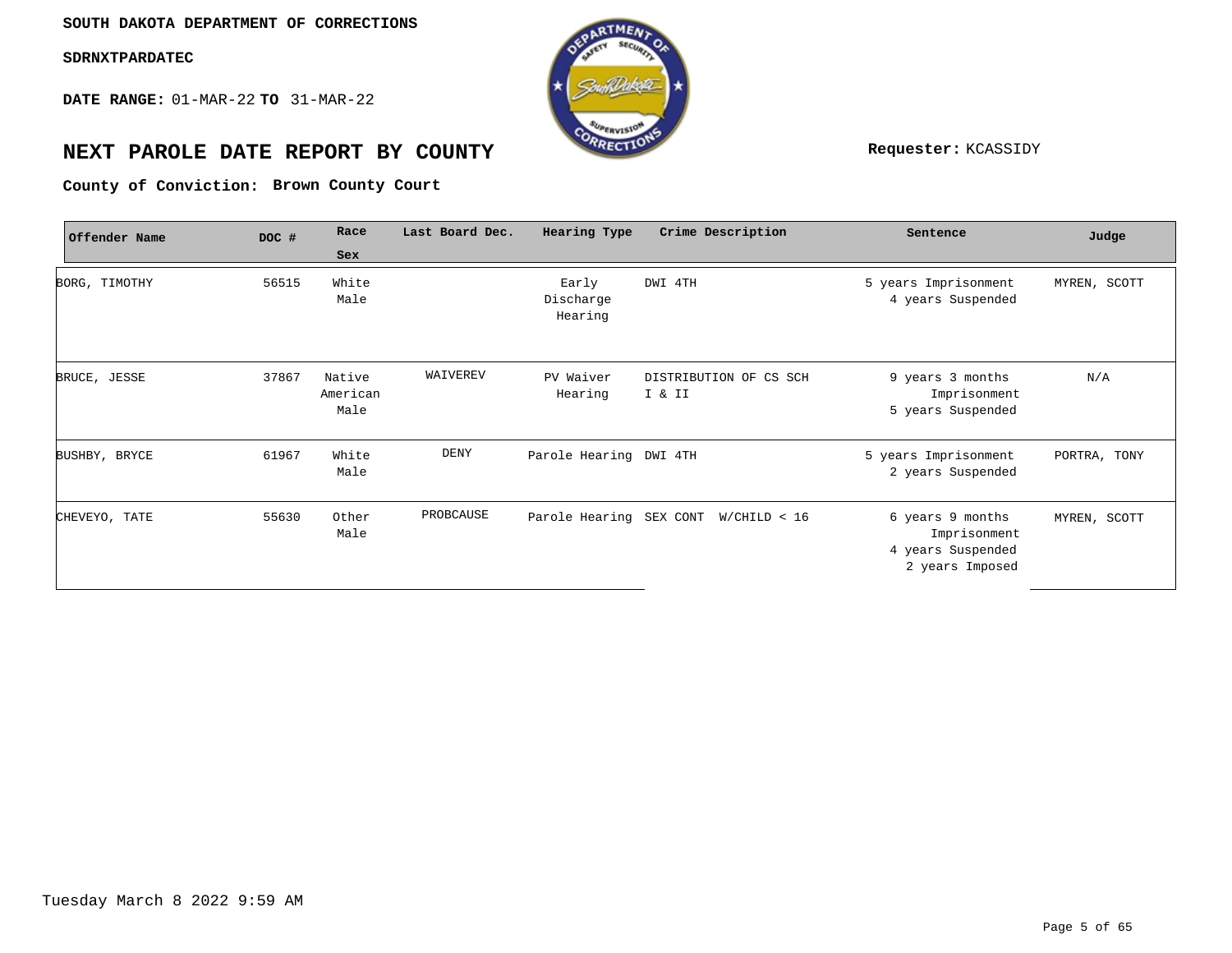

| EISA, HASSAN           | 48288 | Black<br>Male                 | <b>REVOKE</b> | Parole Hearing BURGLARY 1ST        |                                                      | 8 years Imprisonment<br>7 years Suspended<br>4 years Imposed                      | SOMMERS, RICHARD |
|------------------------|-------|-------------------------------|---------------|------------------------------------|------------------------------------------------------|-----------------------------------------------------------------------------------|------------------|
|                        |       |                               |               |                                    | Unauthorized ingestion<br>of controlled<br>substance | 3 years 9 months<br>Imprisonment<br>2 years Suspended<br>2 years Imposed          |                  |
|                        |       |                               |               |                                    | DISTRIBUTION OF CS SCH<br>I & II                     | 9 years 3 months<br>Imprisonment<br>7 years Suspended                             |                  |
|                        |       |                               |               |                                    | POSS OF FIREARM BY<br>CONVICTED DRUG<br>OFFENDER     | 1 years 3 months<br>Imprisonment                                                  |                  |
| ERICKSON, RYLEY        | 9594  | White<br>Male                 | <b>REVOKE</b> | Early<br>Discharge<br>Hearing      | DISTRIBUTION OF CS SCH<br>I & II                     | 8 years 6 months<br>Imprisonment<br>8 years Suspended<br>3 years Imposed          | PORTRA, TONY     |
|                        |       |                               |               |                                    | DISTRIBUTION OF CS /<br>PRESCRIPTION SCH II          | 10 years 2 months<br>Imprisonment                                                 |                  |
| GOLLIHER-WEYER, JOSEPH | 39160 | Hispanic<br>or Latino<br>Male | CONT          | SSV Revocation RAPE 4TH<br>Hearing |                                                      | 14 years 11 months 10<br>daysImprisonment<br>7 years Suspended                    | SOMMERS, RICHARD |
|                        |       |                               |               |                                    | DAMAGE TO PROPERTY                                   | 9 years 11 months 10<br>daysImprisonment<br>5 years Suspended                     |                  |
| MOLINARY, LUIS         | 18200 | Native<br>American<br>Male    | <b>REVOKE</b> |                                    | Parole Hearing DISTRIBUTION OF CS SCH<br>I & II      | 8 years 9 months<br>Imprisonment<br>7 years Suspended<br>2 years 2 months Imposed | MYREN, SCOTT     |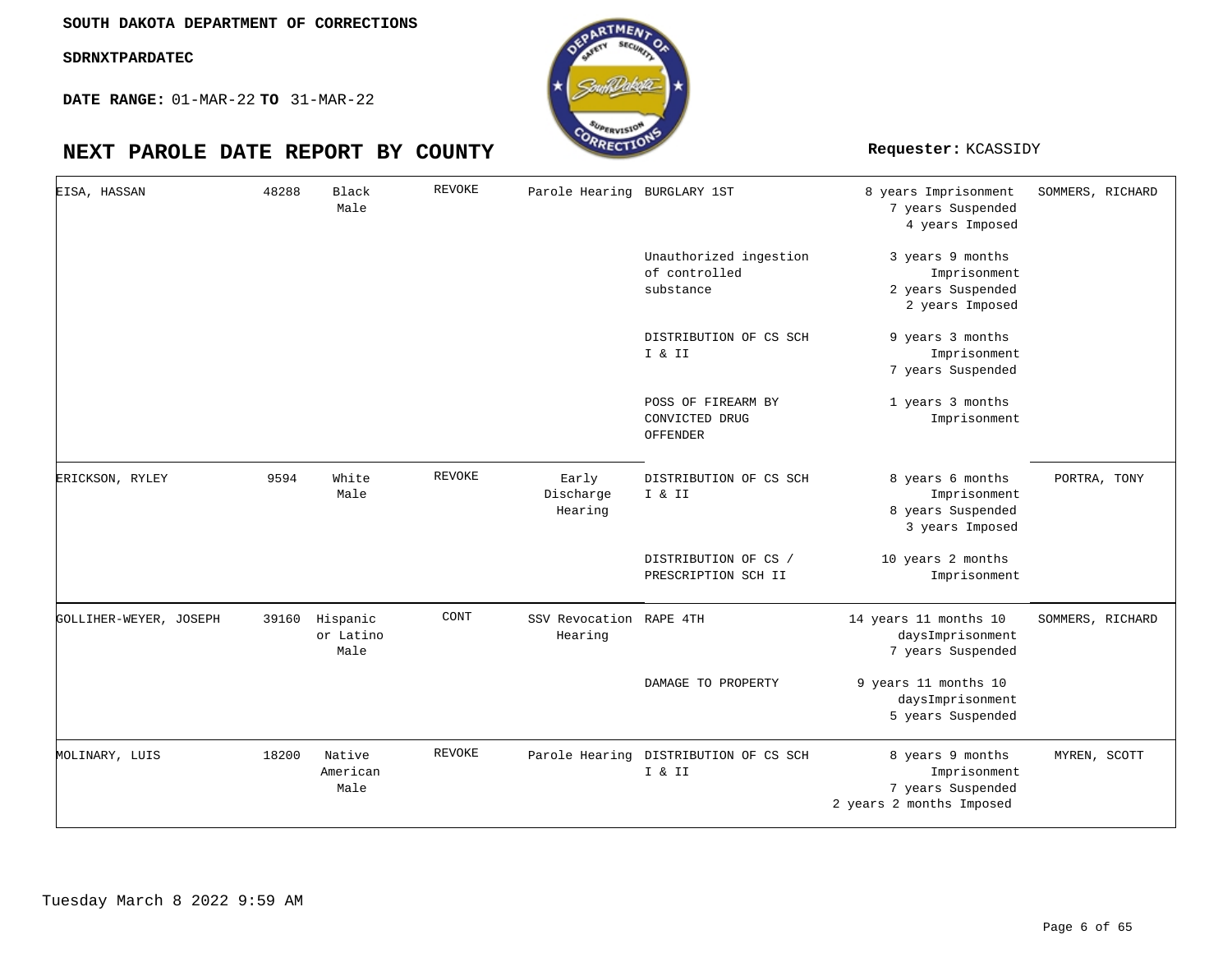

| MOLINARY, LUIS    | 18200 | Native<br>American<br>Male | <b>REVOKE</b> | Parole Hearing           | POSS OF FIREARM BY<br>CONVICTED DRUG<br>OFFENDER                    | 1 years 6 months<br>Imprisonment                                                                   | PORTRA, TONY     |
|-------------------|-------|----------------------------|---------------|--------------------------|---------------------------------------------------------------------|----------------------------------------------------------------------------------------------------|------------------|
|                   |       |                            |               |                          | POSS CONT SUB (SCHED I<br>& II)                                     | 5 years 4 months<br>Imprisonment                                                                   |                  |
|                   |       |                            |               |                          | Unauthorized ingestion<br>of controlled<br>substance                | 5 years 4 months<br>Imprisonment                                                                   |                  |
| SCHAEFFER, SHELBY | 48203 | White<br>Male              | PROBCAUSE     | PV Revocation<br>Hearing | RAPE 4TH                                                            | 14 years 6 months<br>Imprisonment<br>10 years Suspended                                            | SOMMERS, RICHARD |
| SCHNELL, DAVID    | 58123 | Black<br>Male              | <b>REVOKE</b> |                          | Parole Hearing ESCAPE- SECOND DEGREE                                | 4 years 3 months<br>Imprisonment<br>1 years Suspended<br>1 years Imposed                           | MYREN, SCOTT     |
| SIERS, MARLIN     | 19647 | Native<br>American<br>Male | NONCOMPR      |                          | Parole Hearing Unauthorized ingestion<br>of controlled<br>substance | 4 years 9 months<br>Imprisonment<br>4 years 11 months<br>Suspended<br>4 years 11 months<br>Imposed | MYREN, SCOTT     |
| SYHRE, BRIANNE    | 21377 | White<br>Female            | <b>REVOKE</b> | Parole Hearing FORGERY   |                                                                     | 5 years Imprisonment<br>4 years 7 months<br>Suspended                                              | MAGERA, GREG     |
|                   |       |                            |               |                          | POSS CONT SUB (SCHED I<br>$\&$ II)                                  | 5 years Imprisonment<br>4 years 7 months<br>Suspended                                              |                  |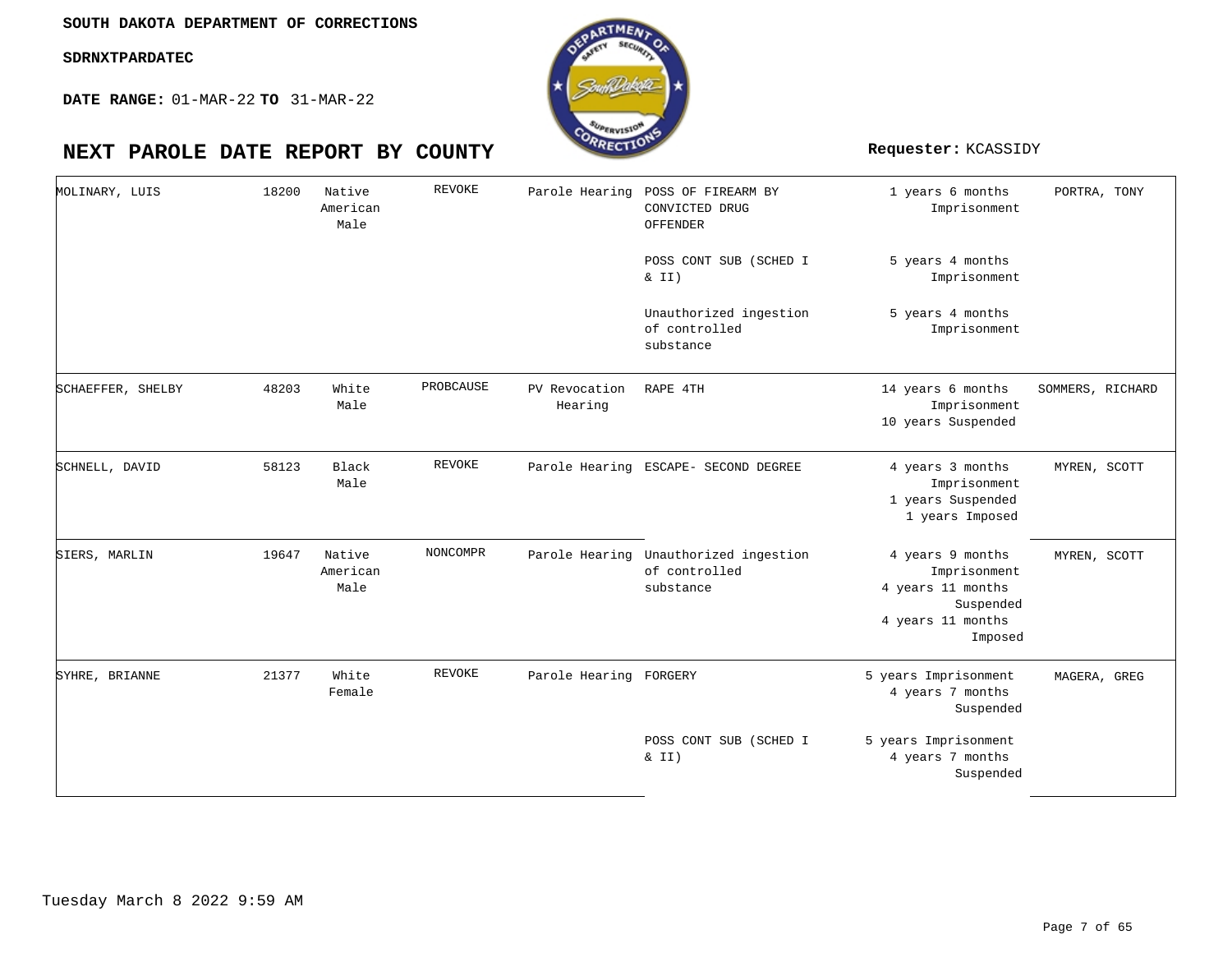**DATE RANGE:** 01-MAR-22 **TO** 31-MAR-22



| SYHRE, BRIANNE | 21377 | White  | REVOKE | Parole Hearing GRAND THEFT | 14 years 8 months 10 | PORTRA, TONY |
|----------------|-------|--------|--------|----------------------------|----------------------|--------------|
|                |       | Female |        |                            | daysImprisonment     |              |
|                |       |        |        |                            | 10 years Suspended   |              |
|                |       |        |        |                            | 10 years Imposed     |              |
|                |       |        |        |                            |                      |              |

**Brule County Court County of Conviction:**

| Offender Name    | DOC # | Race                          | Last Board Dec. | Hearing Type             | Crime Description                                                             | Sentence                                                                  | Judge           |
|------------------|-------|-------------------------------|-----------------|--------------------------|-------------------------------------------------------------------------------|---------------------------------------------------------------------------|-----------------|
|                  |       | Sex                           |                 |                          |                                                                               |                                                                           |                 |
| CAVANAUGH, SILAS | 59990 | Native<br>American<br>Male    | CONT            | PV Revocation<br>Hearing | GRAND THEFT ><br>\$5,000.00                                                   | 5 years Imprisonment<br>3 years Suspended                                 | ANDERSON, BRUCE |
| LAROCHE, PHILIP  | 63624 | Native<br>American<br>Male    |                 | Hearing                  | Non-compliance AGGRAVATED ASSAULT                                             | 7 years 11 months 10<br>daysImprisonment<br>5 years 6 months<br>Suspended | ANDERSON, BRUCE |
| WEIR, GREGORY    | 40198 | Hispanic<br>or Latino<br>Male | REVOKE          |                          | Parole Hearing AGGRAVATED ASSAULT<br><b>AGAINST LAW</b><br><b>ENFORCEMENT</b> | 24 years Imprisonment<br>17 years Suspended<br>17 years Imposed           | ANDERSON, BRUCE |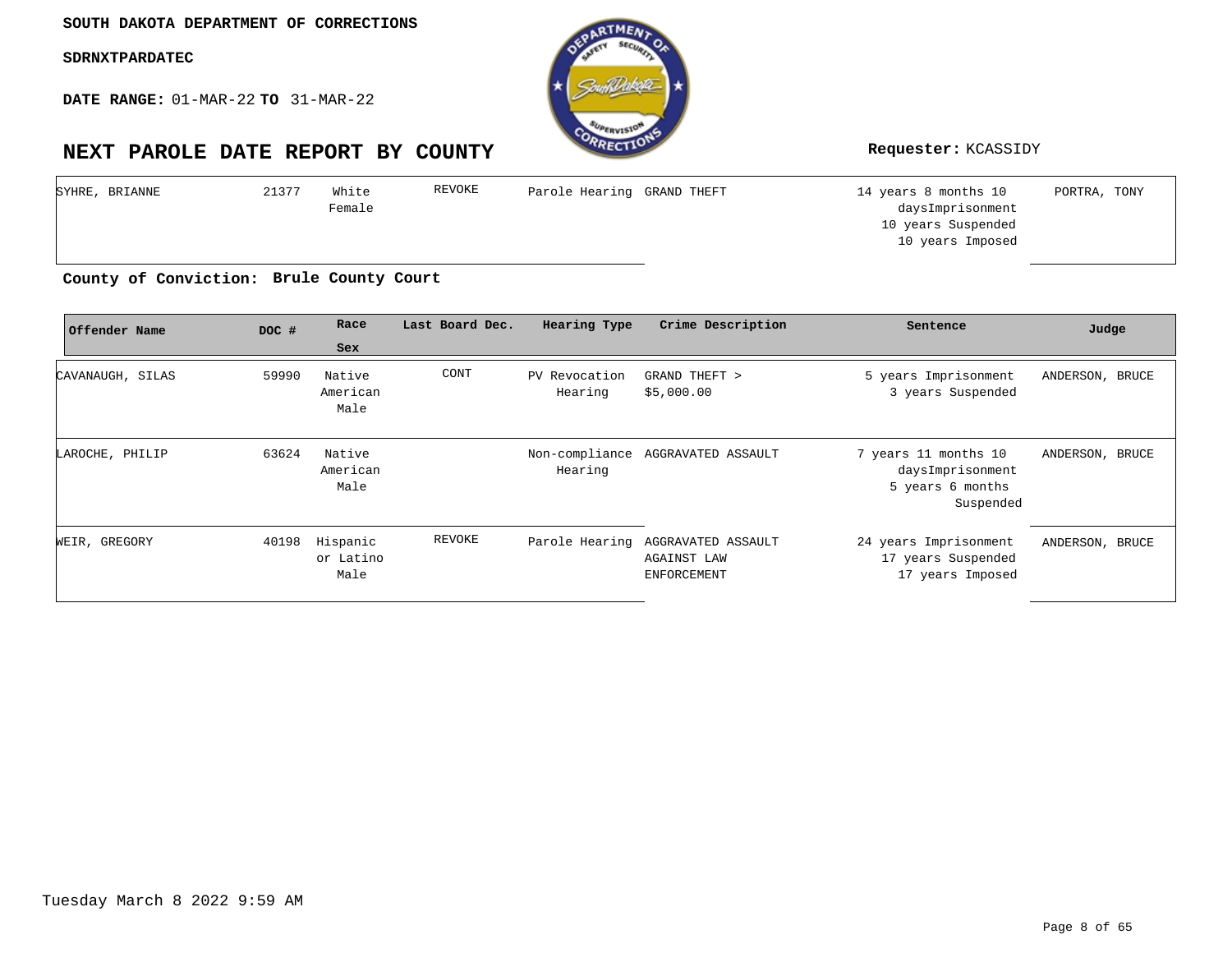**DATE RANGE:** 01-MAR-22 **TO** 31-MAR-22



# **NEXT PAROLE DATE REPORT BY COUNTY REPORT BY ALL PROPERTY REQUESTER:** KCASSIDY

**Butte County Court County of Conviction:**

| Offender Name     | DOC # | Race                         | Last Board Dec. | Hearing Type                | Crime Description                                                   | Sentence                                                                                              | Judge        |
|-------------------|-------|------------------------------|-----------------|-----------------------------|---------------------------------------------------------------------|-------------------------------------------------------------------------------------------------------|--------------|
|                   |       | Sex                          |                 |                             |                                                                     |                                                                                                       |              |
| BEAR, AMANDA      | 54581 | White<br>Female              | <b>REVOKE</b>   | Parole Hearing              | GRAND THEFT ><br>\$5,000.00                                         | 4 years 15<br>daysImprisonment<br>2 years Suspended<br>2 years Imposed                                | DAY, MICHAEL |
| BUCKMASTER, RANDY | 47504 | Native<br>American<br>Male   | <b>REVOKE</b>   | Parole Hearing BURGLARY 3RD |                                                                     | 9 years 9 months<br>Imprisonment<br>9 years 9 months<br>Suspended<br>4 years 6 months Imposed         | DAY, MICHAEL |
| LUCERO, SHELBY    | 54249 | Native<br>American<br>Female | <b>REVOKE</b>   |                             | Parole Hearing Unauthorized ingestion<br>of controlled<br>substance | 4 years 11 months 10<br>daysImprisonment<br>3 years 6 months<br>Suspended<br>3 years 6 months Imposed | DAY, MICHAEL |
| MOORE, DAKOTA     | 60693 | Native<br>American<br>Male   | <b>REVOKE</b>   | Parole Hearing BURGLARY 3RD |                                                                     | 4 years 5 months 10<br>daysImprisonment<br>3 years Suspended<br>3 years Imposed                       | DAY, MICHAEL |
|                   |       |                              |                 |                             | GRAND THEFT <<br>\$2,500.00                                         | 4 years 5 months 10<br>daysImprisonment<br>3 years Suspended<br>3 years Imposed                       |              |
| SANDMAN, WENDY    | 60211 | White<br>Female              | REVOKE          | Parole Hearing              | SIMPLE ASSAULT ON LAW<br><b>ENFORCEMENT</b>                         | 2 years Imprisonment<br>6 months Suspended<br>6 months Imposed                                        | DAY, MICHAEL |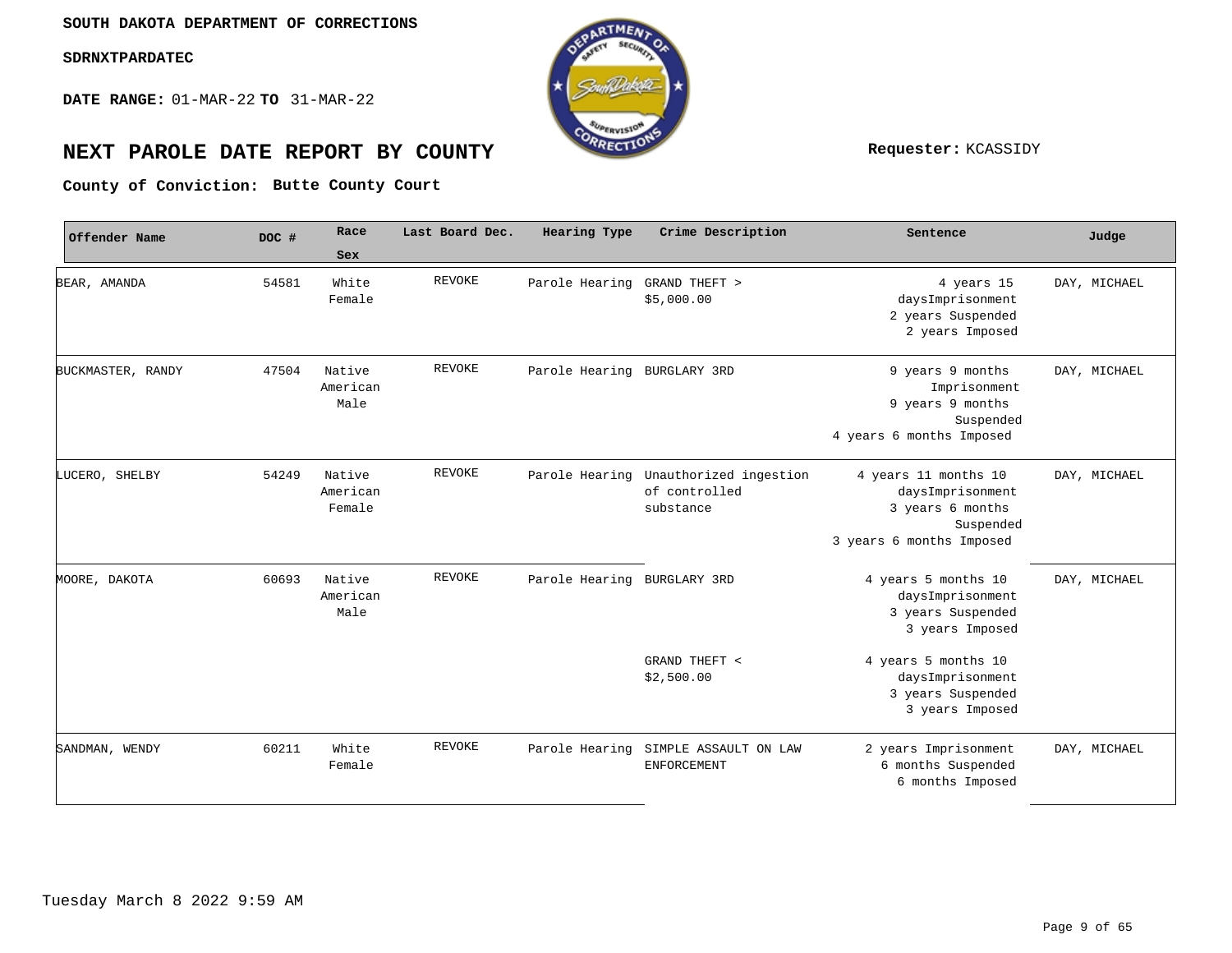**DATE RANGE:** 01-MAR-22 **TO** 31-MAR-22



# **NEXT PAROLE DATE REPORT BY COUNTY Requester:** KCASSIDY

#### County of Conviction: Charles Mix County

| Offender Name     | DOC # | Race                         | Last Board Dec. | Hearing Type                | Crime Description                                    | Sentence                                                                                              | Judge           |
|-------------------|-------|------------------------------|-----------------|-----------------------------|------------------------------------------------------|-------------------------------------------------------------------------------------------------------|-----------------|
|                   |       | Sex                          |                 |                             |                                                      |                                                                                                       |                 |
| ANTELOPE, NANCY   | 52948 | Native<br>American<br>Female | WAIVEREV        | SSV Waiver<br>Hearing       | Unauthorized ingestion<br>of controlled<br>substance | 3 years Imprisonment<br>2 years 325<br>daysSuspended                                                  | ANDERSON, BRUCE |
| ARCHAMBEAU, HOMER | 53490 | Native<br>American<br>Male   | <b>REVOKE</b>   | Parole Hearing              | POSS CONT SUB (SCHED I<br>$\&$ II)                   | 3 years Imprisonment<br>1 years Suspended<br>1 years Imposed                                          | ANDERSON, BRUCE |
| DAUGHERTY, JEREMY | 52358 | White<br>Male                | <b>REVOKE</b>   | Parole Hearing              | DISTRIBUTION OF CS SCH<br>I & II                     | 5 years Imprisonment<br>4 years Suspended<br>4 years Imposed                                          | ANDERSON, BRUCE |
| DEGROOT, BROOKLYN | 48812 | Native<br>American<br>Female | <b>REVOKE</b>   | Parole Hearing BURGLARY 3RD |                                                      | 3 years 10 months 20<br>daysImprisonment<br>3 years 6 months<br>Suspended<br>3 years 6 months Imposed | ANDERSON, BRUCE |
| FAST HORSE, JORGE | 5058  | Native<br>American<br>Male   | DENY            |                             | Parole Hearing POSS CONT SUB (SCHED I<br>$\&$ II)    | 3 years 8 months 10<br>daysImprisonment                                                               | SMITH, PATRICK  |
| FELBUSH, LEVI     | 54898 | Native<br>American<br>Male   | <b>REVOKE</b>   | Parole Hearing              | Unauthorized ingestion<br>of controlled<br>substance | 2 years 11 months 10<br>daysImprisonment<br>2 years Suspended<br>2 years Imposed                      | ANDERSON, BRUCE |
|                   |       |                              |                 |                             | POSS CONT SUB (SCHED I<br>$\&$ II)                   | 3 years 11 months 10<br>daysImprisonment<br>3 years Suspended                                         |                 |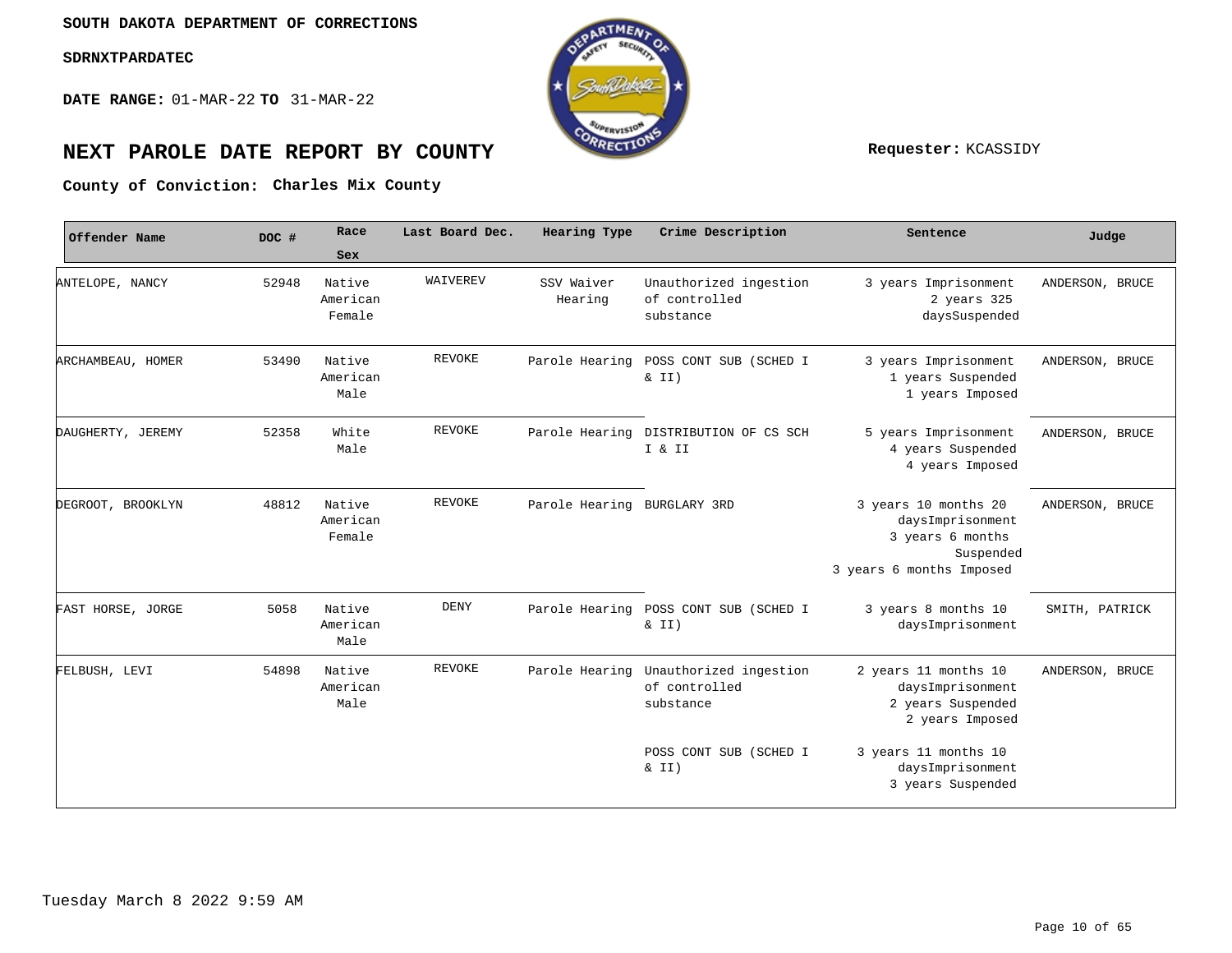**DATE RANGE:** 01-MAR-22 **TO** 31-MAR-22



| WHITE EYES, LAWRENCE | Native<br>41289 | REVOKE | Parole Hearing VEHICULAR BATTERY | 6 years 9 months<br>ANDERSON, BRUCE |  |
|----------------------|-----------------|--------|----------------------------------|-------------------------------------|--|
|                      | American        |        |                                  | Imprisonment                        |  |
|                      | Male            |        |                                  | 4 years 6 months                    |  |
|                      |                 |        |                                  | Suspended                           |  |
|                      |                 |        |                                  | 4 years 6 months Imposed            |  |
|                      |                 |        |                                  |                                     |  |

County of Conviction: Clark County Court

| Offender Name | DOC # | Race          | Last Board Dec. | Hearing Type | Crime Description                         | Sentence                                | Judge         |
|---------------|-------|---------------|-----------------|--------------|-------------------------------------------|-----------------------------------------|---------------|
|               |       | Sex           |                 |              |                                           |                                         |               |
| WAEGE, GLENN  | 45145 | White<br>Male | REVOKE          |              | Parole Hearing SOLICITATION OF A<br>MINOR | 9 years 5 months 10<br>daysImprisonment | MEANS, CARMEN |

County of Conviction: Clay County Court

| Offender Name           | DOC # | Race  | Last Board Dec. | Hearing Type                 | Crime Description | Sentence          | Judge          |
|-------------------------|-------|-------|-----------------|------------------------------|-------------------|-------------------|----------------|
|                         |       | Sex   |                 |                              |                   |                   |                |
| GOSS-GRIFFIN, CHRISTIAN | 49729 | White | REVOKE          | Parole Hearing GRAND THEFT > |                   | 9 years 6 months  | GERING, CHERYL |
|                         |       | Male  |                 |                              | \$5,000.00        | Imprisonment      |                |
|                         |       |       |                 |                              |                   | 6 years Suspended |                |
|                         |       |       |                 |                              |                   | 6 years Imposed   |                |
|                         |       |       |                 |                              | GRAND THEFT >     | 9 years 6 months  |                |
|                         |       |       |                 |                              | \$5,000.00        | Imprisonment      |                |
|                         |       |       |                 |                              |                   | 6 years Suspended |                |
|                         |       |       |                 |                              |                   | 6 years Imposed   |                |
|                         |       |       |                 |                              | GRAND THEFT >     | 9 years 6 months  |                |
|                         |       |       |                 |                              | \$5,000.00        | Imprisonment      |                |
|                         |       |       |                 |                              |                   | 6 years Suspended |                |
|                         |       |       |                 |                              |                   | 6 years Imposed   |                |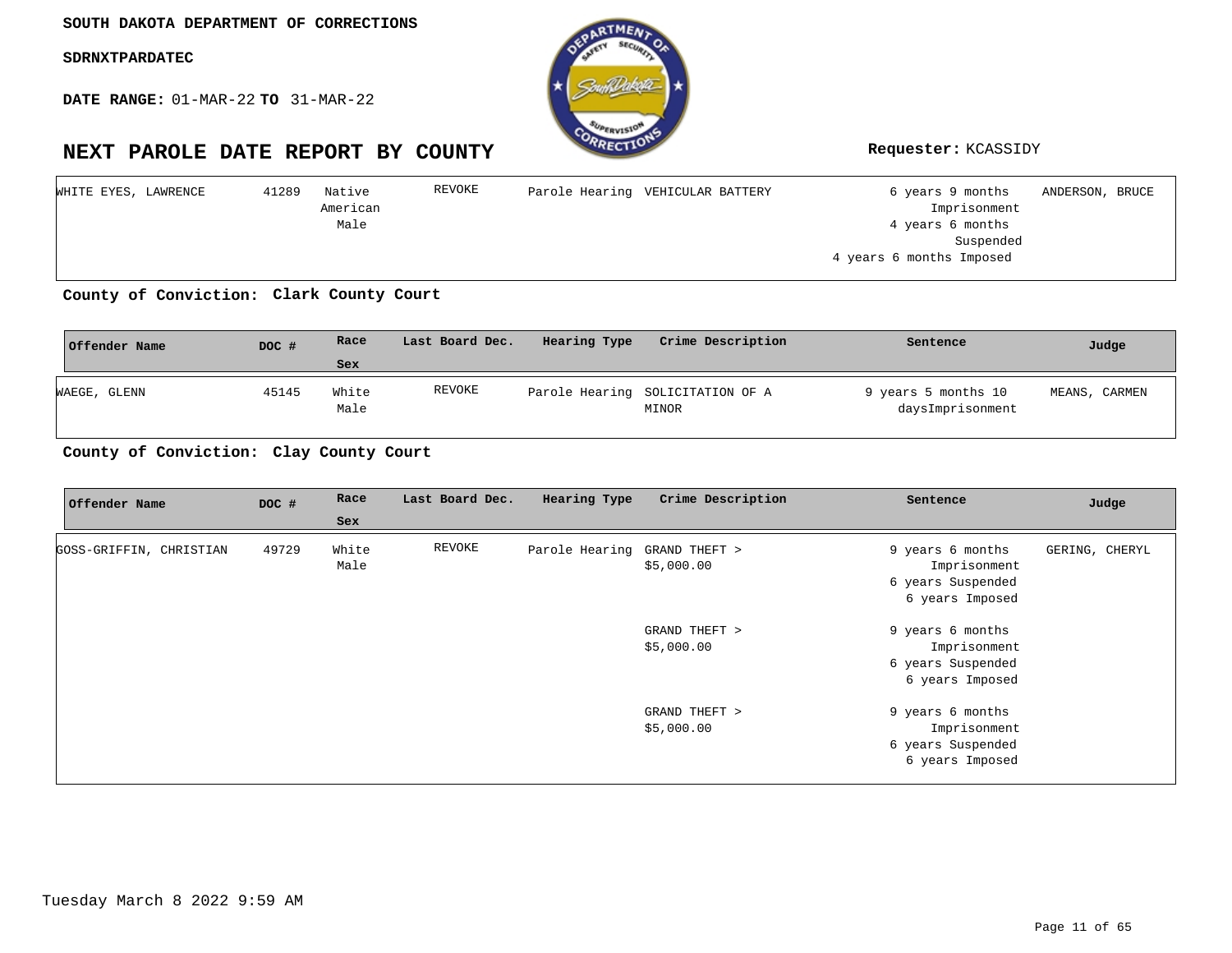**DATE RANGE:** 01-MAR-22 **TO** 31-MAR-22



# **NEXT PAROLE DATE REPORT BY COUNTY Requester:** KCASSIDY

**Codington County Court County of Conviction:**

| Offender Name      | DOC # | Race                         | Last Board Dec. | Hearing Type             | Crime Description                 | Sentence                                                                        | Judge          |
|--------------------|-------|------------------------------|-----------------|--------------------------|-----------------------------------|---------------------------------------------------------------------------------|----------------|
|                    |       | Sex                          |                 |                          |                                   |                                                                                 |                |
| BRANT, WAGHCHAWIN  | 48483 | Native<br>American<br>Female | REVOKE          |                          | Parole Hearing AGGRAVATED ASSAULT | 9 years 5 months 10<br>daysImprisonment<br>4 years Suspended<br>4 years Imposed | MEANS, CARMEN  |
| FREEMAN, NATHANIEL | 49214 | White<br>Male                | WAIVEREV        | PV Waiver<br>Hearing     | POSS OF CHILD<br>PORNOGRAPHY      | 9 years 2 months 10<br>daysImprisonment<br>5 years Suspended                    | SPEARS, ROBERT |
| STORBAKKEN, TRAVIS | 52498 | Native<br>American<br>Male   | PROCREV         | PV Revocation<br>Hearing | POSS OF MJ: $>$ ½ LB / <<br>1 LB  | 4 years 9 months<br>Imprisonment<br>4 years 9 months<br>Suspended               | SPEARS, ROBERT |

**Custer County Court County of Conviction:**

| Offender Name | DOC # | Race                         | Last Board Dec. | Hearing Type          | Crime Description | Sentence                                 | Judge          |
|---------------|-------|------------------------------|-----------------|-----------------------|-------------------|------------------------------------------|----------------|
|               |       | Sex                          |                 |                       |                   |                                          |                |
| RICHARD, EDNA | 40337 | Native<br>American<br>Female | REVOKE          | SSV Waiver<br>Hearing | VEHICULAR BATTERY | 9 years 11 months 20<br>daysImprisonment | DAVIS, JEFFERY |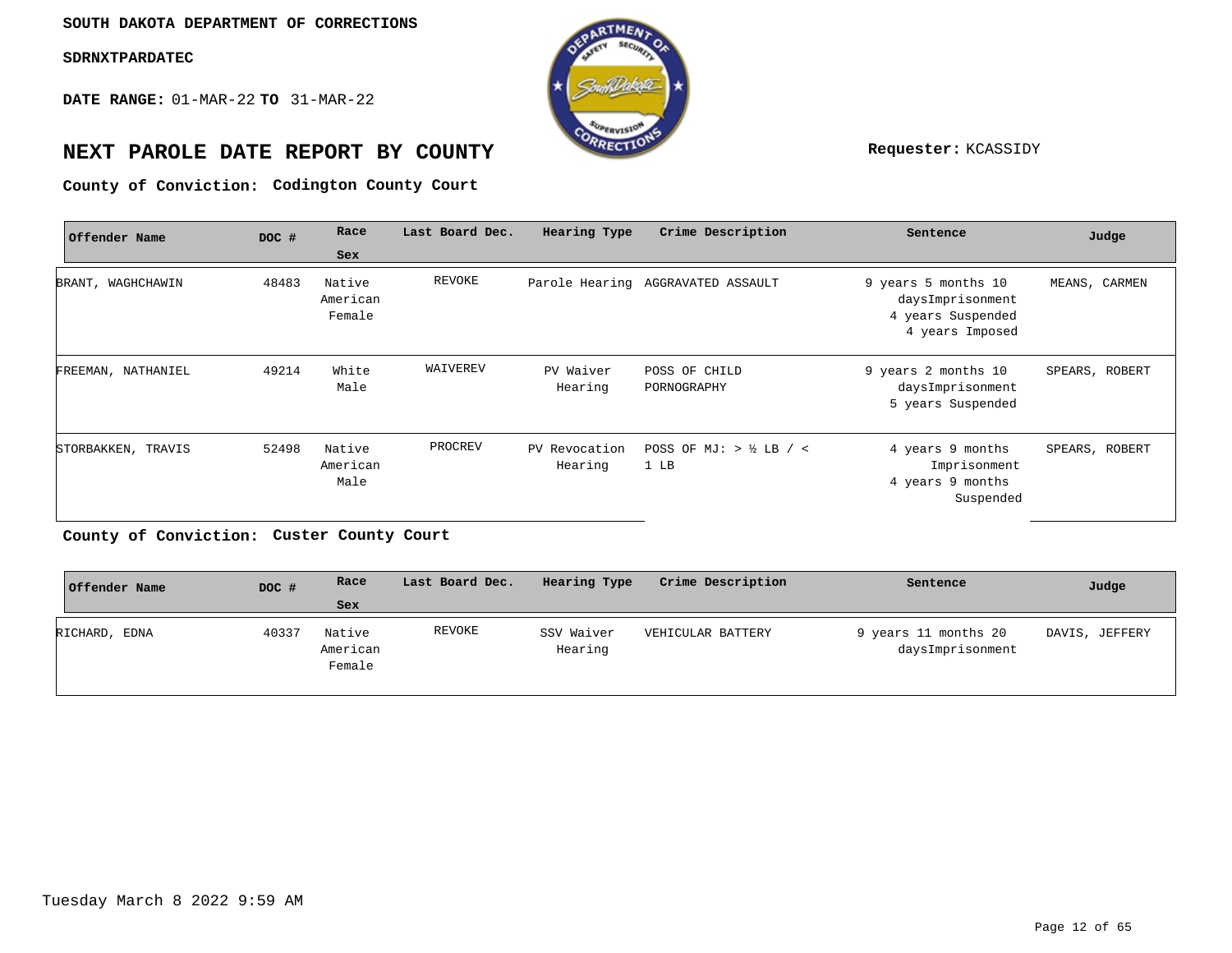**DATE RANGE:** 01-MAR-22 **TO** 31-MAR-22



# **NEXT PAROLE DATE REPORT BY COUNTY Requester:** KCASSIDY

**Davison County Court County of Conviction:**

| Offender Name        | DOC # | Race<br>Sex                | Last Board Dec. | Hearing Type                      | Crime Description                                         | Sentence                                                                        | Judge             |
|----------------------|-------|----------------------------|-----------------|-----------------------------------|-----------------------------------------------------------|---------------------------------------------------------------------------------|-------------------|
| DEGEN, DAVID         | 12309 | White<br>Male              | REVOKE          |                                   | Parole Hearing DISTRIBUTION OF CS SCH<br>I & II           | 7 years 1 months 10<br>daysImprisonment<br>6 years Suspended<br>6 years Imposed | BJORKMAN, TIMOTHY |
| DEGEN, DAVID         | 12309 | White<br>Male              | <b>REVOKE</b>   | Parole Hearing                    | POSS CONT SUB (SCHED I<br>& II)                           | 4 years 4 months 10<br>daysImprisonment                                         | GILES, CHRIS      |
| HOLIDAY, CHARLES     | 34640 | Native<br>American<br>Male |                 | Non-compliance DWI 3RD<br>Hearing |                                                           | 2 years Imprisonment<br>6 months Suspended                                      | GILES, CHRIS      |
| THOMPSON, TATE       | 46975 | White<br>Male              | GRANTPEND       | Early<br>Discharge<br>Hearing     | HIT & RUN WITH INJURY                                     | 1 years 6 months<br>Imprisonment                                                | BJORKMAN, TIMOTHY |
|                      |       |                            |                 |                                   | MANSLAUGHTER 2ND                                          | 7 years Imprisonment<br>5 years Suspended                                       |                   |
| VERMILLION, FRANKLIN | 2481  | Native<br>American<br>Male | <b>REVOKE</b>   | Parole Hearing                    | FAILURE TO REGISTER<br>SEX OFFENDER- 2ND<br>OFFENSE       | 4 years 2 months 10<br>daysImprisonment<br>4 years Suspended<br>4 years Imposed | GILES, CHRIS      |
|                      |       |                            |                 |                                   | sex offender failure<br>to update address<br>(subsequest) | 5 years Imprisonment                                                            |                   |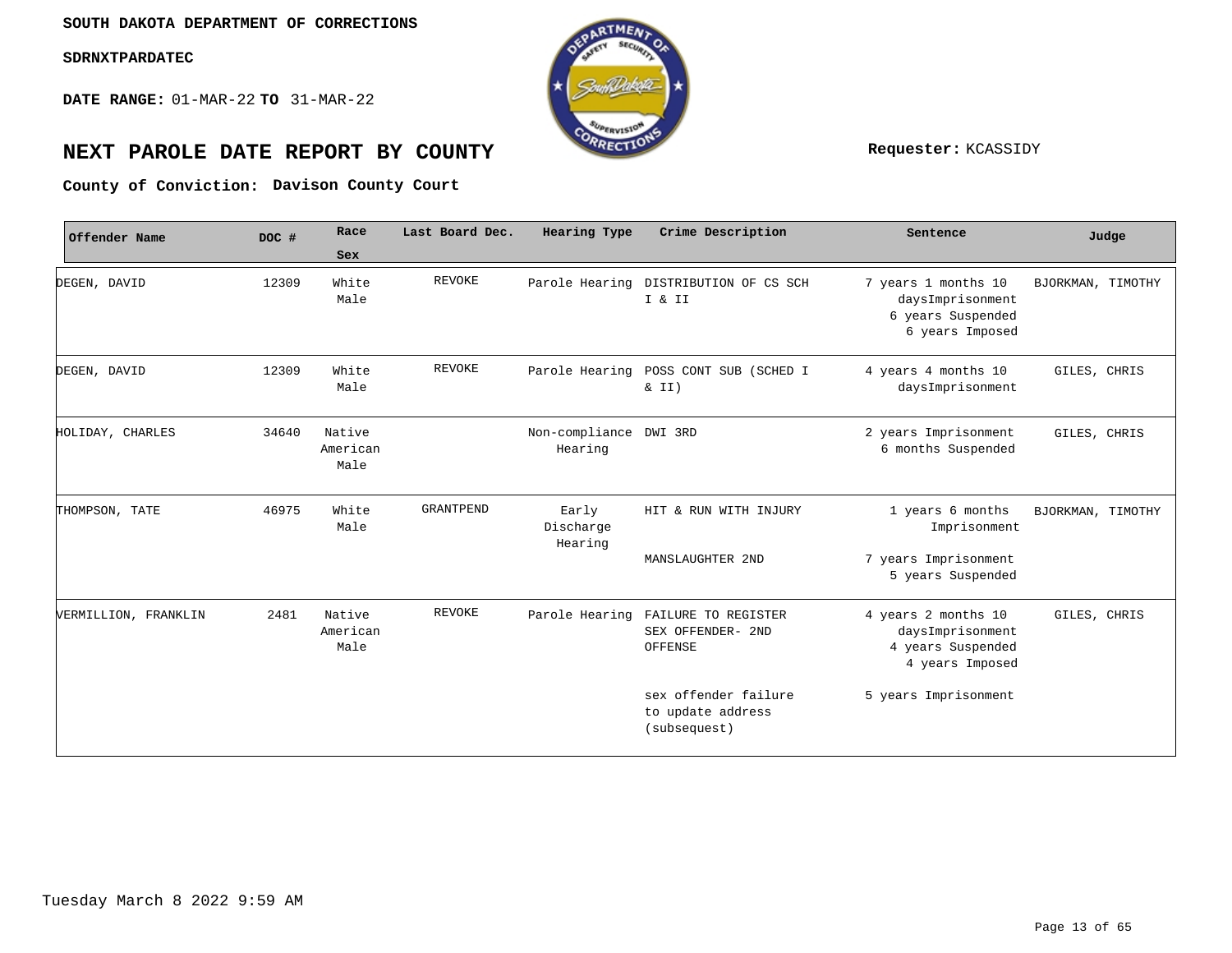**DATE RANGE:** 01-MAR-22 **TO** 31-MAR-22



# **NEXT PAROLE DATE REPORT BY COUNTY Requester:** KCASSIDY

| WATKINS, WILLIAM | 23359 | Native<br>American<br>Male |           | Early<br>Discharge<br>Hearing | POSS CONT SUB (SCHED I<br>$\&$ II) | 4 years 8 months 10<br>daysImprisonment<br>4 years 8 months 10<br>daysSuspended | ENG, GLEN    |
|------------------|-------|----------------------------|-----------|-------------------------------|------------------------------------|---------------------------------------------------------------------------------|--------------|
| WATKINS, WILLIAM | 23359 | Native<br>American<br>Male |           | Early<br>Discharge<br>Hearing | DISTRIBUTION OF CS SCH<br>I & II   | 9 years 5 months 10<br>daysImprisonment<br>6 years Suspended                    | GILES, CHRIS |
| WIPF, AUSTIN     | 54406 | White<br>Male              | GRANTPEND | Early<br>Discharge<br>Hearing | RAPE 4TH                           | 5 years Imprisonment<br>7 years Suspended                                       | GILES, CHRIS |

#### **Day County Court County of Conviction:**

| Offender Name     | DOC # | Race                       | Last Board Dec. | Hearing Type                | Crime Description | Sentence                                                                                   | Judge        |
|-------------------|-------|----------------------------|-----------------|-----------------------------|-------------------|--------------------------------------------------------------------------------------------|--------------|
|                   |       | <b>Sex</b>                 |                 |                             |                   |                                                                                            |              |
| GREY OWL, DOUGLAS | 37535 | Native<br>American<br>Male | REVOKE          | Parole Hearing BURGLARY 2ND |                   | 9 years 2 months 20<br>daysImprisonment<br>8 years Suspended<br>8 years Imposed<br>Imposed | FLEMMER, JON |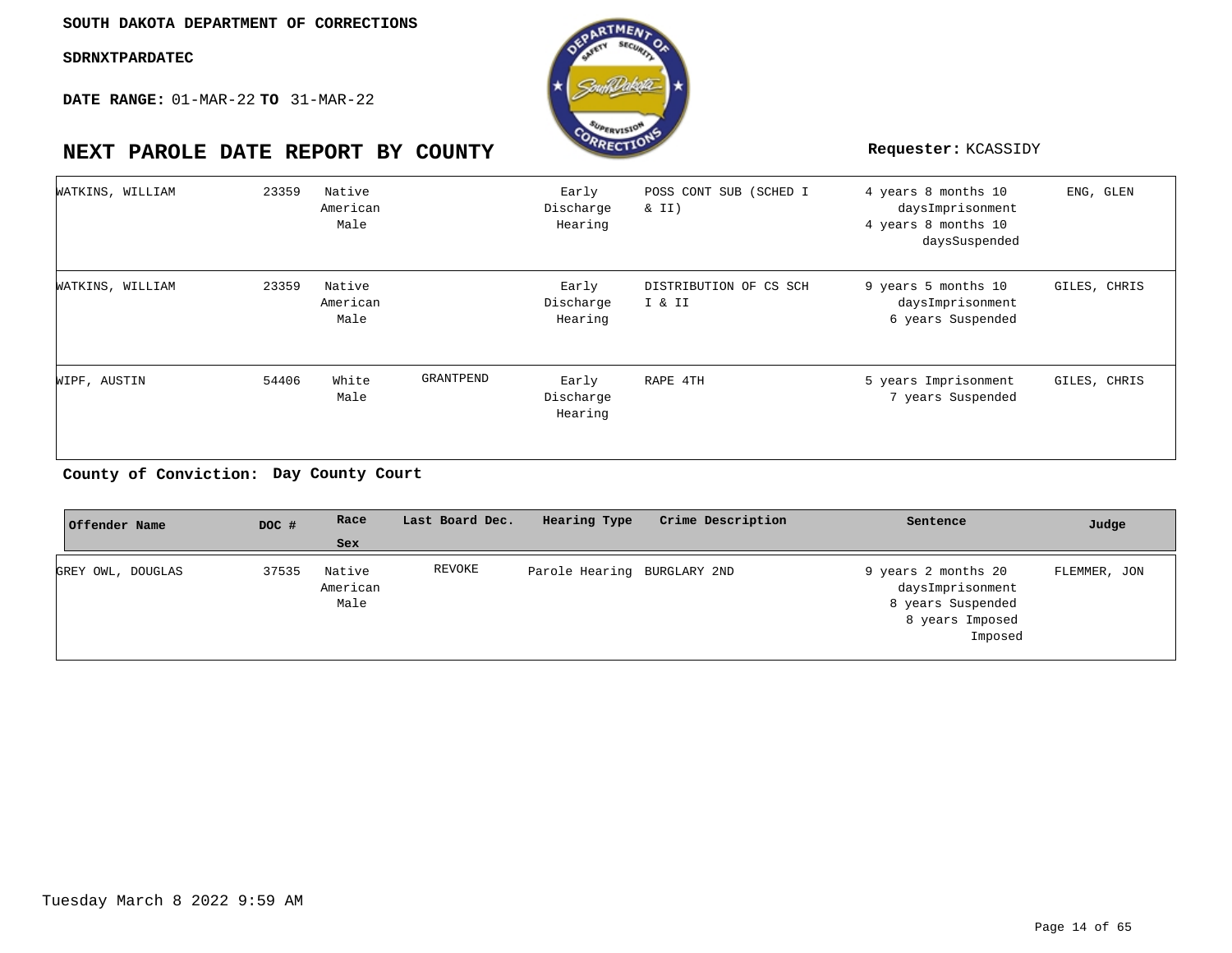**DATE RANGE:** 01-MAR-22 **TO** 31-MAR-22



# **NEXT PAROLE DATE REPORT BY COUNTY Requester:** KCASSIDY

**Fall River County Court County of Conviction:**

| Offender Name  | DOC # | Race                       | Last Board Dec. | Hearing Type                  | Crime Description  | Sentence                          | Judge          |
|----------------|-------|----------------------------|-----------------|-------------------------------|--------------------|-----------------------------------|----------------|
|                |       | Sex                        |                 |                               |                    |                                   |                |
| NEW HOLY, GENE | 11916 | Native<br>American<br>Male |                 | Early<br>Discharge<br>Hearing | VEHICULAR HOMICIDE | 14 years 9 months<br>Imprisonment | DAVIS, JEFFERY |
|                |       |                            |                 |                               | VEHICULAR HOMICIDE | 15 years Imprisonment             |                |
|                |       |                            |                 |                               | VEHICULAR HOMICIDE | 15 years Imprisonment             |                |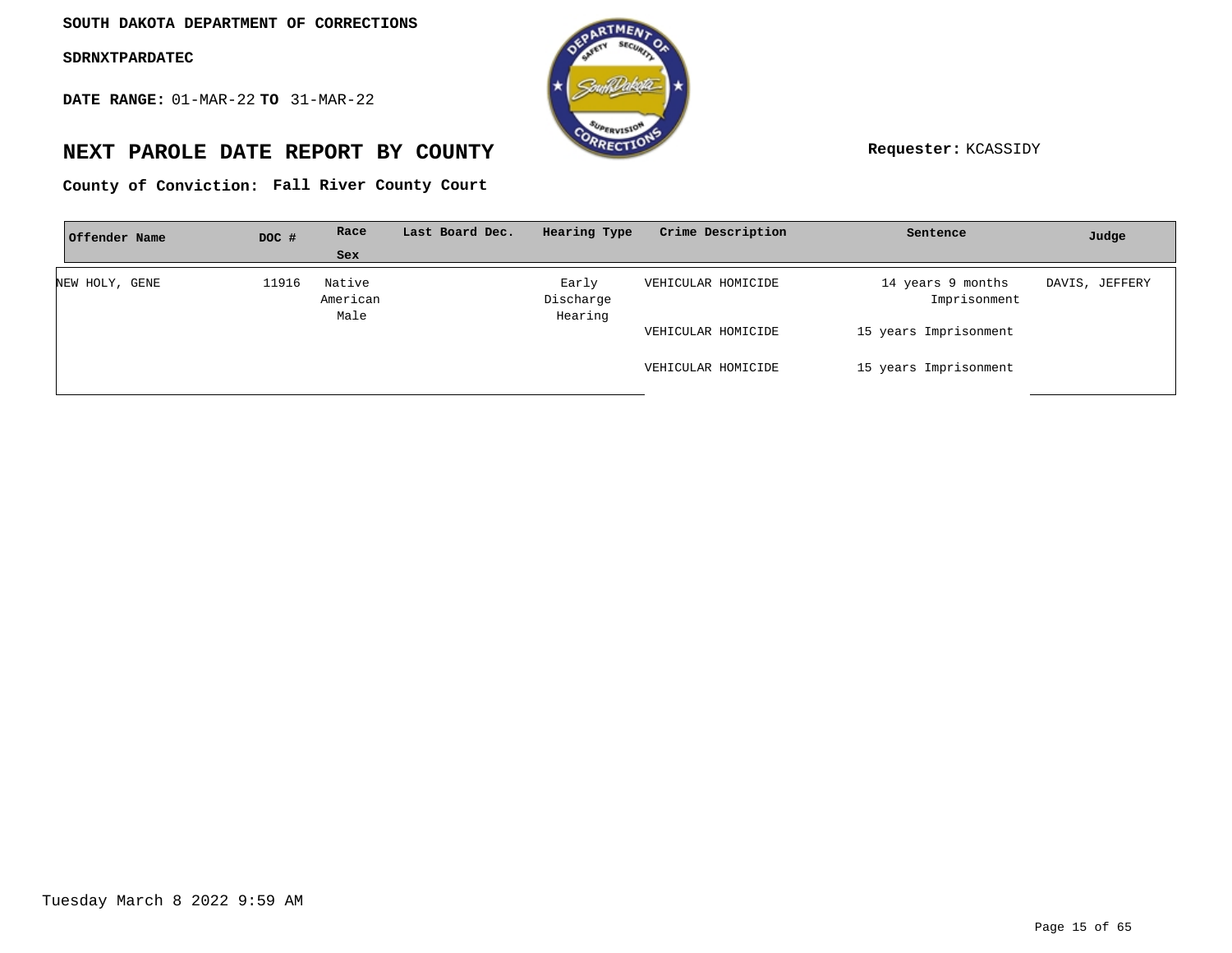**DATE RANGE:** 01-MAR-22 **TO** 31-MAR-22



# **NEXT PAROLE DATE REPORT BY COUNTY Requester:** KCASSIDY

**Hughes County Court County of Conviction:**

| Offender Name      | DOC # | Race<br>Sex                   | Last Board Dec. | Hearing Type                  | Crime Description                                    | Sentence                                                      | Judge          |
|--------------------|-------|-------------------------------|-----------------|-------------------------------|------------------------------------------------------|---------------------------------------------------------------|----------------|
| BARELA, RICHARD    | 23296 | Hispanic<br>or Latino<br>Male |                 | Non-compliance<br>Hearing     | POSS CONT SUB (SCHED I<br>$\&$ II)                   | 10 years Imprisonment<br>4 years Suspended                    | MAYER, BRIDGET |
| BRUGUIER, DOROTHY  | 58911 | Native<br>American<br>Female  |                 | Non-compliance<br>Hearing     | AGGRAVATED ASSAULT                                   | 6 years 10 months 20<br>daysImprisonment<br>3 years Suspended | MAYER, BRIDGET |
| ESTES, AMBER       | 58169 | White<br>Female               |                 | Non-compliance<br>Hearing     | SLIMING/ ASSAULT BY<br>INMATE                        | 2 years Imprisonment<br>1 years Suspended                     | MAYER, BRIDGET |
| FAW, REGINA        | 34760 | White<br>Female               |                 | Early<br>Discharge<br>Hearing | Unauthorized ingestion<br>of controlled<br>substance | 8 years 4 months<br>Imprisonment<br>7 years Suspended         | BROWN, JOHN    |
| FAW, REGINA        | 34760 | White<br>Female               |                 | Early<br>Discharge<br>Hearing | Unauthorized ingestion<br>of controlled<br>substance | 14 years Imprisonment<br>10 years Suspended                   | MAYER, BRIDGET |
| IRON HEART, JEWELL | 36346 | Native<br>American<br>Male    | WAIVE           |                               | Parole Hearing AGGRAVATED ASSAULT                    | 9 years 6 months<br>Imprisonment<br>5 years Suspended         | BARNETT, MARK  |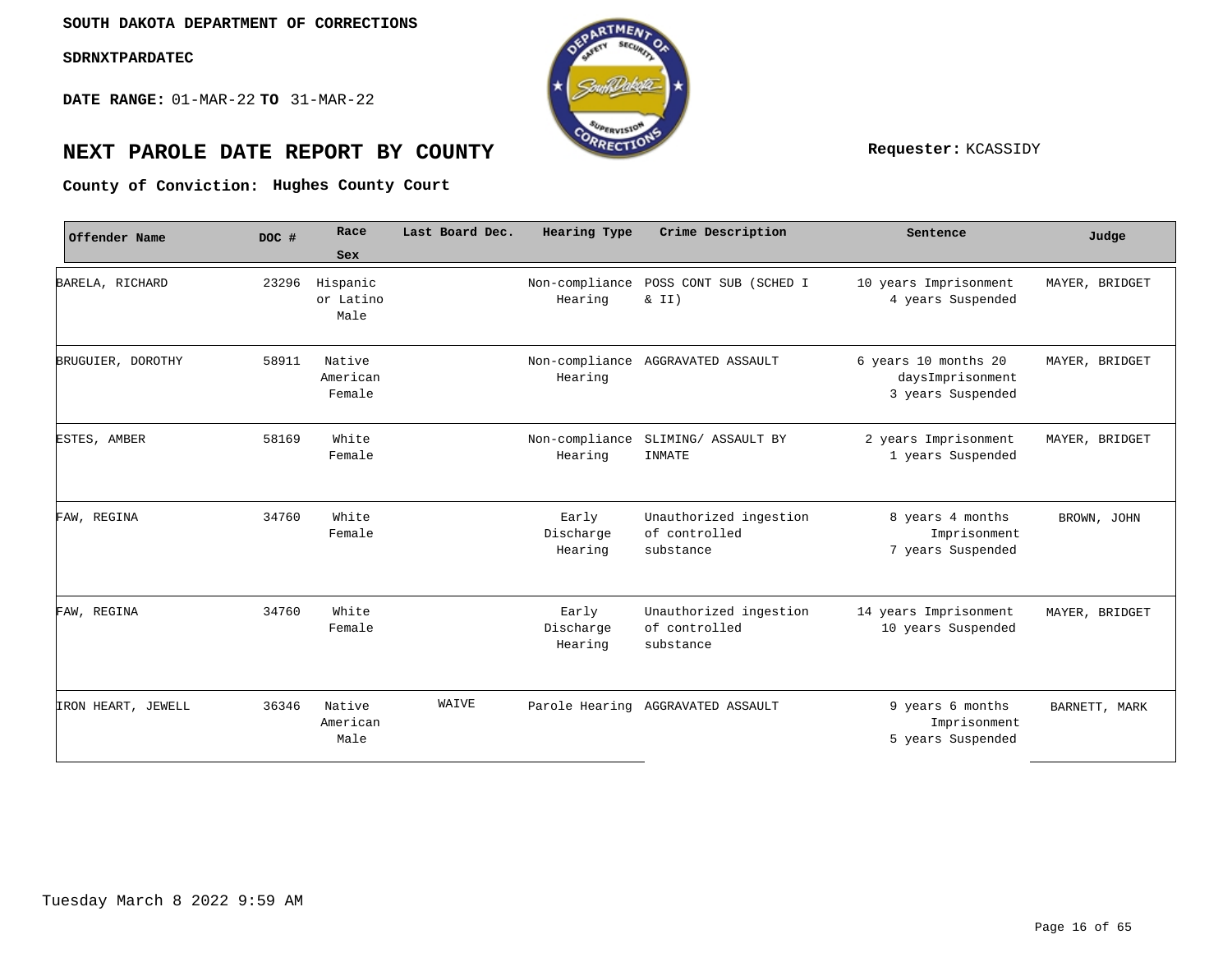**DATE RANGE:** 01-MAR-22 **TO** 31-MAR-22

| LEMER, TRISTA         | 52469 | White<br>Female              | NONCOMPR      | Early<br>Discharge<br>Hearing | <b>ESCAPE</b>                                           | 4 years 11 months 10<br>daysImprisonment<br>3 years Suspended                     | MAYER, BRIDGET |
|-----------------------|-------|------------------------------|---------------|-------------------------------|---------------------------------------------------------|-----------------------------------------------------------------------------------|----------------|
| SCHROEDER, MIRANDA    | 37614 | Native<br>American<br>Female | <b>REVOKE</b> | Early<br>Discharge<br>Hearing | DISTRIBUTION OF CS SCH<br>I & II                        | 7 years 8 months<br>Imprisonment<br>4 years Suspended<br>2 years 2 months Imposed | BROWN, JOHN    |
| SPOONEMORE, BRADLEY   | 15759 | White<br>Male                |               | Early<br>Discharge<br>Hearing | SOLICITATION OF A<br>MINOR                              | 9 years 3 months<br>Imprisonment<br>2 years Suspended                             | BROWN, JOHN    |
|                       |       |                              |               |                               | Fail to Register as a<br>Sex Offender Every 6<br>Months | 5 years Imprisonment<br>5 years Suspended                                         |                |
| STANDING BEAR, GORDON | 41395 | Native<br>American<br>Male   | <b>REVOKE</b> | Parole Hearing                | GRAND THEFT ><br>\$5,000.00                             | 7 years 9 months<br>Imprisonment<br>4 years Suspended                             | MAYER, BRIDGET |
|                       |       |                              |               |                               | Unauthorized ingestion<br>of controlled<br>substance    | 3 years 9 months<br>Imprisonment<br>2 years Suspended                             |                |
|                       |       |                              |               |                               | ELUDING A POLICE<br>OFFICER                             | 1 years 9 months<br>Imprisonment                                                  |                |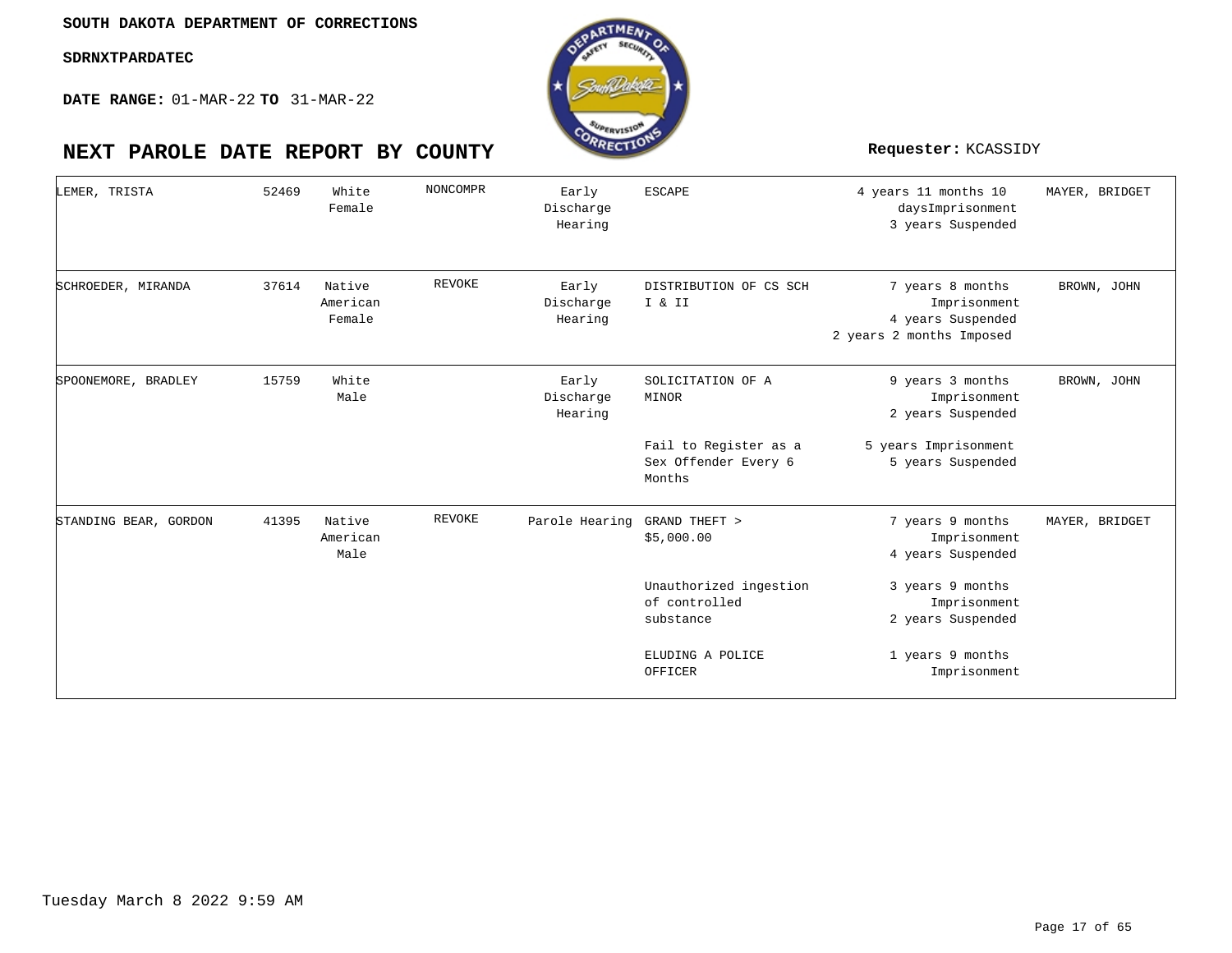**DATE RANGE:** 01-MAR-22 **TO** 31-MAR-22



# **NEXT PAROLE DATE REPORT BY COUNTY Requester:** KCASSIDY

**Hutchinson County Court County of Conviction:**

| Offender Name | DOC # | Race          | Last Board Dec. | Hearing Type                  | Crime Description | Sentence                                    | Judge                 |
|---------------|-------|---------------|-----------------|-------------------------------|-------------------|---------------------------------------------|-----------------------|
|               |       | <b>Sex</b>    |                 |                               |                   |                                             |                       |
| BEANER, KEVIN | 6886  | White<br>Male | CONV            | Early<br>Discharge<br>Hearing | RAPE 3RD          | 14 years 9 months<br>Imprisonment           | CALDWELL,<br>KATHLEEN |
|               |       |               |                 |                               | RAPE 3RD          | 15 years Imprisonment<br>10 years Suspended |                       |

**Jackson County Court County of Conviction:**

| Offender Name   | DOC # | Race                       | Last Board Dec. | Hearing Type           | Crime Description | Sentence                                                                          | Judge             |
|-----------------|-------|----------------------------|-----------------|------------------------|-------------------|-----------------------------------------------------------------------------------|-------------------|
|                 |       | Sex                        |                 |                        |                   |                                                                                   |                   |
| LEIGHTON, MERLE | 15039 | Native<br>American<br>Male | PROBCAUSE       | Parole Hearing DWI 5TH |                   | 8 years 9 months<br>Imprisonment<br>5 years Suspended<br>3 years 6 months Imposed | DEVANEY, PATRICIA |

County of Conviction: Jerauld County Court

| Offender Name | DOC # | Race          | Last Board Dec. | Hearing Type | Crime Description                                    | Sentence                                                     | Judge          |
|---------------|-------|---------------|-----------------|--------------|------------------------------------------------------|--------------------------------------------------------------|----------------|
|               |       | Sex           |                 |              |                                                      |                                                              |                |
| KUSHMAN, RYAN | 15455 | White<br>Male | CONV            |              | Parole Hearing POSS CONT SUB (SCHED I<br>& II)       | 4 years Imprisonment                                         | PARDY, PATRICK |
|               |       |               |                 |              | Unauthorized ingestion<br>of controlled<br>substance | 5 years Imprisonment<br>5 years Suspended<br>5 years Imposed |                |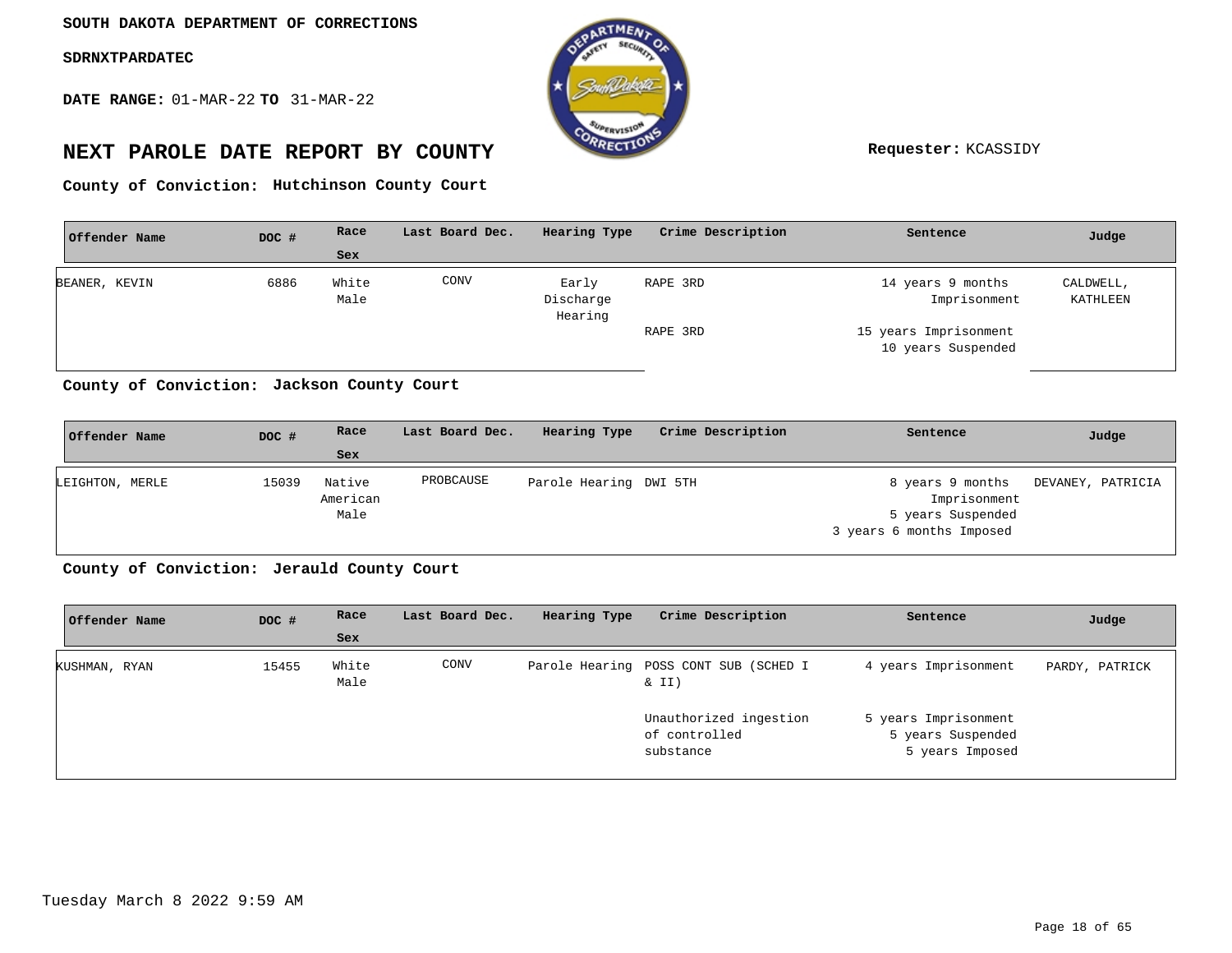**DATE RANGE:** 01-MAR-22 **TO** 31-MAR-22



# **NEXT PAROLE DATE REPORT BY COUNTY Requester:** KCASSIDY

**Jones County Court County of Conviction:**

| Offender Name   | DOC # | Race          | Last Board Dec. | Hearing Type         | Crime Description | Sentence              | Judge         |
|-----------------|-------|---------------|-----------------|----------------------|-------------------|-----------------------|---------------|
|                 |       | Sex           |                 |                      |                   |                       |               |
| LOMBARDI, CRAIG | 38627 | White<br>Male | WAIVEREV        | PV Waiver<br>Hearing | BURGLARY 3RD      | 10 years Imprisonment | BARNETT, MARK |

#### **Lake County Court County of Conviction:**

| Offender Name   | DOC # | Race                         | Last Board Dec. | Hearing Type          | Crime Description                                                   | Sentence                                                                         | Judge          |
|-----------------|-------|------------------------------|-----------------|-----------------------|---------------------------------------------------------------------|----------------------------------------------------------------------------------|----------------|
|                 |       | Sex                          |                 |                       |                                                                     |                                                                                  |                |
| DEGEN, DAVID    | 12309 | White<br>Male                | REVOKE          |                       | Parole Hearing Unauthorized ingestion<br>of controlled<br>substance | 5 years Imprisonment<br>5 years Suspended                                        | PARDY, PATRICK |
|                 |       |                              |                 |                       | POSS CONT SUB (SCHED I<br>$\&$ II)                                  | 5 years Imprisonment<br>5 years Suspended                                        |                |
| JOHNSON, MARINA | 41021 | Native<br>American<br>Female | REVOKE          | SSV Waiver<br>Hearing | VEHICULAR BATTERY                                                   | 6 years 11 months 10<br>daysImprisonment<br>2 years Suspended<br>2 years Imposed | PARDY, PATRICK |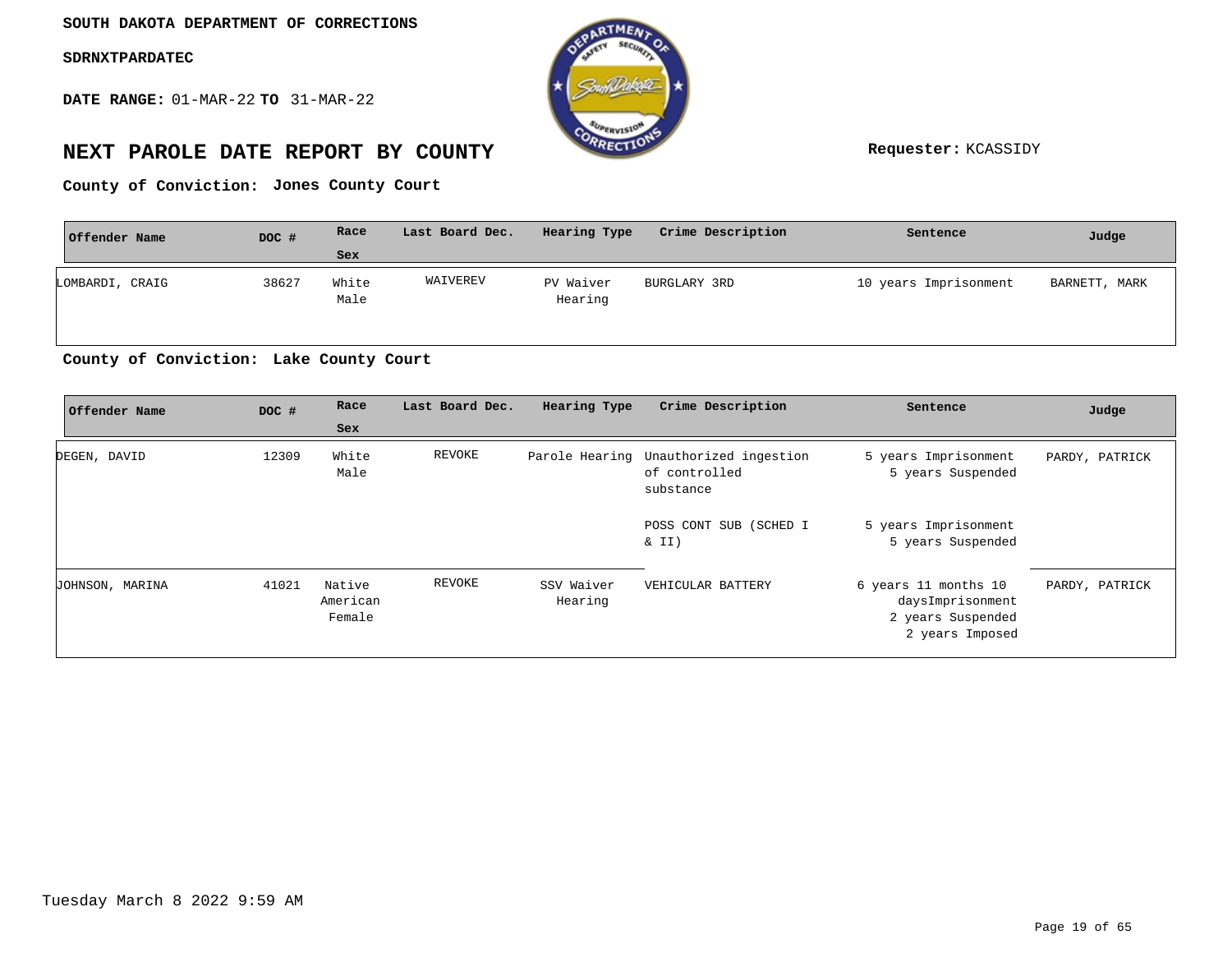**DATE RANGE:** 01-MAR-22 **TO** 31-MAR-22



# **NEXT PAROLE DATE REPORT BY COUNTY Requester:** KCASSIDY

**Lawrence County Court County of Conviction:**

| Offender Name     | DOC # | Race            | Last Board Dec. | Hearing Type                  | Crime Description                                    | Sentence                                                               | Judge           |
|-------------------|-------|-----------------|-----------------|-------------------------------|------------------------------------------------------|------------------------------------------------------------------------|-----------------|
|                   |       | Sex             |                 |                               |                                                      |                                                                        |                 |
| BARKEY, LINDA     | 25639 | White<br>Female |                 | Early<br>Discharge<br>Hearing | SEX CONT W/CHILD < 16                                | 15 years Imprisonment                                                  | MACY, RANDALL   |
| BEAR, AMANDA      | 54581 | White<br>Female | REVOKE          | Parole Hearing                | POSS CONT SUB (SCHED I<br>& II)                      | 4 years 15<br>daysImprisonment                                         | STRAWN, ERIC    |
|                   |       |                 |                 |                               | POSS CONT SUB (SCHED I<br>$\&$ II)                   | 4 years 15<br>daysImprisonment                                         |                 |
|                   |       |                 |                 |                               | Unauthorized ingestion<br>of controlled<br>substance | 4 years 15<br>daysImprisonment                                         |                 |
|                   |       |                 |                 |                               | GRAND THEFT ><br>\$5,000.00                          | 9 years 15<br>daysImprisonment<br>5 years Suspended<br>5 years Imposed |                 |
| CRAWFORD, ABIGAIL | 46341 | White<br>Female | CONT            | PV Revocation<br>Hearing      | IDENTITY THEFT                                       | 5 years Imprisonment<br>2 years 6 months<br>Suspended                  | MACY, RANDALL   |
| SUMMERSIDE, CODY  | 17171 | White<br>Male   |                 | Hearing                       | Non-compliance POSS CONT SUB (SCHED I<br>& II)       | 4 years 6 months<br>Imprisonment<br>2 years Suspended                  | COMER, MICHELLE |
|                   |       |                 |                 |                               | <b>FAILURE TO APPEAR</b>                             | 1 years 6 months<br>Imprisonment                                       |                 |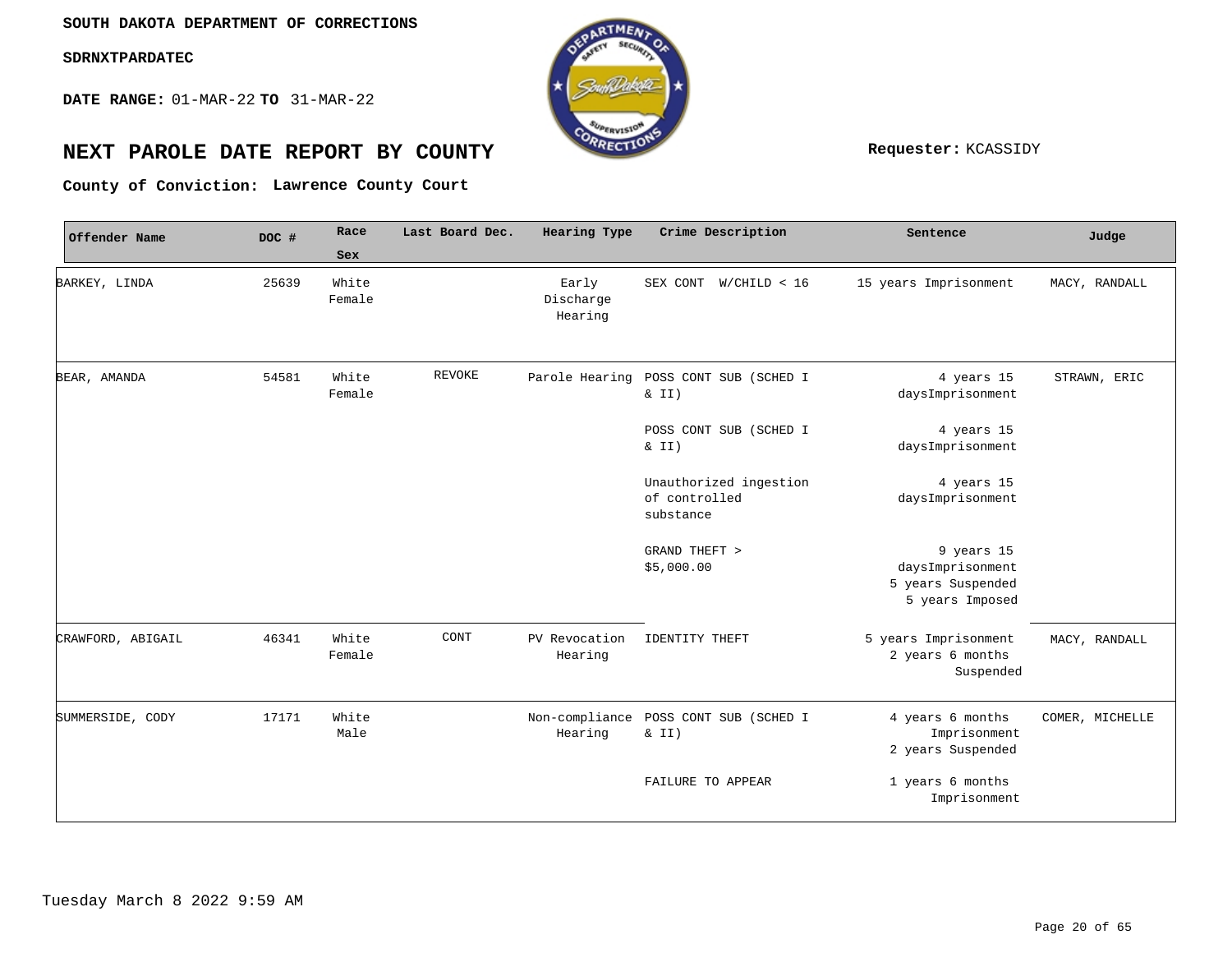**DATE RANGE:** 01-MAR-22 **TO** 31-MAR-22



# **NEXT PAROLE DATE REPORT BY COUNTY Requester:** KCASSIDY

**Lincoln County Court County of Conviction:**

| Offender Name         | DOC # | Race                       | Last Board Dec. | Hearing Type              | Crime Description                            | Sentence                                                                        | Judge             |
|-----------------------|-------|----------------------------|-----------------|---------------------------|----------------------------------------------|---------------------------------------------------------------------------------|-------------------|
|                       |       | Sex                        |                 |                           |                                              |                                                                                 |                   |
| FULTS, JEFFERY        | 51188 | White<br>Male              | REVOKE          | Parole Hearing            | POSS CONT SUB (SCHED I<br>$\&$ II)           | 7 years 6 months 25<br>daysImprisonment<br>4 years Suspended<br>2 years Imposed | PEKAS, JOHN       |
| HOOKER, ERIC          | 56572 | White<br>Male              | REVOKE          | Parole Hearing            | POSS CONT SUB (SCHED I<br>$\&$ II)           | 4 years 6 months<br>Imprisonment<br>2 years Suspended<br>2 years Imposed        | PEKAS, JOHN       |
| MILLS, SHAWN          | 62168 | White<br>Male              |                 | Non-compliance<br>Hearing | FORGERY                                      | 5 years Imprisonment<br>3 years Suspended                                       | RASMUSSEN, RACHEL |
| STANDING BEAR, GORDON | 41395 | Native<br>American<br>Male | REVOKE          | Parole Hearing            | RECEIVING/<br>TRANSFERRING STOLEN<br>VEHICLE | 5 years Imprisonment<br>2 years Suspended                                       | SOGN, JON         |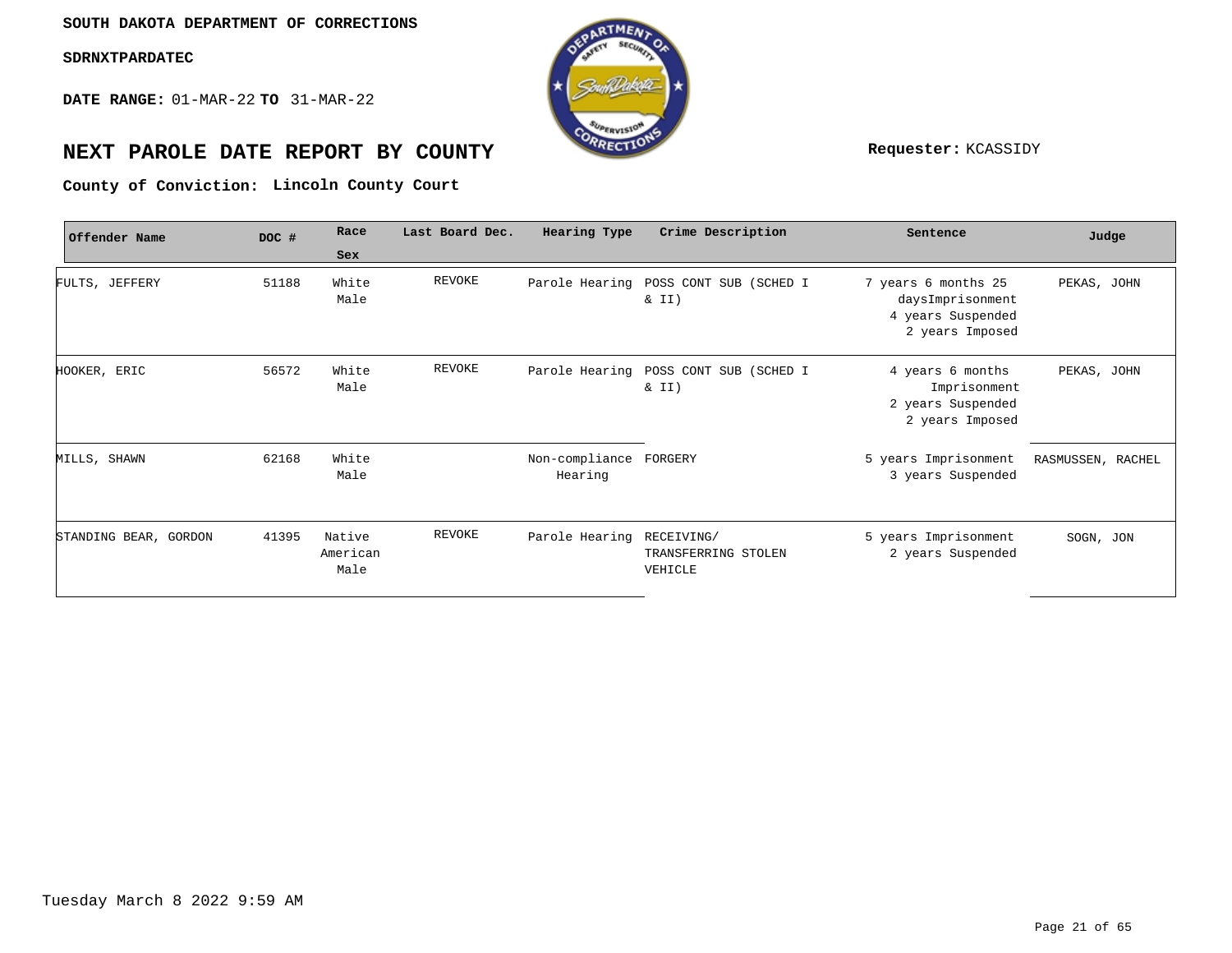**DATE RANGE:** 01-MAR-22 **TO** 31-MAR-22



# **NEXT PAROLE DATE REPORT BY COUNTY REPORT BY ALL PROPERTY REQUESTER:** KCASSIDY

**Lyman County Court County of Conviction:**

| Offender Name | DOC # | Race               | Last Board Dec. | Hearing Type | Crime Description                 | Sentence              | Judge                                       |
|---------------|-------|--------------------|-----------------|--------------|-----------------------------------|-----------------------|---------------------------------------------|
|               |       | Sex                |                 |              |                                   |                       |                                             |
| CRANE, TESSA  | 12696 | Native<br>American | REVOKE          |              | Parole Hearing VEHICULAR HOMICIDE | 8 years 9 months      | DEVANEY,<br>Imprisonment HONORABLE PATRICIA |
|               |       | Female             |                 |              |                                   | 4 years Suspended     |                                             |
|               |       |                    |                 |              |                                   | 4 years Imposed       |                                             |
|               |       |                    |                 |              | VEHICULAR HOMICIDE                | 10 years Imprisonment |                                             |
|               |       |                    |                 |              |                                   | 4 years Suspended     |                                             |
|               |       |                    |                 |              |                                   | 4 years Imposed       |                                             |
|               |       |                    |                 |              | VEHICULAR HOMICIDE                | 10 years Imprisonment |                                             |
|               |       |                    |                 |              |                                   | 4 years Suspended     |                                             |
|               |       |                    |                 |              |                                   | 4 years Imposed       |                                             |
|               |       |                    |                 |              | VEHICULAR HOMICIDE                | 10 years Imprisonment |                                             |
|               |       |                    |                 |              |                                   | 4 years Suspended     |                                             |
|               |       |                    |                 |              |                                   | 4 years Imposed       |                                             |
|               |       |                    |                 |              | VEHICULAR HOMICIDE                | 10 years Imprisonment |                                             |
|               |       |                    |                 |              |                                   | 4 years Suspended     |                                             |
|               |       |                    |                 |              |                                   | 4 years Imposed       |                                             |
|               |       |                    |                 |              |                                   |                       |                                             |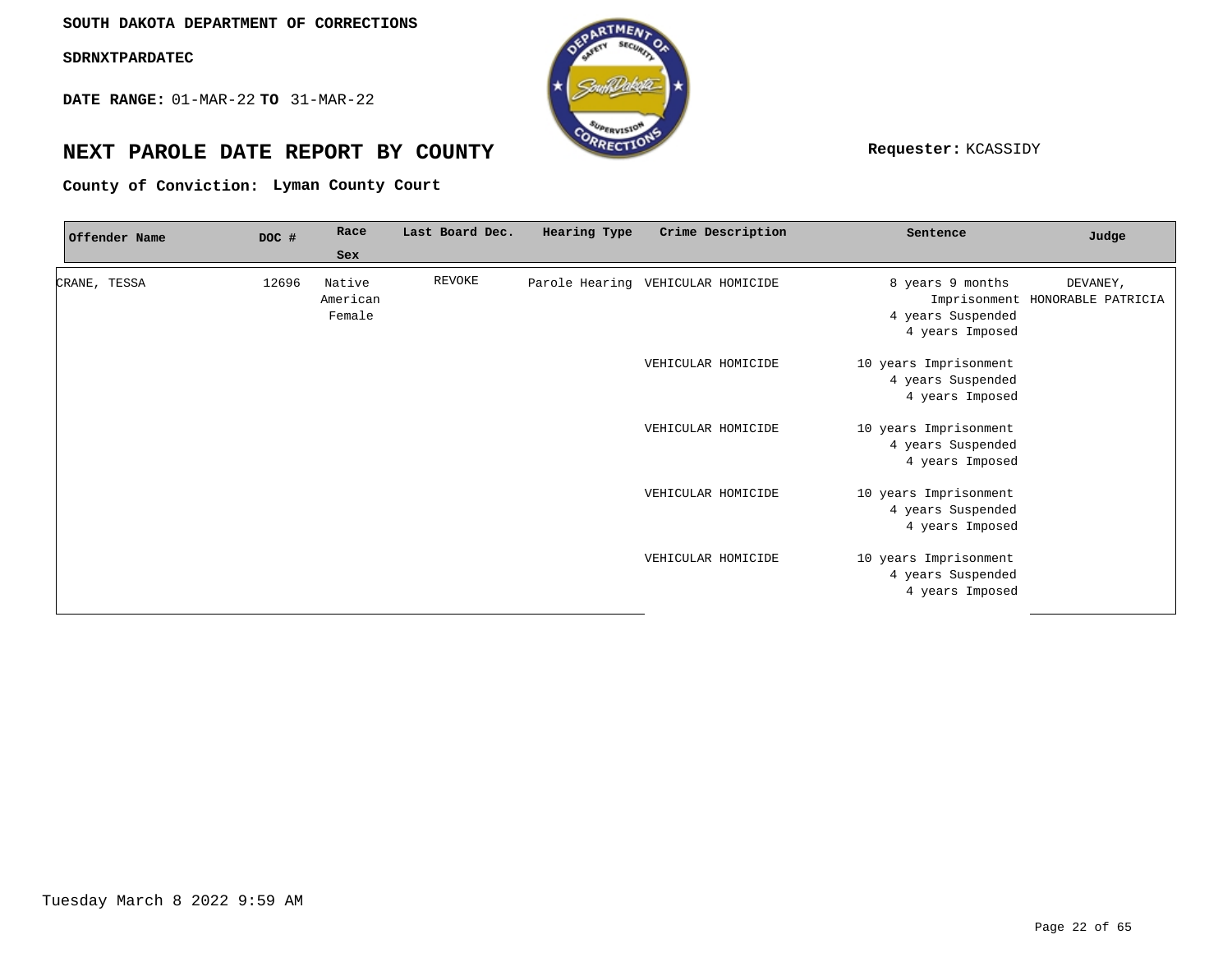**DATE RANGE:** 01-MAR-22 **TO** 31-MAR-22



# **NEXT PAROLE DATE REPORT BY COUNTY Requester:** KCASSIDY

**Meade County Court County of Conviction:**

| Offender Name         | DOC # | Race                       | Last Board Dec. | Hearing Type              | Crime Description                                      | Sentence                                                                                      | Judge           |
|-----------------------|-------|----------------------------|-----------------|---------------------------|--------------------------------------------------------|-----------------------------------------------------------------------------------------------|-----------------|
|                       |       | Sex                        |                 |                           |                                                        |                                                                                               |                 |
| BROWN, JESSE          | 12690 | Native<br>American<br>Male | <b>REVOKE</b>   | Parole Hearing            | GRAND THEFT <<br>\$2,500.00                            | 1 years 11 months 10<br>daysImprisonment<br>1 years Suspended<br>1 years Imposed              | STRAWN, ERIC    |
| CRAWFORD, ABIGAIL     | 46341 | White<br>Female            | CONT            | PV Revocation<br>Hearing  | VEHICULAR BATTERY                                      | 8 years Imprisonment<br>4 years Suspended                                                     | DAY, MICHAEL    |
| DICKINSON, BILLY      | 1862  | White<br>Male              |                 | Non-compliance<br>Hearing | ROBBERY 1ST                                            | 23 years 6 months<br>Imprisonment<br>4 years Suspended                                        | ECKRICH, JEROME |
| LAUER, TYLER          | 36829 | White<br>Male              | <b>REVOKE</b>   | Parole Hearing RAPE 4TH   |                                                        | 9 years 4 months<br>Imprisonment<br>6 years Suspended<br>6 years Imposed                      | ECKRICH, JEROME |
| LITTLE BOY, LLOYD     | 61712 | Native<br>American<br>Male |                 | Hearing                   | Non-compliance ASSAULT BY PRISONER IN<br>A COUNTY JAIL | 5 years Imprisonment<br>3 years Suspended                                                     | KRULL, KEVIN    |
| LITTLE BRAVE, MALCOLM | 49702 | Native<br>American<br>Male | WAIVEREV        | SSV Waiver<br>Hearing     | AGGRAVATED ASSAULT                                     | 5 years 9 months<br>Imprisonment<br>4 years 6 months<br>Suspended<br>2 years 6 months Imposed | SWANSON, GORDON |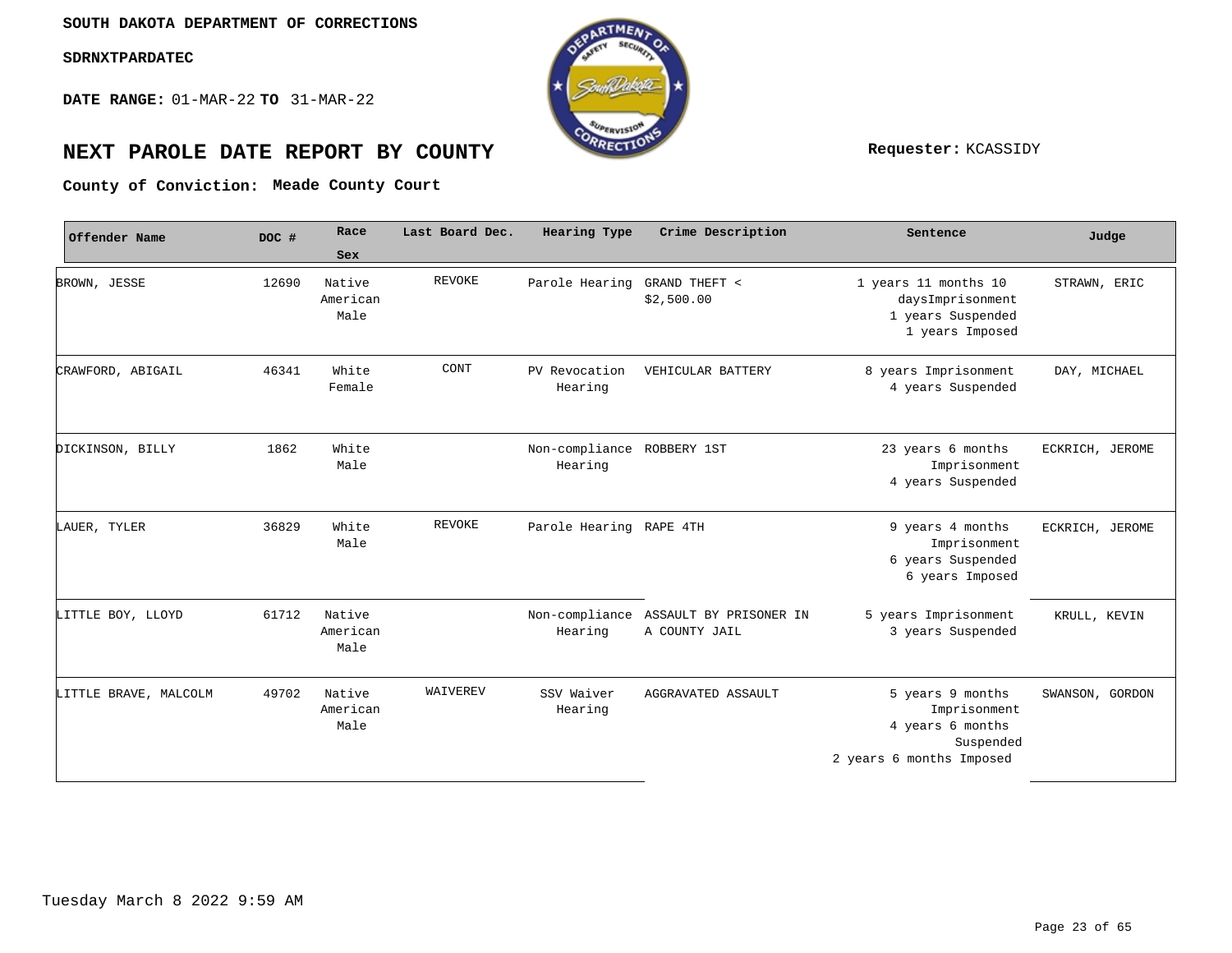**DATE RANGE:** 01-MAR-22 **TO** 31-MAR-22



| MOORE, DAKOTA    | 60693 | Native<br>American<br>Male   | REVOKE   | Parole Hearing         | ELUDING A POLICE<br>OFFICER                          | 1 years 5 months 10<br>daysImprisonment                                         | DAY, MICHAEL    |
|------------------|-------|------------------------------|----------|------------------------|------------------------------------------------------|---------------------------------------------------------------------------------|-----------------|
|                  |       |                              |          |                        | POSS CONT SUB (SCHED I<br>& II)                      | 4 years 5 months 10<br>daysImprisonment<br>3 years Suspended<br>3 years Imposed |                 |
| RICHARD, EDNA    | 40337 | Native<br>American<br>Female | REVOKE   | SSV Waiver<br>Hearing  | Unauthorized ingestion<br>of controlled<br>substance | 5 years Imprisonment<br>5 years Suspended                                       | KRULL, KEVIN    |
| SYHRE, BRIANNE   | 21377 | White<br>Female              | REVOKE   | Parole Hearing FORGERY |                                                      | 5 years Imprisonment<br>5 years Suspended<br>5 years Imposed                    | KRULL, KEVIN    |
| ZARBANO, BRANDON | 40368 | White<br>Male                | WAIVEREV | SSV Waiver<br>Hearing  | POSS CONT SUB (SCHED I<br>& II)                      | 3 years 5 months 20<br>daysImprisonment<br>2 years 6 months<br>Suspended        | SWANSON, GORDON |

**Mellette County Court County of Conviction:**

| Offender Name  | DOC # | Race          | Last Board Dec. | Hearing Type              | Crime Description              | Sentence                                                      | Judge           |
|----------------|-------|---------------|-----------------|---------------------------|--------------------------------|---------------------------------------------------------------|-----------------|
|                |       | Sex           |                 |                           |                                |                                                               |                 |
| HODGSON, ORION | 60539 | White<br>Male | WAIVEREV        | PV Waiver<br>Hearing      | BURGLARY 1ST                   | 14 years 6 months<br>Imprisonment<br>13 years Suspended       | NORTHRUP, MARGO |
| REEDE, JACOB   | 60540 | White<br>Male | NONCOMP         | Parole Hearing RECEIVING/ | TRANSFERRING STOLEN<br>VEHICLE | 3 years 10 months 20<br>daysImprisonment<br>2 years Suspended | NORTHRUP, MARGO |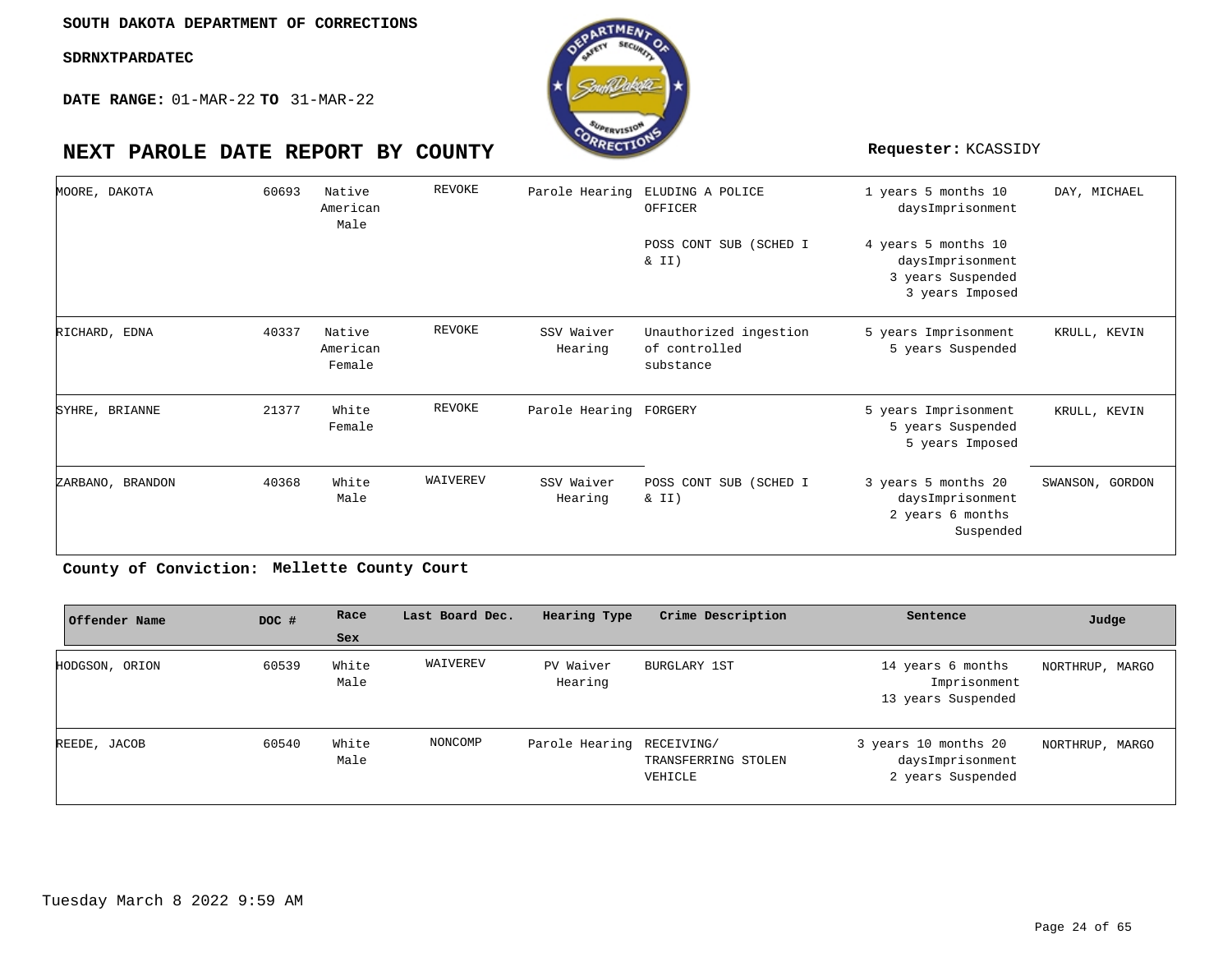**DATE RANGE:** 01-MAR-22 **TO** 31-MAR-22



# **NEXT PAROLE DATE REPORT BY COUNTY Requester:** KCASSIDY

**Minnehaha County Court County of Conviction:**

| Offender Name   | DOC # | Race                       | Last Board Dec. | Hearing Type         | Crime Description                                 | Sentence                                  | Judge             |
|-----------------|-------|----------------------------|-----------------|----------------------|---------------------------------------------------|-------------------------------------------|-------------------|
|                 |       | Sex                        |                 |                      |                                                   |                                           |                   |
| ABRAHAM, ISRAEL | 47914 | Native<br>American<br>Male | NONCOMP         |                      | Parole Hearing POSS CONT SUB (SCHED I<br>$\&$ II) | 2 years 6 months<br>Imprisonment          | CLARK, JONI       |
| ABRAHAM, ISRAEL | 47914 | Native<br>American<br>Male | NONCOMP         |                      | Parole Hearing ESCAPE- SECOND DEGREE              | 1 years 6 months<br>Imprisonment          | CUTLER, JONI      |
| ALI, JABUTI     | 57095 | Black<br>Male              | WAIVEREV        | PV Waiver<br>Hearing | POSS CONT SUB (SCHED I<br>& II)                   | 5 years Imprisonment                      | DAMGAARD, NATALIE |
|                 |       |                            |                 |                      | POSS OF FIREARM BY<br>CONVICTED DRUG<br>OFFENDER  | 5 years Imprisonment<br>5 years Suspended |                   |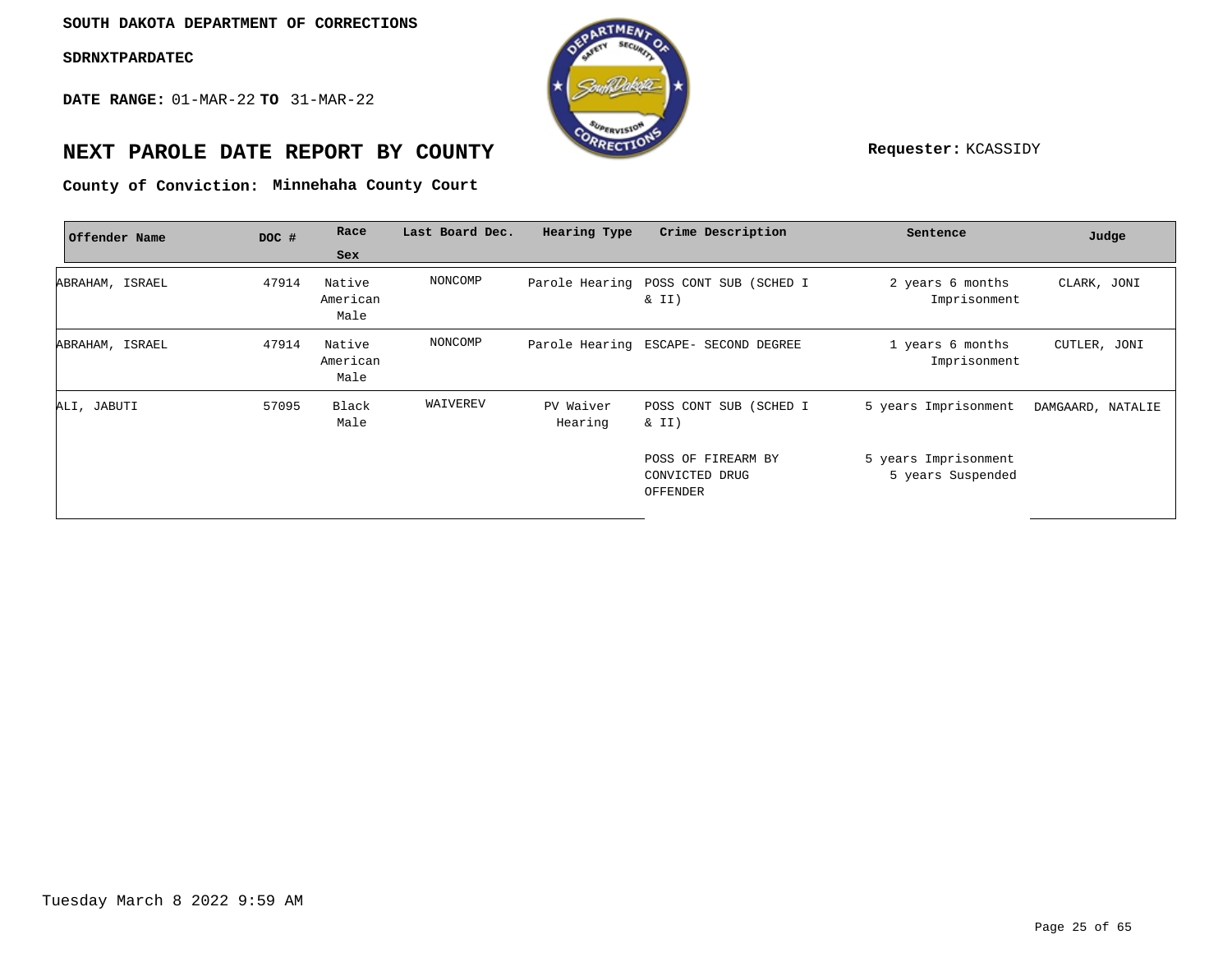**DATE RANGE:** 01-MAR-22 **TO** 31-MAR-22



| ANDERSON, WILLIAM  | 11009 | White<br>Male                | REVOKE  | Parole Hearing VIOLATION OF DRUG FREE<br>ZONE  | 8 years 11 months<br>Imprisonment<br>3 years Suspended<br>3 years Imposed | HOUWMAN, ROBIN |
|--------------------|-------|------------------------------|---------|------------------------------------------------|---------------------------------------------------------------------------|----------------|
|                    |       |                              |         | POSS OF CONTROLLED<br>SUBSTANCE                | 8 years Imprisonment<br>8 years Suspended<br>8 years Imposed              |                |
|                    |       |                              |         | POSS CONT SUB (SCHED I<br>& II)                | 6 years Imprisonment<br>6 years Suspended                                 |                |
|                    |       |                              |         | POSS CONT SUB (SCHED I<br>& II)                | 3 years 3 months<br>Imprisonment<br>3 years Suspended                     |                |
|                    |       |                              |         | POSS CONT SUB (SCHED I<br>$\&$ II)             | 3 years 3 months<br>Imprisonment<br>2 years Suspended                     |                |
|                    |       |                              |         | DISTRIBUTION OF CS SCH<br>I & II               | 10 years Imprisonment<br>5 years Suspended                                |                |
| BENTAAS, THERESA   | 65175 | White<br>Female              | CONT    | Parole Hearing MANSLAUGHTER 1ST                | 10 years Imprisonment<br>9 years Suspended                                | ZELL, BRADLEY  |
| BIG EAGLE, NATASHA | 37414 | Native<br>American<br>Female | NONCOMP | Parole Hearing POSS OF CONT SUBST BY<br>INMATE | 4 years 9 months<br>Imprisonment                                          | SOGN, JON      |
|                    |       |                              |         | POSS CONT SUB (SCHED I<br>$\&$ II)             | 2 years Imprisonment<br>2 years Suspended                                 |                |
|                    |       |                              |         | ESCAPE- SECOND DEGREE                          | 2 years Imprisonment<br>2 years Suspended                                 |                |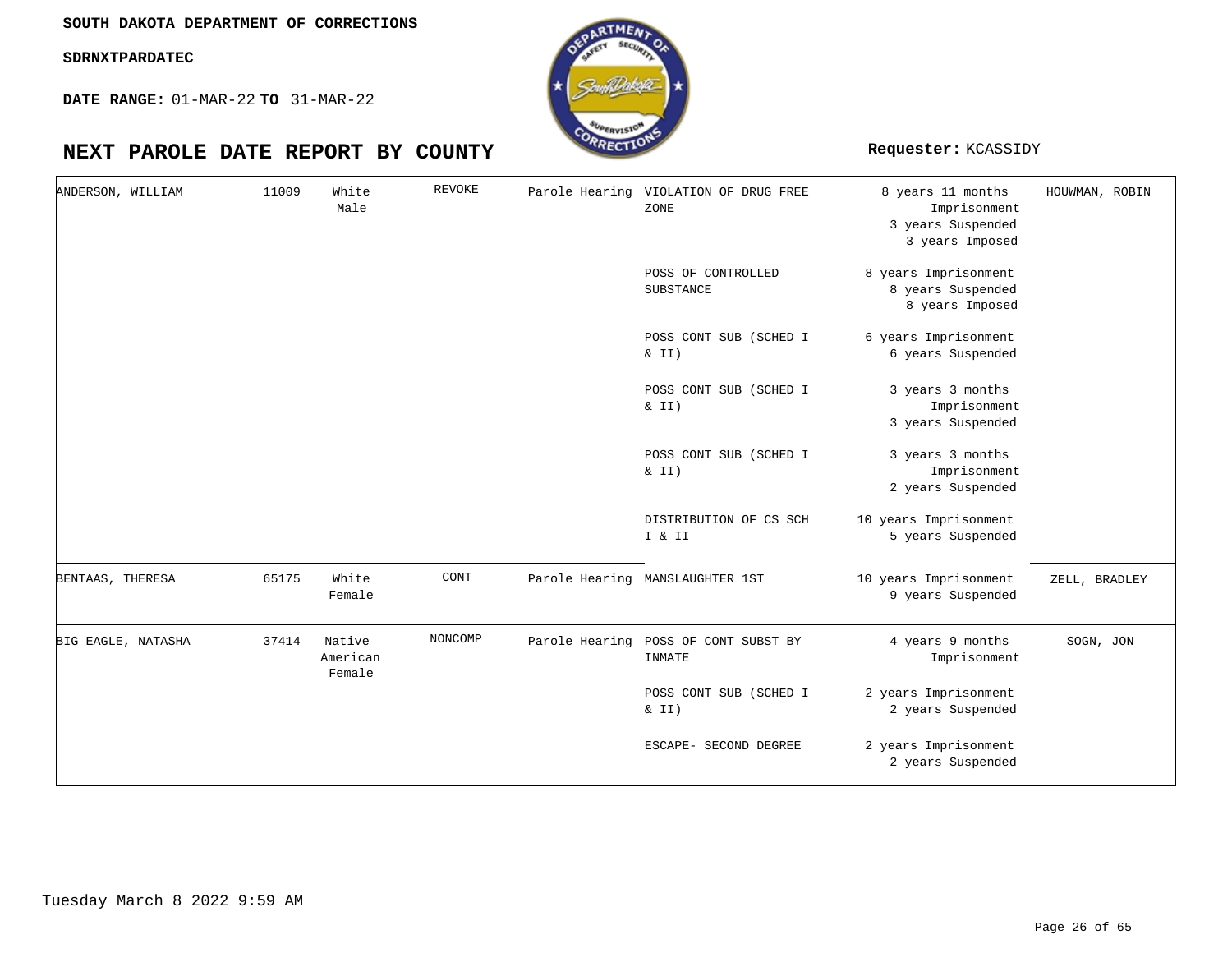

| BLACK BEAR, JAYSON | 47603 | Native<br>American<br>Male | <b>REVOKE</b> | PV Waiver<br>Hearing          | ROBBERY 1ST                                     | 9 years Imprisonment<br>5 years Suspended<br>2 years 6 months Imposed                       | SABERS, SUSAN   |
|--------------------|-------|----------------------------|---------------|-------------------------------|-------------------------------------------------|---------------------------------------------------------------------------------------------|-----------------|
| BLACK BEAR, JAYSON | 47603 | Native<br>American<br>Male | <b>REVOKE</b> | PV Waiver<br>Hearing          | POSS CONT SUB (SCHED I<br>$\&$ II)              | 2 years Imprisonment<br>2 years Suspended                                                   | THEELER, CAMELA |
| BONWELL, LARRY     | 53249 | Black<br>Male              | <b>REVOKE</b> | Parole Hearing                | POSS CONT SUB (SCHED I<br>& II)                 | 4 years 15<br>daysImprisonment<br>1 years 6 months<br>Suspended<br>1 years 6 months Imposed | SOGN, JON       |
| BROWN, SARAH       | 58224 | White<br>Female            | WAIVEREV      | SSV Waiver<br>Hearing         | POSS CONT SUB (SCHED I<br>& II)                 | 4 years 5 months 10<br>daysImprisonment<br>2 years Suspended                                | HOUWMAN, ROBIN  |
|                    |       |                            |               |                               | POSS CONT SUB (SCHED I<br>& II)                 | 1 years Imprisonment<br>1 years Suspended                                                   |                 |
| BUCKLIN, COREY     | 52308 | Native<br>American<br>Male | REVOKE        |                               | Parole Hearing DISTRIBUTION OF CS SCH<br>I & II | 8 years Imprisonment<br>4 years Suspended                                                   | THEELER, CAMELA |
| BURROW, KRISTI     | 52389 | White<br>Female            | GRANTPEND     | Early<br>Discharge<br>Hearing | AGGRAVATED GRAND THEFT                          | 15 years 11 months 20<br>daysImprisonment<br>11 years Suspended                             | HOUWMAN, ROBIN  |
| CARTER, SHAWN      | 52709 | White<br>Male              | <b>REVOKE</b> | SSV Waiver<br>Hearing         | SEX OFFENDER FAILURE<br>TO UPDATE ADDRESS       | 1 years Imprisonment<br>1 years Suspended                                                   | SABERS, SUSAN   |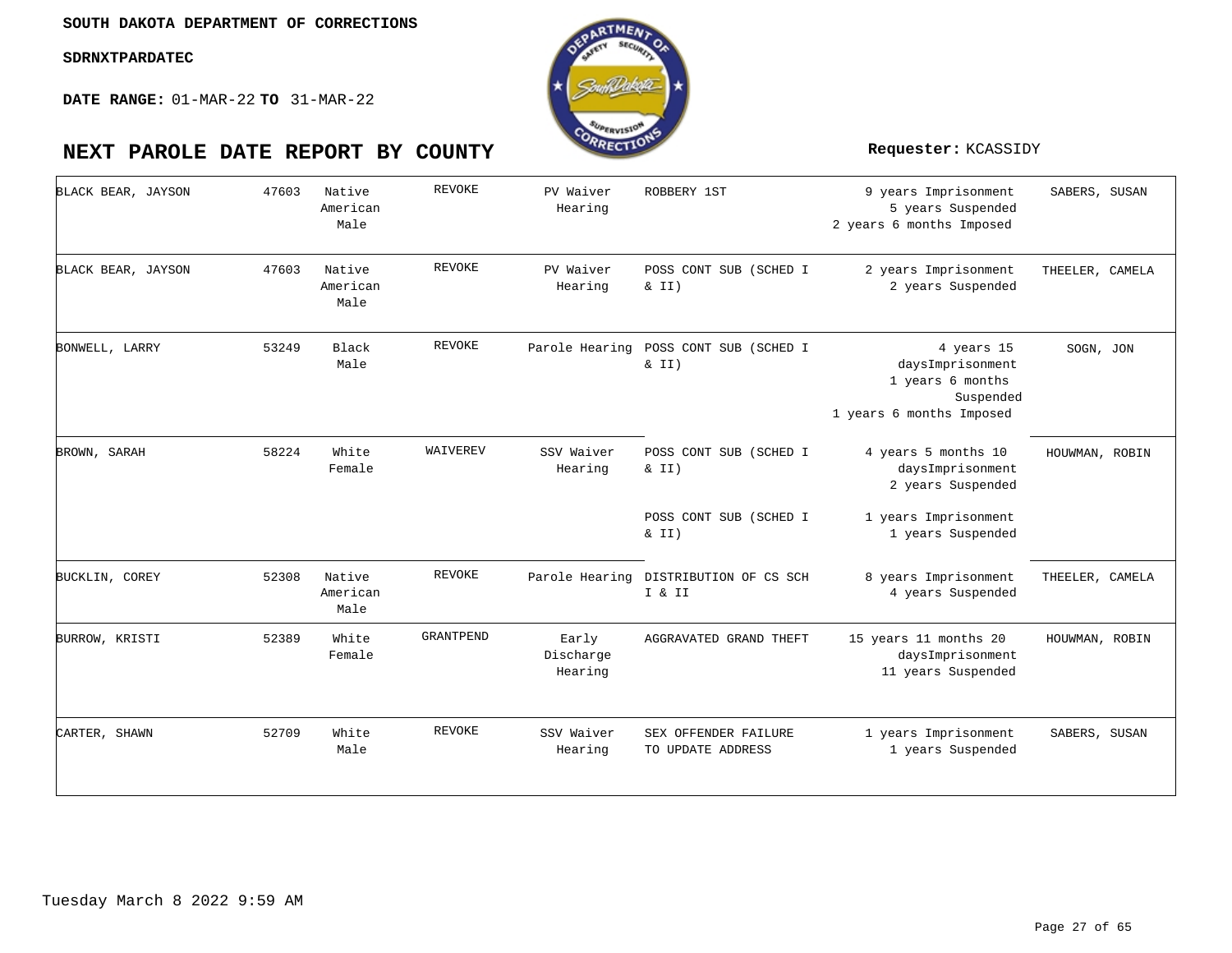**DATE RANGE:** 01-MAR-22 **TO** 31-MAR-22



#### 2 years Imprisonment 2 years Imprisonment 7 years 5 months 10 daysImprisonment 2 years Suspended 2 years Imprisonment 2 years Suspended 13 years 11 months 10 daysImprisonment 11 years Suspended 2 years Imprisonment 2 years Suspended 2 years Imprisonment 2 years Suspended 2 years 9 months Imprisonment 3 years Imprisonment 3 years Suspended 3 years Imprisonment 3 years Suspended SEXUAL EXPLOITATION OF CHILD SEXUAL EXPLOITATION OF CHILD DISTRIBUTION OF CS SCH I & II POSS CONT SUB (SCHED I  $& II)$ BURGLARY 2ND POSS CONT SUB (SCHED I  $& II)$ POSS CONT SUB (SCHED I & II) FORGERY Unauthorized ingestion of controlled substance POSS CONT SUB (SCHED I & II) Black White Native American Native American Native American Native American Male Male Male Male Male Female 54630 48248 21394 21394 21394 59382 CHIDAUSHE, KEENAN CHRISTENSEN, JORDAN CLAYMORE, JASON CLAYMORE, JASON CLAYMORE, JASON CLOUD, MURIEL WAIVEREV GRANT GRANT GRANT GRANT PV Waiver Hearing Early Discharge Hearing SSV Waiver Hearing SSV Waiver Hearing SSV Waiver Hearing SSV Waiver Hearing SABERS, SUSAN SABERS, SUSAN CUTLER, JONI HOFFMAN, DOUG ZELL, BRADLEY SABERS, SUSAN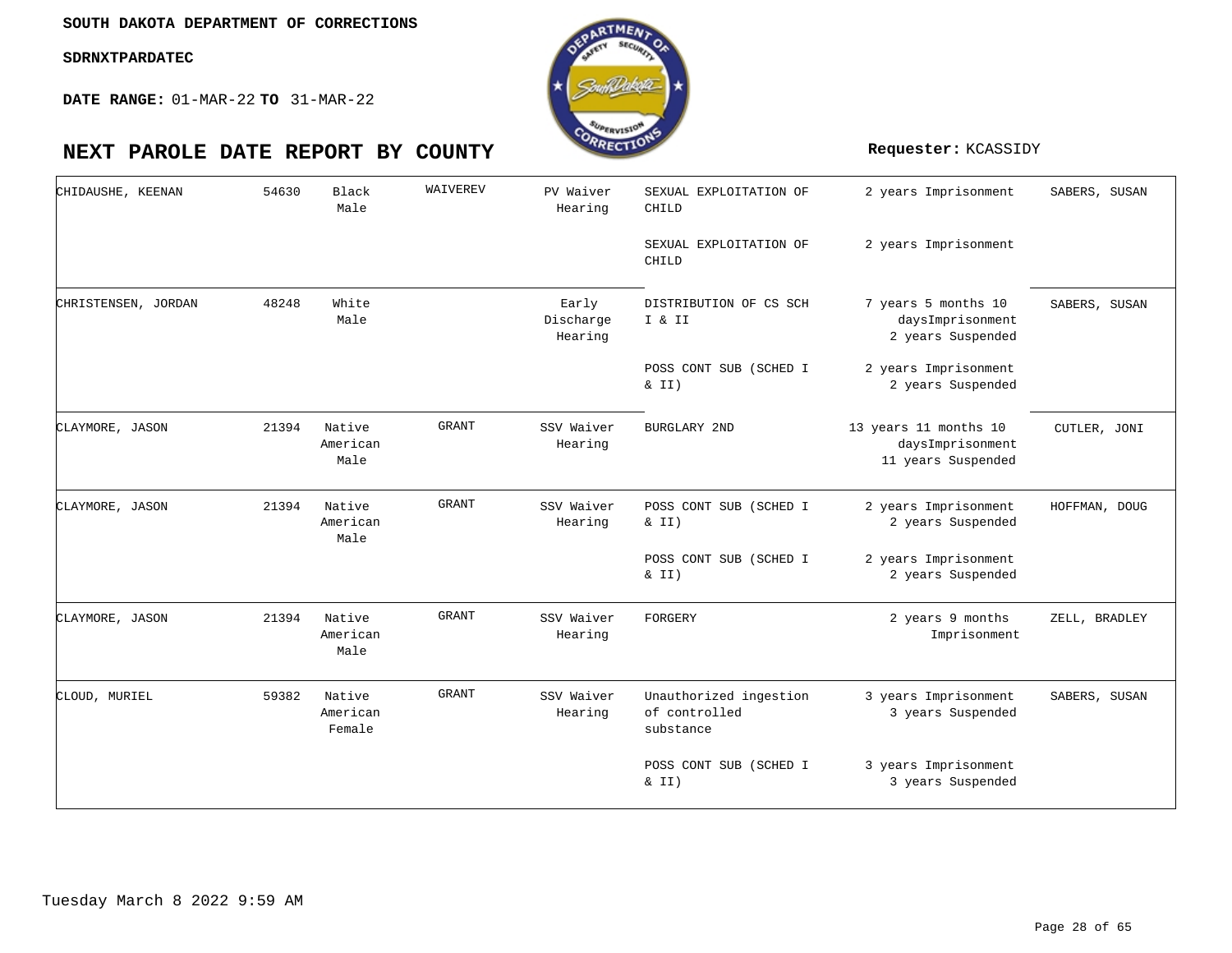**DATE RANGE:** 01-MAR-22 **TO** 31-MAR-22



| COFFEY, JOHN       | 23165 | White<br>Male                | WAIVEREV      | SSV Waiver<br>Hearing | POSS CONT SUB (SCHED I<br>$\&$ II)                   | 4 years Imprisonment<br>4 years Suspended                                | SALTER, MARK      |
|--------------------|-------|------------------------------|---------------|-----------------------|------------------------------------------------------|--------------------------------------------------------------------------|-------------------|
| COLEMAN, MARK      | 40640 | White<br>Male                | <b>REVOKE</b> | SSV Waiver<br>Hearing | POSS OF FIREARM BY<br>CONVICTED DRUG<br>OFFENDER     | 9 years 6 months<br>Imprisonment<br>7 years Suspended                    | ZELL, BRADLEY     |
| CORBETT, ADAM      | 53467 | Native<br>American<br>Male   | <b>REVOKE</b> | Parole Hearing        | ELUDING A POLICE<br>OFFICER                          | 4 years 5 months<br>Imprisonment<br>3 years Suspended<br>3 years Imposed | DAMGAARD, NATALIE |
|                    |       |                              |               |                       | IDENTITY THEFT                                       | 2 years Imprisonment<br>2 years Suspended<br>2 years Imposed             |                   |
| CORBETT, ADAM      | 53467 | Native<br>American<br>Male   | <b>REVOKE</b> |                       | Parole Hearing CHILD ABUSE- VICTIM<br>AGE 7 OR OLDER | 3 years 5 months 10<br>daysImprisonment<br>2 years 8 months<br>Suspended | POWER, JAMES      |
| COURNOYER, CAMILLE | 51000 | Native<br>American<br>Female | WAIVEREV      | SSV Waiver<br>Hearing | Unauthorized ingestion<br>of controlled<br>substance | 6 years Imprisonment<br>6 years Suspended                                | HOUWMAN, ROBIN    |
| DAVIS, CARLIE      | 53706 | White<br>Male                | REVOKE        | Parole Hearing        | POSS CONT SUB (SCHED I<br>$\&$ II)                   | 4 years Imprisonment<br>4 years Suspended                                | DAMGAARD, NATALIE |
| DEBELTS, STEVE     | 15738 | White<br>Male                | WAIVEREV      | PV Waiver<br>Hearing  | SEX OFFENDER FAILURE<br>TO UPDATE ADDRESS            | 2 years Imprisonment<br>1 years Suspended                                | HOUWMAN, ROBIN    |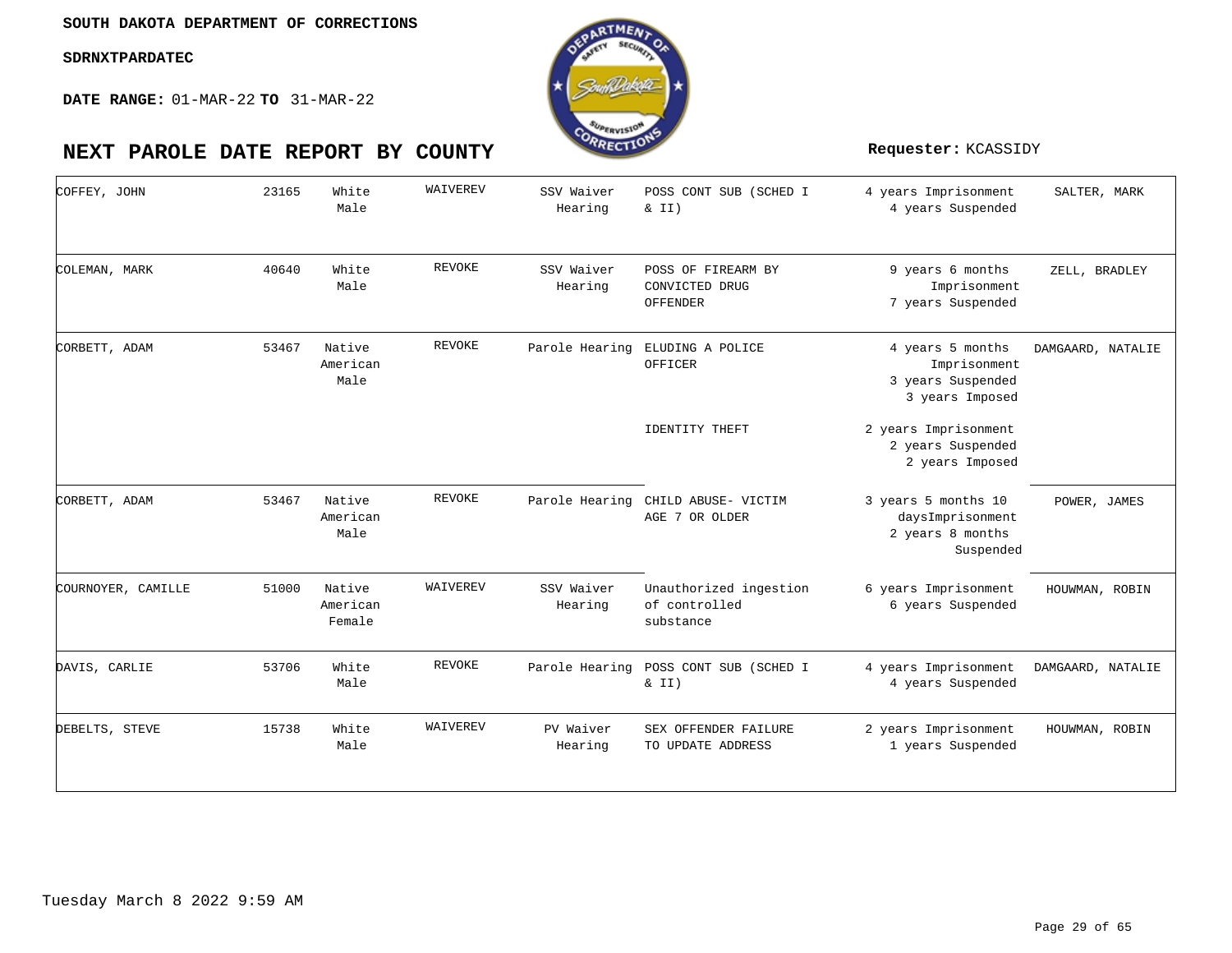

| DUBOIS, CHAD          | 14657 | White<br>Male                 | REVOKE        |                               | Parole Hearing POSS CONT SUB (SCHED I<br>& II)                                    | 2 years 4 months 20<br>daysImprisonment<br>2 years 4 months 20<br>daysSuspended                                                           | POWER, JAMES      |
|-----------------------|-------|-------------------------------|---------------|-------------------------------|-----------------------------------------------------------------------------------|-------------------------------------------------------------------------------------------------------------------------------------------|-------------------|
| DUBRAY, CODY          | 42943 | Native<br>American<br>Male    | <b>REVOKE</b> | SSV Waiver<br>Hearing         | POSS CONT SUB (SCHED I<br>$\&$ II)                                                | 2 years 9 months<br>Imprisonment<br>2 years 9 months<br>Suspended                                                                         | POWERS, JAMES     |
| DULA, ROBERT          | 41271 | White<br>Male                 |               | Early<br>Discharge<br>Hearing | CHILD ABUSE- VICTIM<br>AGE 7 OR OLDER                                             | 9 years 6 months<br>Imprisonment                                                                                                          | SABERS, SUSAN     |
| EAGLE HAWK, NATHANIEL | 47102 | Native<br>American<br>Male    | <b>REVOKE</b> | SSV Waiver<br>Hearing         | POSS ALCOHOL OR MJ IN<br>JAIL                                                     | 3 years Imprisonment<br>3 years Suspended                                                                                                 | DAMGAARD, NATALIE |
| EAGLE HAWK, NATHANIEL | 47102 | Native<br>American<br>Male    | <b>REVOKE</b> | SSV Waiver<br>Hearing         | POSS CONT SUB (SCHED I<br>& II)                                                   | 5 years Imprisonment<br>5 years Suspended                                                                                                 | SABERS, SUSAN     |
| ESPINOZA, IVAN        | 54990 | Hispanic<br>or Latino<br>Male | REVOKE        |                               | Parole Hearing POSS CONT SUB (SCHED I<br>& II)<br>POSS CONT SUB (SCHED I<br>& II) | 3 years 11 months 20<br>daysImprisonment<br>2 years 6 months<br>Imprisonment<br>2 years 6 months<br>Suspended<br>2 years 6 months Imposed | SOGN, JON         |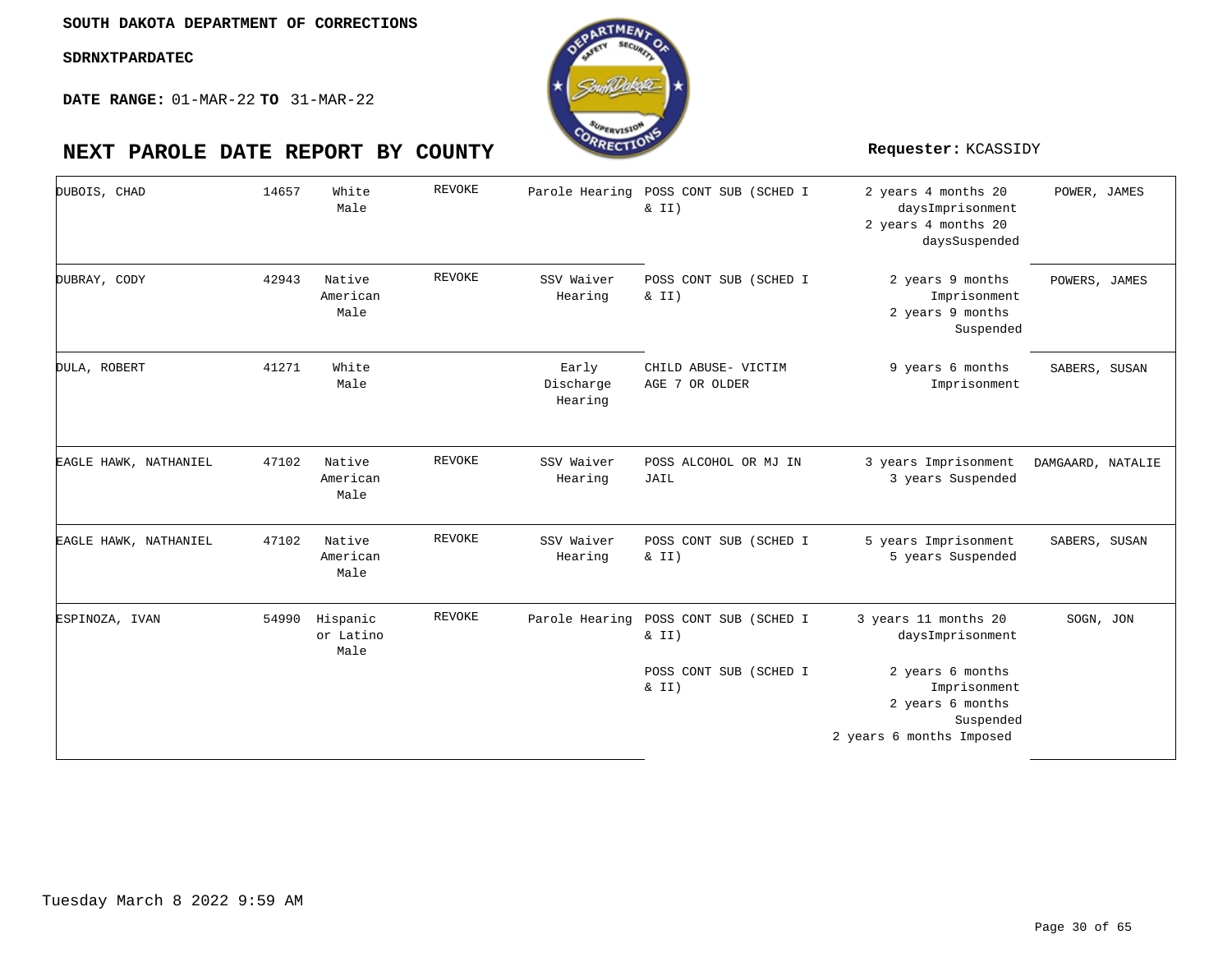

| ESTES, AMBER          | 58169 | White<br>Female              |               | Non-compliance<br>Hearing     | POSS CONT SUB (SCHED I<br>& II)                      | 1 years 6 months<br>Imprisonment                                  | ZELL, BRADLEY           |
|-----------------------|-------|------------------------------|---------------|-------------------------------|------------------------------------------------------|-------------------------------------------------------------------|-------------------------|
|                       |       |                              |               |                               | SIMPLE ASSAULT 3RD                                   | 1 years 6 months<br>Imprisonment                                  |                         |
| FAW, REGINA           | 34760 | White<br>Female              |               | Early<br>Discharge<br>Hearing | POSS CONT SUB (SCHED I<br>$\&$ II)                   | 8 years 4 months<br>Imprisonment<br>7 years Suspended             | HOUWMAN, JUDGE<br>ROBIN |
| FJELLANGER, BRIDGETTE | 13932 | White<br>Female              | REVREINST     | PV Waiver<br>Hearing          | POSS CONT SUB (SCHED I<br>& II)                      | 2 years 9 months<br>Imprisonment                                  | SABERS, SUSAN           |
|                       |       |                              |               |                               | POSS CONT SUB (SCHED I<br>& II)                      | 2 years 9 months<br>Imprisonment                                  |                         |
| FLOWERS, ANDREA       | 57370 | White<br>Female              | <b>REVOKE</b> | Parole Hearing                | POSS CONT SUB (SCHED I<br>& II)                      | 5 years Imprisonment<br>2 years Suspended<br>2 years Imposed      | SABERS, SUSAN           |
| FLUTE, LUCY           | 59698 | Native<br>American<br>Female | NONCOMP       | Parole Hearing                | Unauthorized ingestion<br>of controlled<br>substance | 3 years Imprisonment<br>1 years Suspended                         | THEELER, CAMELA         |
|                       |       |                              |               |                               | POSS CONT SUB (SCHED I<br>& II)                      | 1 years 6 months<br>Imprisonment<br>1 years 6 months<br>Suspended |                         |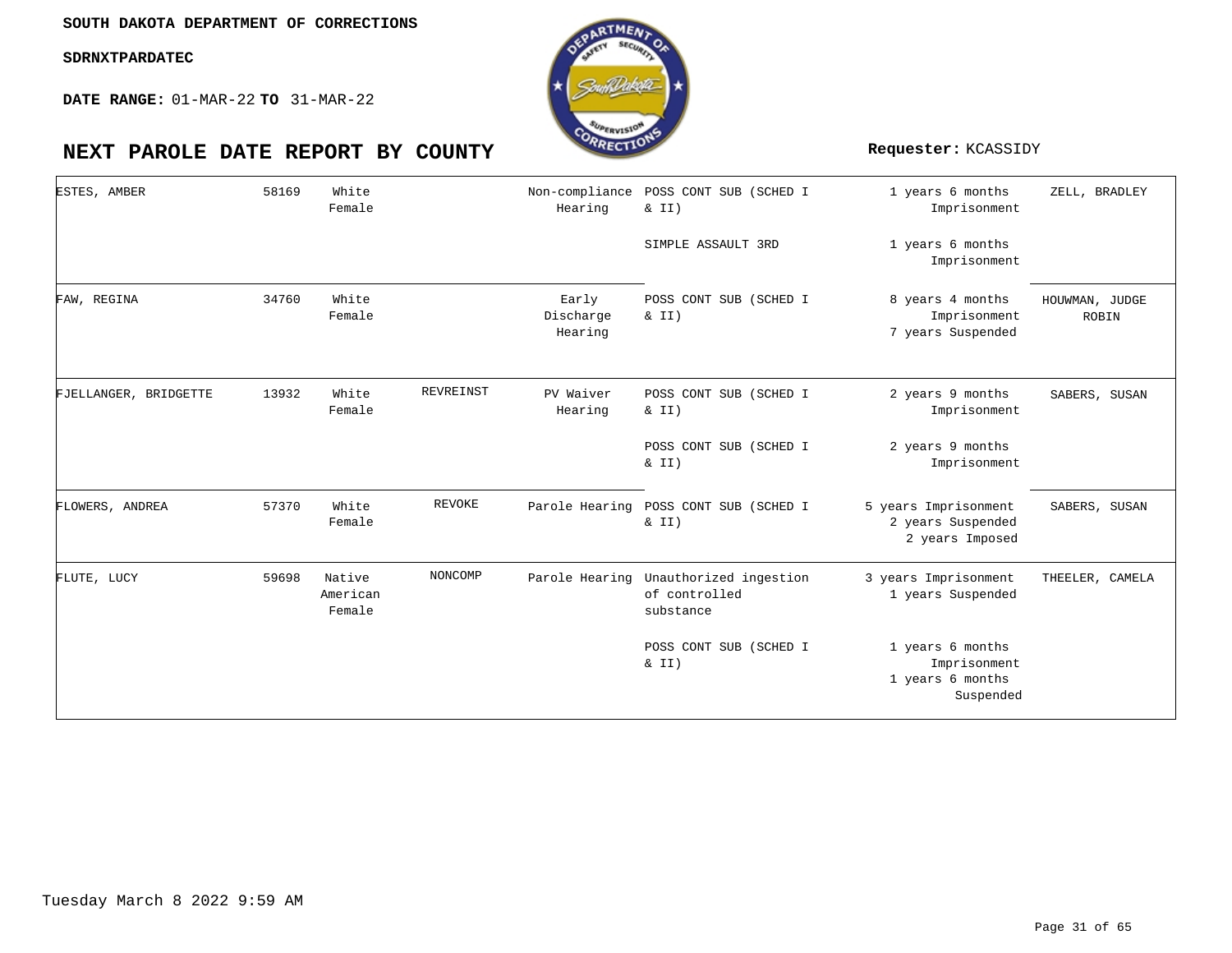

| FRESOUEZ, MORGHAN | 62727 | Native<br>American<br>Female |               | Non-compliance RECEIVING/<br>Hearing | TRANSFERRING STOLEN<br>VEHICLE                | 2 years 3 months<br>Imprisonment                                         | ZELL, BRADLEY         |
|-------------------|-------|------------------------------|---------------|--------------------------------------|-----------------------------------------------|--------------------------------------------------------------------------|-----------------------|
|                   |       |                              |               |                                      | RECEIVING/<br>TRANSFERRING STOLEN<br>VEHICLE  | 2 years 6 months<br>Imprisonment<br>2 years 6 months<br>Suspended        |                       |
| GARREAU, TANNER   | 11869 | Native<br>American<br>Male   | PROCREV       | Parole Hearing                       | RECEIVING/<br>TRANSFERRING STOLEN<br>VEHICLE  | 7 years 9 months<br>Imprisonment<br>3 years Suspended<br>3 years Imposed | HOUWMAN, ROBIN        |
| GOURLEY, JULIAN   | 44259 | White<br>Male                | REVOKE        | Parole Hearing                       | DISCH FIREARM AT<br><b>OCCUPIED STRUCTURE</b> | 9 years 9 months<br>Imprisonment<br>7 years Suspended<br>7 years Imposed | HOUWMAN, ROBIN        |
| GOURLEY, JULIAN   | 44259 | White<br>Male                | REVOKE        | Parole Hearing                       | POSS CONT SUB (SCHED I<br>& II)               | 2 years Imprisonment<br>2 years Suspended                                | SOGN, JON             |
| GRAVELLE, ANTHONY | 16142 | White<br>Male                | WAIVE         | Parole Hearing                       | RAPE 3RD<br>SEX CONT W/CHILD < 16             | 15 years Imprisonment<br>15 years Imprisonment                           | SRSTKA, WILLIAM       |
| GREEN, DENA       | 55279 | White<br>Female              | REVOKE        | Parole Hearing                       | POSS CONT SUB (SCHED I<br>$\&$ II)            | 4 years Imprisonment<br>4 years Suspended<br>4 years Imposed             | DAMGAARD, NATALIE     |
| GREEN, DENA       | 55279 | White<br>Female              | <b>REVOKE</b> | Parole Hearing                       | DISTRIBUTION OF CS SCH<br>I & II              | 8 years Imprisonment<br>6 years Suspended                                | MAMMENGA,<br>JENNIFER |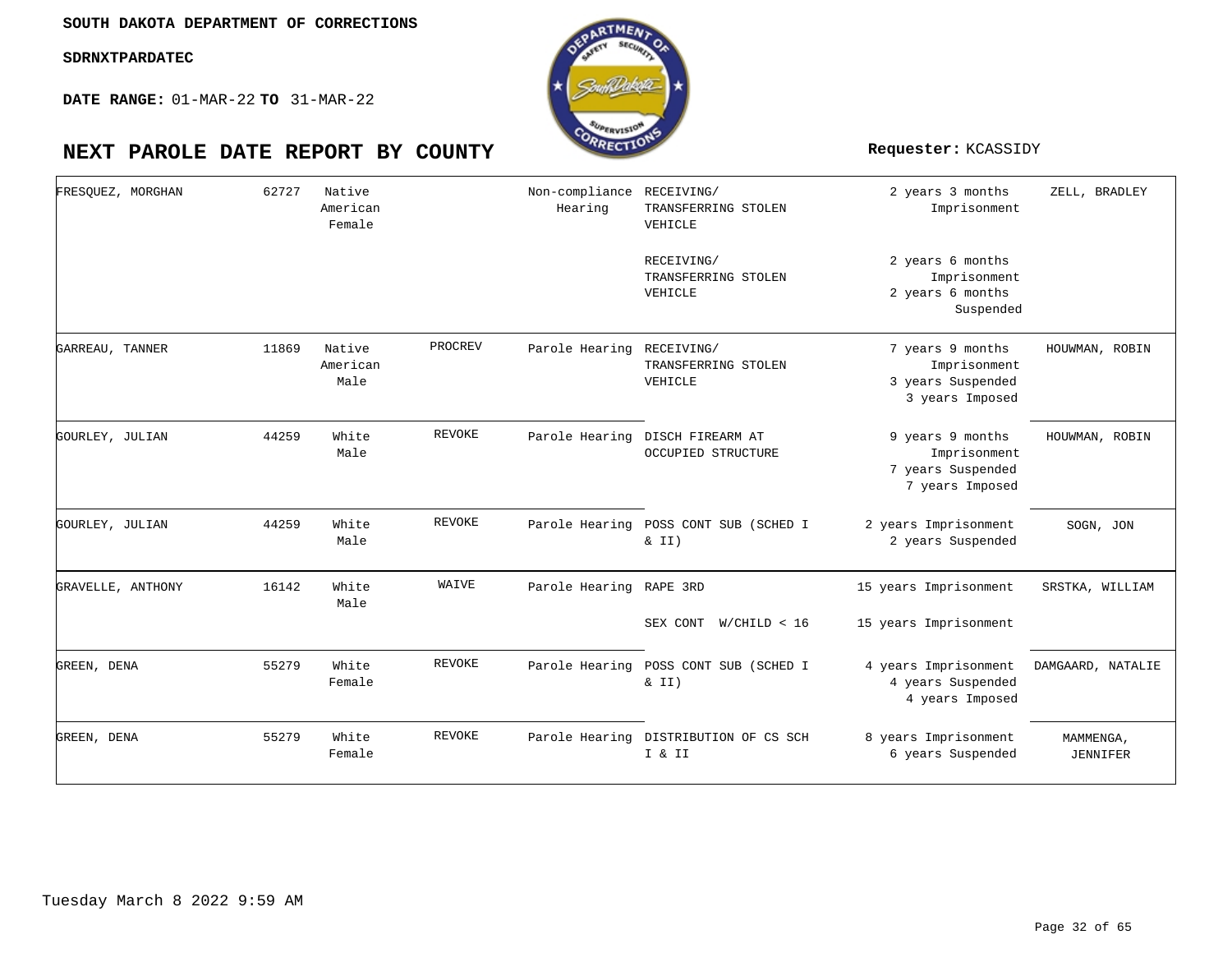

| GREEN, DENA       | 55279 | White<br>Female            | <b>REVOKE</b> | Parole Hearing          | POSS CONT SUB (SCHED I<br>$\&$ II)                                     | 3 years 5 months 20<br>daysImprisonment                                                                               | SABERS, SUSAN     |
|-------------------|-------|----------------------------|---------------|-------------------------|------------------------------------------------------------------------|-----------------------------------------------------------------------------------------------------------------------|-------------------|
| GREY OWL, DOUGLAS | 37535 | Native<br>American<br>Male | <b>REVOKE</b> | Parole Hearing          | Unauthorized ingestion<br>of controlled<br>substance                   | 2 years Imprisonment<br>2 years Suspended<br>2 years Imposed                                                          | THEELER, CAMELA   |
| HAASE, TROY       | 18657 | White<br>Male              | REVIEWED      | Case Review<br>Hearing  | KIDNAPPING                                                             | 25 years Imprisonment                                                                                                 | HURD, RICHARD     |
|                   |       |                            |               |                         | RAPE 1ST                                                               | 81 years Imprisonment                                                                                                 |                   |
| HAIRY BIRD, TYLER | 55497 | Native<br>American<br>Male | <b>REVOKE</b> | Parole Hearing RAPE 4TH |                                                                        | 7 years 6 months<br>Imprisonment<br>4 years Suspended<br>4 years Imposed                                              | DAMGAARD, NATALIE |
|                   |       |                            |               |                         | VIOLATION OF COMMUNITY<br>SAFETY ZONES                                 | 4 years Imprisonment<br>4 years Suspended                                                                             |                   |
|                   |       |                            |               |                         | POSS CONT SUB (SCHED I<br>$\&$ II)                                     | 5 years Imprisonment<br>5 years Suspended                                                                             |                   |
| HAIRY BIRD, TYLER | 55497 | Native<br>American<br>Male | <b>REVOKE</b> |                         | Parole Hearing SEX OFFENDER FAILURE<br>TO UPDATE ADDRESS               | 2 years Imprisonment<br>2 years Suspended                                                                             | ZELL, BRADLEY     |
| HART, GORDON      | 25807 | Native<br>American<br>Male | <b>REVOKE</b> |                         | Parole Hearing Fail to Register as a<br>Sex Offender Every 6<br>Months | 1 years 8 months 10<br>daysImprisonment<br>1 years 8 months 10<br>daysSuspended<br>1 years 8 months 10<br>daysImposed | ZELL, BRADLEY     |
|                   |       |                            |               |                         | POSS CONT SUB (SCHED I<br>$\&$ II)                                     | 2 years Imprisonment<br>2 years Suspended<br>2 years Imposed                                                          |                   |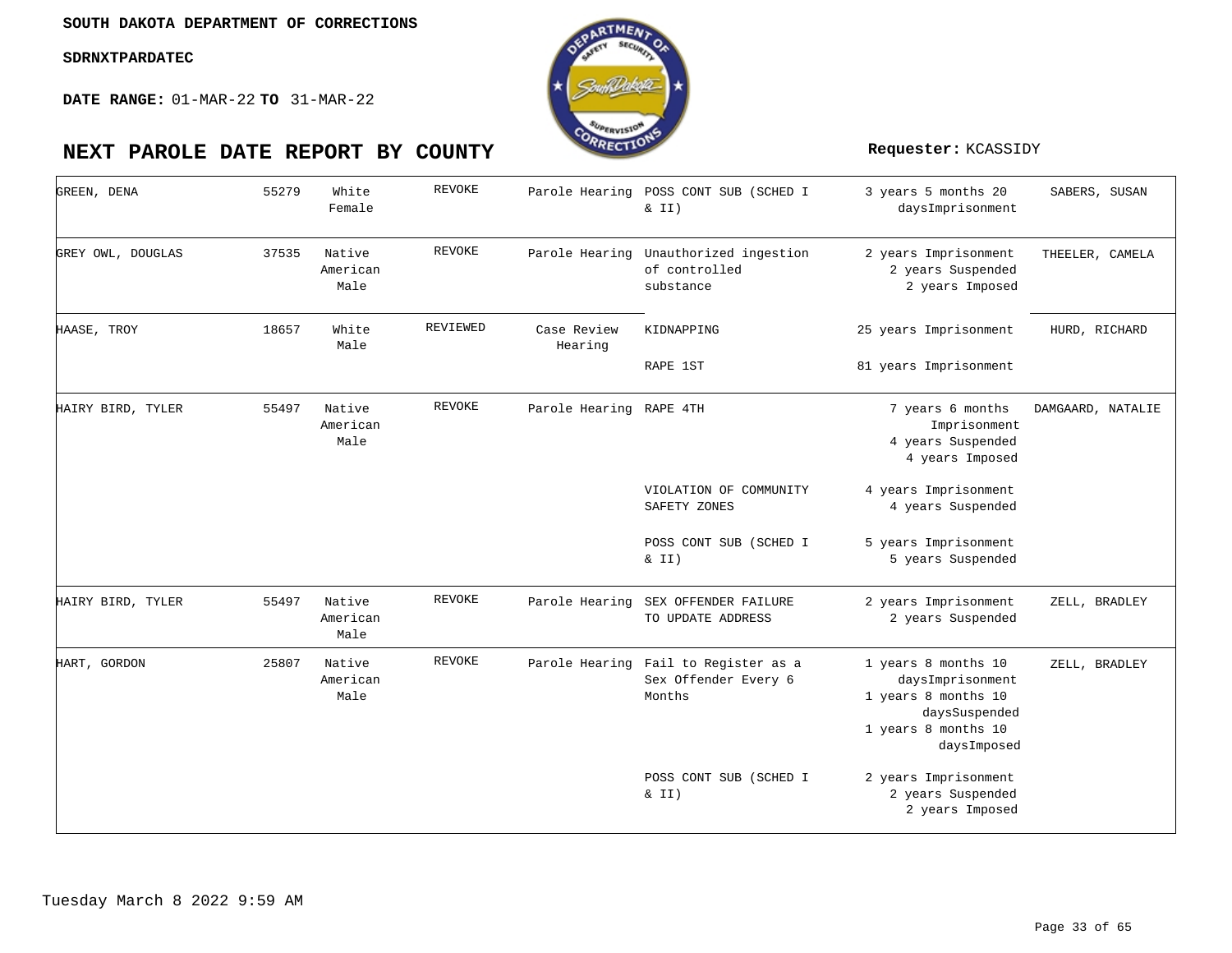**DATE RANGE:** 01-MAR-22 **TO** 31-MAR-22

| HART, KASSIDY      | 40759 | White<br>Female            |               | Early<br>Discharge<br>Hearing | AGGRAVATED ASSAULT                                | 15 years Imprisonment<br>10 years Suspended                              | HOUWMAN, ROBIN    |
|--------------------|-------|----------------------------|---------------|-------------------------------|---------------------------------------------------|--------------------------------------------------------------------------|-------------------|
| HARTMANN, MICHAEL  | 58454 | White<br>Male              |               | Early<br>Discharge<br>Hearing | AGGRAVATED ASSAULT                                | 14 years 6 months<br>Imprisonment<br>13 years Suspended                  | SABERS, SUSAN     |
| HIGH PIPE, BRADLEY | 57148 | Native<br>American<br>Male | REVOKE        | Parole Hearing BURGLARY 3RD   |                                                   | 3 years 6 months<br>Imprisonment<br>1 years Suspended<br>1 years Imposed | DAMGAARD, NATALIE |
| HIS GUN, KANGI     | 34853 | Native<br>American<br>Male | <b>REVOKE</b> | Parole Hearing                | SEX OFFENDER FAILURE<br>TO UPDATE ADDRESS         | 1 years 9 months<br>Imprisonment                                         | DAMGAARD, NATALIE |
|                    |       |                            |               |                               | FAILURE TO APPEAR                                 | 2 years Imprisonment<br>2 years Suspended                                |                   |
|                    |       |                            |               |                               | POSS CONT SUB (SCHED I<br>& II)                   | 5 years Imprisonment<br>3 years Suspended                                |                   |
| HOOKER, ERIC       | 56572 | White<br>Male              | REVOKE        | Parole Hearing                | POSS CONT SUB (SCHED I<br>$\&$ II)                | 2 years Imprisonment<br>1 years Suspended                                | POWER, JAMES      |
|                    |       |                            |               |                               | RECEIVING/<br>TRANSFERRING STOLEN<br>VEHICLE      | 2 years Imprisonment<br>1 years Suspended                                |                   |
| HOOKER, ERIC       | 56572 | White<br>Male              | REVOKE        |                               | Parole Hearing POSS CONT SUB (SCHED I<br>$\&$ II) | 3 years 6 months<br>Imprisonment<br>3 years 6 months<br>Suspended        | ZELL, BRADLEY     |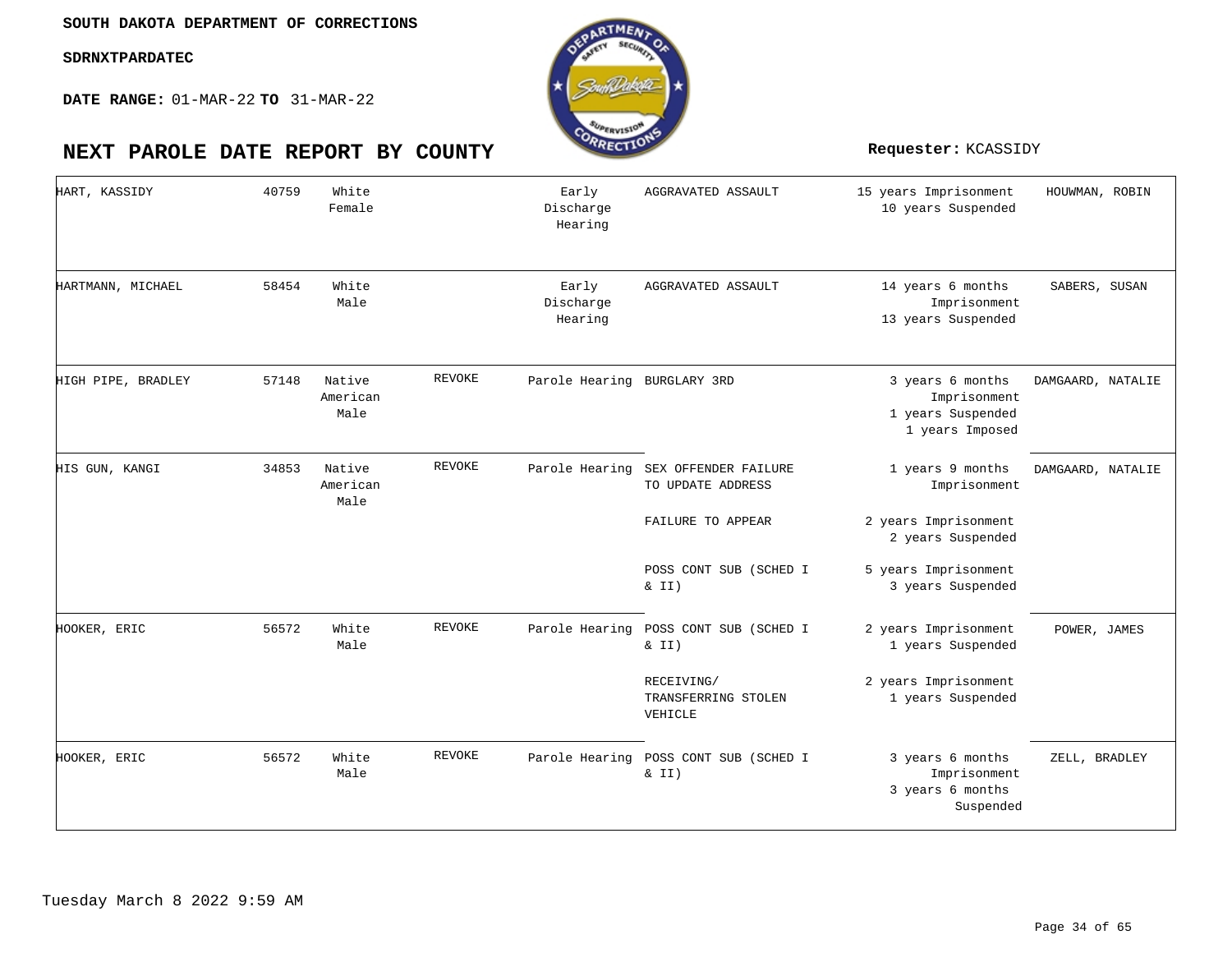

| HOWARD, ANTHONY   | 58832 | Native<br>American<br>Male   | WAIVE  | Parole Hearing        | ELUDING A POLICE<br>OFFICER                       | 2 years Imprisonment<br>2 years Suspended                             | POWER, JAMES      |
|-------------------|-------|------------------------------|--------|-----------------------|---------------------------------------------------|-----------------------------------------------------------------------|-------------------|
| HOWARD, ANTHONY   | 58832 | Native<br>American<br>Male   | WAIVE  |                       | Parole Hearing POSS CONT SUB (SCHED I<br>& II)    | 4 years 9 months<br>Imprisonment<br>2 years Suspended                 | SABERS, SUSAN     |
|                   |       |                              |        |                       | AGGRAVATED ASSAULT                                | 9 years 9 months<br>Imprisonment<br>7 years Suspended                 |                   |
|                   |       |                              |        |                       | RECEIVING/<br>TRANSFERRING STOLEN<br>VEHICLE      | 5 years Imprisonment<br>5 years Suspended                             |                   |
| HYDEN, WESLEY     | 21960 | White<br>Male                | REVOKE | SSV Waiver<br>Hearing | POSS CONT SUB (SCHED I<br>$\&$ II)                | 4 years Imprisonment<br>3 years Suspended<br>1 years 6 months Imposed | DAMGAARD, NATALIE |
| HYDEN, WESLEY     | 21960 | White<br>Male                | REVOKE | SSV Waiver<br>Hearing | POSS CONT SUB (SCHED I<br>& II)                   | 6 years Imprisonment<br>6 years Suspended                             | HOUWMAN, ROBIN    |
| JEDLICKA, ARIANNA | 59675 | Native<br>American<br>Female | REVOKE |                       | Parole Hearing POSS CONT SUB (SCHED I<br>$\&$ II) | 2 years 10 months 20<br>daysImprisonment                              | HOUWMAN, ROBIN    |
| JEDLICKA, ARIANNA | 59675 | Native<br>American<br>Female | REVOKE |                       | Parole Hearing POSS CONT SUB (SCHED I<br>& II)    | 2 years Imprisonment<br>2 years Suspended<br>2 years Imposed          | ZELL, BRADLEY     |
| JOHNSON, MARINA   | 41021 | Native<br>American<br>Female | REVOKE | SSV Waiver<br>Hearing | ESCAPE- SECOND DEGREE                             | 5 years Imprisonment<br>5 years Suspended                             | SOGN, JON         |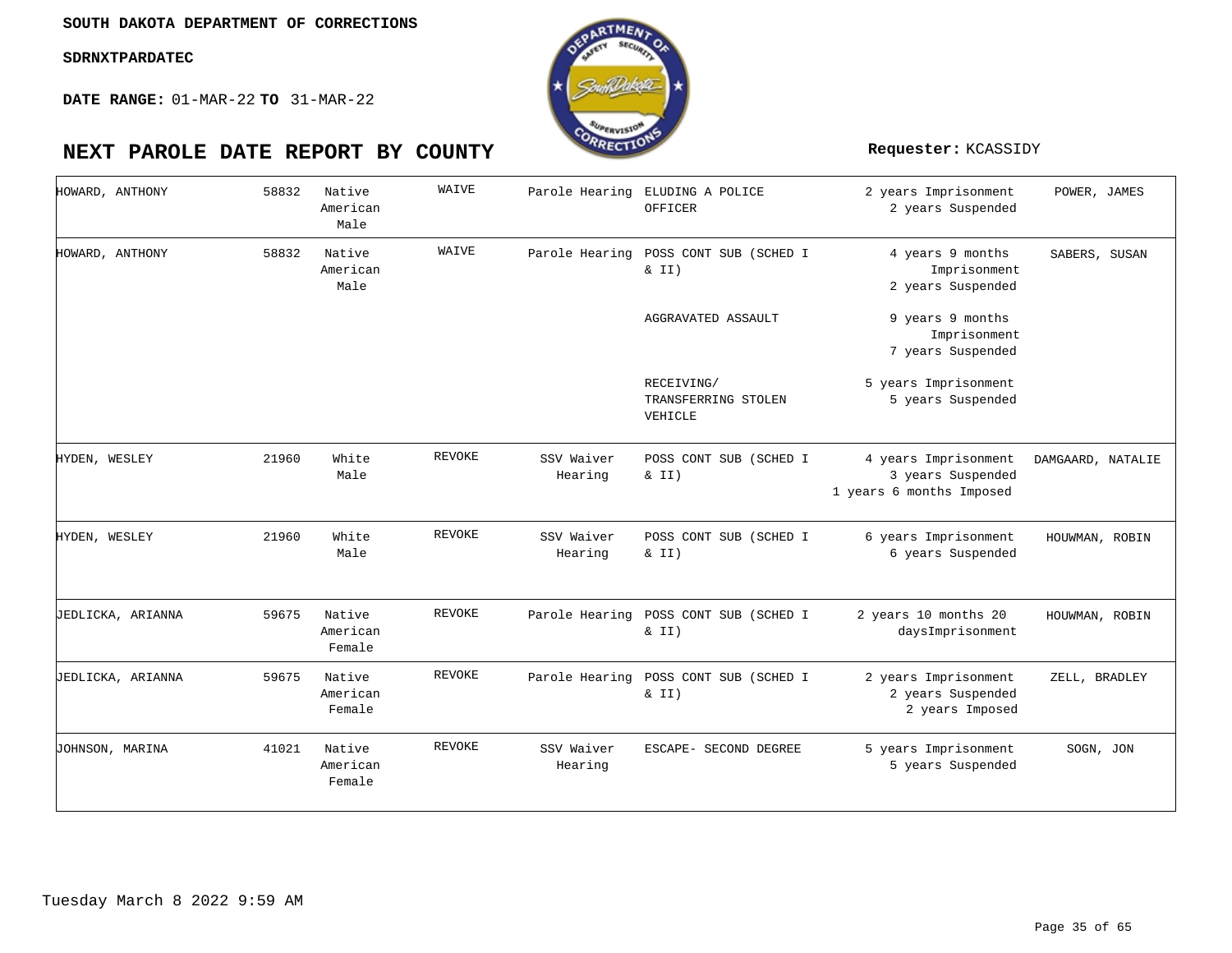

| JOHNSON, THERESA | 1783  | Black<br>Female              |          | Early<br>Discharge<br>Hearing | AGGRAVATED ASSAULT                           | 23 years 5 months 20<br>daysImprisonment<br>10 years Suspended    | LIEBERMAN, PETER |
|------------------|-------|------------------------------|----------|-------------------------------|----------------------------------------------|-------------------------------------------------------------------|------------------|
| KARBER, SAGE     | 58433 | Native<br>American<br>Female | WAIVEREV | SSV Waiver<br>Hearing         | POSS CONT SUB (SCHED I<br>& II)              | 3 years Imprisonment<br>3 years Suspended                         | THEELER, CAMELA  |
| KARBER, SAGE     | 58433 | Native<br>American<br>Female | WAIVEREV | SSV Waiver<br>Hearing         | POSS<br>PRESC/NONPRESC/CONT<br>SUB IN JAIL   | 9 years 3 months<br>Imprisonment<br>5 years Suspended             | THEELER, CAMEMLA |
|                  |       |                              |          |                               | RECEIVING/<br>TRANSFERRING STOLEN<br>VEHICLE | 2 years 3 months<br>Imprisonment<br>2 years 3 months<br>Suspended |                  |
|                  |       |                              |          |                               | POSS CONT SUB (SCHED I<br>& II)              | 2 years 3 months<br>Imprisonment<br>2 years 3 months<br>Suspended |                  |
|                  |       |                              |          |                               | POSS CONT SUB (SCHED I<br>& II)              | 2 years 3 months<br>Imprisonment<br>2 years 3 months<br>Suspended |                  |
|                  |       |                              |          |                               | ESCAPE- SECOND DEGREE                        | 2 years 3 months<br>Imprisonment<br>2 years 3 months<br>Suspended |                  |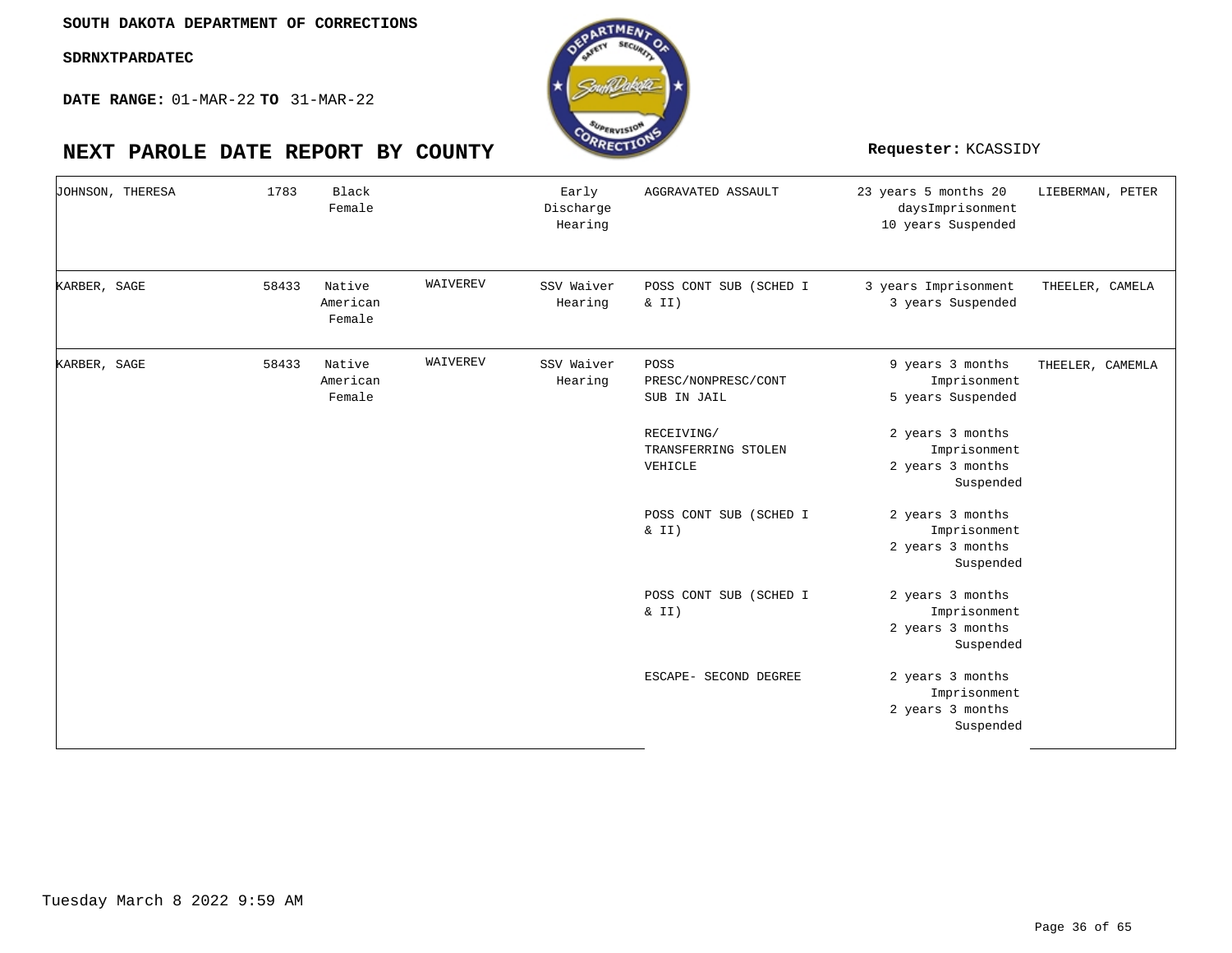

| KERN, JAMIE         | 48990 | Black<br>Male              | REVOKE  | Parole Hearing                | FAILURE TO REGISTER<br>SEX OFFENDER- 2ND<br>OFFENSE | 2 years Imprisonment<br>1 years Suspended                    | MAMMENGA,<br><b>JENNIFER</b> |
|---------------------|-------|----------------------------|---------|-------------------------------|-----------------------------------------------------|--------------------------------------------------------------|------------------------------|
|                     |       |                            |         |                               | FAILURE TO APPEAR                                   | 2 years Imprisonment<br>2 years Suspended                    |                              |
|                     |       |                            |         |                               | POSS CONT SUB (SCHED I<br>$\&$ II)                  | 5 years Imprisonment<br>3 years Suspended                    |                              |
| KERN, JAMIE         | 48990 | Black<br>Male              | REVOKE  | Parole Hearing                | POSS CONT SUB (SCHED I<br>& II)                     | 2 years Imprisonment<br>2 years Suspended<br>2 years Imposed | SOGN, JON                    |
|                     |       |                            |         |                               | SEX OFFENDER FAILURE<br>TO UPDATE ADDRESS           | 1 years Imprisonment<br>1 years Suspended<br>1 years Imposed |                              |
| KILLS SMALL, JUSTIN | 63417 | Native<br>American<br>Male |         | Non-compliance<br>Hearing     | RECEIVING/<br>TRANSFERRING STOLEN<br>VEHICLE        | 2 years 9 months<br>Imprisonment                             | POWER, JAMES                 |
|                     |       |                            |         |                               | <b>IDENTITY THEFT</b>                               | 1 years Imprisonment<br>1 years Suspended                    |                              |
| KRUID, TYLER        | 54109 | White<br>Male              |         | Early<br>Discharge<br>Hearing | AGGRAVATED ASSAULT                                  | 6 years 6 months<br>Imprisonment<br>2 years Suspended        | SOGN, JON                    |
| KUPER, WILLIAM      | 16705 | White<br>Male              | PROCREV | Parole Hearing ROBBERY 1ST    |                                                     | 18 years Imprisonment<br>10 years Suspended                  | THEELER, CAMELA              |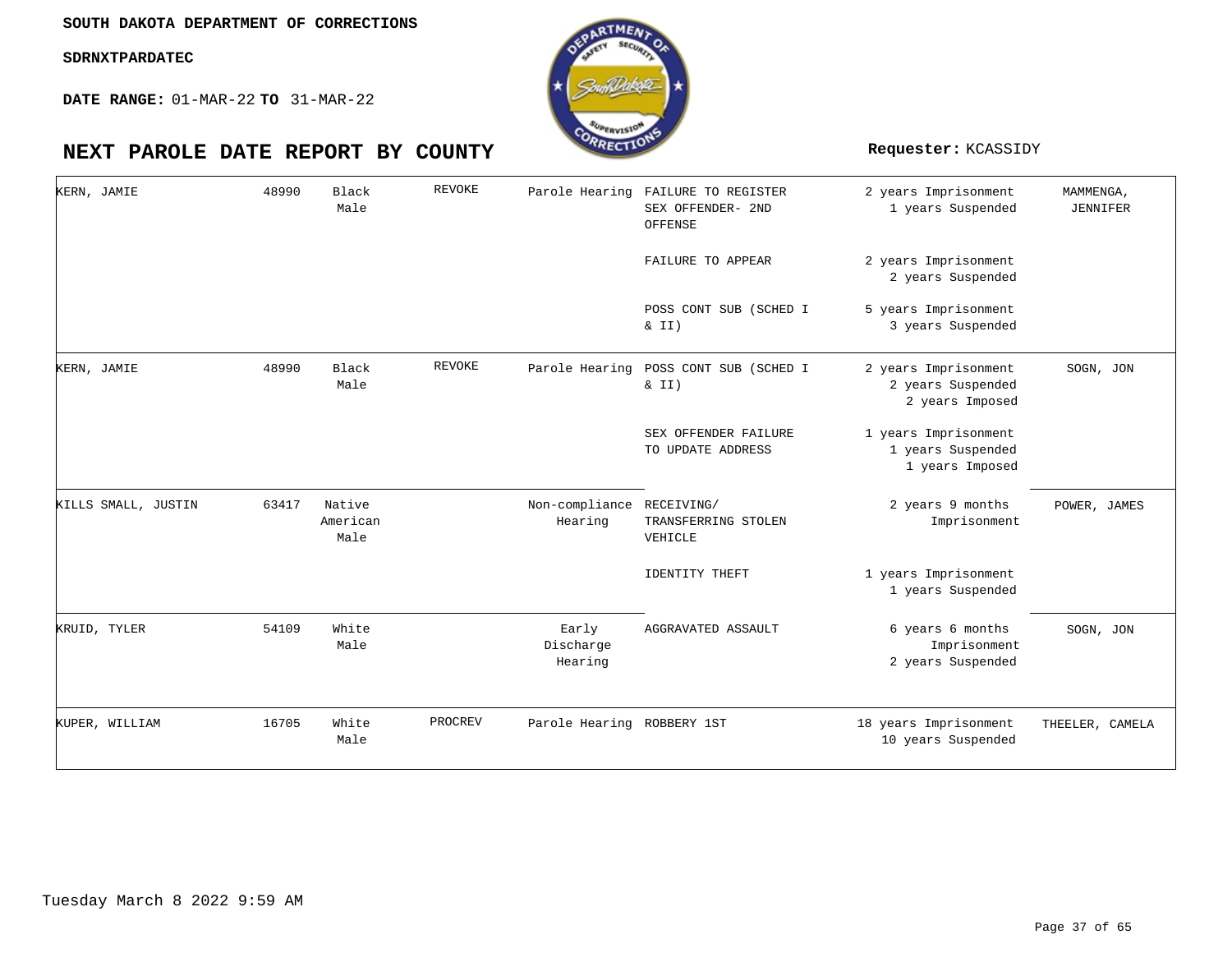**DATE RANGE:** 01-MAR-22 **TO** 31-MAR-22

| KUPER, WILLIAM    | 16705 | White<br>Male              | PROCREV       | Parole Hearing        | POSS OF A WEAPON BY<br>INMATE                     | 4 years 6 months<br>Imprisonment<br>4 years Suspended<br>4 years Imposed | ZELL, BRADLEY |
|-------------------|-------|----------------------------|---------------|-----------------------|---------------------------------------------------|--------------------------------------------------------------------------|---------------|
| LANGDEAU, TRINITY | 50382 | Native<br>American<br>Male | <b>REVOKE</b> | Parole Hearing        | POSS CONT SUB (SCHED I<br>& II)                   | 4 years 8 months 10<br>daysImprisonment<br>2 years Suspended             | SOGN, JON     |
|                   |       |                            |               |                       | POSS ALCOHOL OR MJ IN<br>JAIL                     | 1 years Imprisonment<br>1 years Suspended                                |               |
|                   |       |                            |               |                       | POSS CONT SUB (SCHED I<br>& II)                   | 3 years Imprisonment<br>3 years Suspended                                |               |
| LANGFORD, RYAN    | 24400 | White<br>Male              | WAIVEREV      | SSV Waiver<br>Hearing | ESCAPE- SECOND DEGREE                             | 2 years Imprisonment<br>2 years Suspended                                | ZELL, BRADLEY |
| LAPOINTE, STANLEY | 14311 | Native<br>American<br>Male | <b>REVOKE</b> | Parole Hearing        | POSS CONT SUB (SCHED I<br>& II)                   | 3 years Imprisonment<br>1 years Suspended<br>1 years Imposed             | SABERS, SUSAN |
|                   |       |                            |               |                       | ESCAPE- SECOND DEGREE                             | 90 daysImprisonment<br>90 daysSuspended<br>90 daysImposed                |               |
| LAUER, TYLER      | 36829 | White<br>Male              | REVOKE        |                       | Parole Hearing POSS CONT SUB (SCHED I<br>$\& II)$ | 2 years Imprisonment<br>2 years Suspended<br>2 years Imposed             | ZELL, BRADLEY |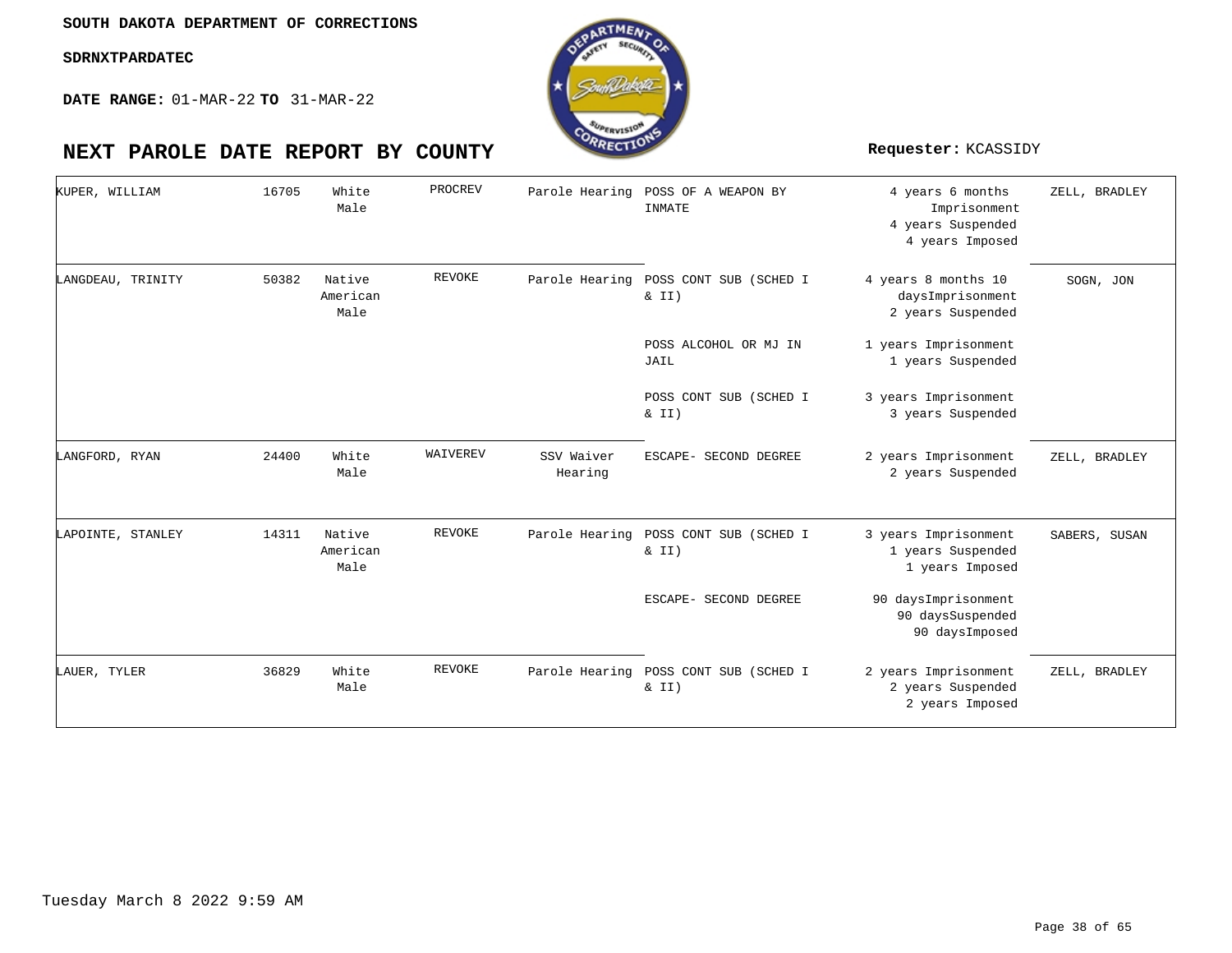**DATE RANGE:** 01-MAR-22 **TO** 31-MAR-22

| LEMER, TRISTA    | 52469 | White<br>Female              | <b>NONCOMPR</b> | Early<br>Discharge<br>Hearing | RECEIVING/<br>TRANSFERRING STOLEN<br>VEHICLE         | 3 years 11 months 10<br>daysImprisonment                                                                                 | SOGN, JON         |
|------------------|-------|------------------------------|-----------------|-------------------------------|------------------------------------------------------|--------------------------------------------------------------------------------------------------------------------------|-------------------|
|                  |       |                              |                 |                               | FORGERY                                              | 5 years Imprisonment<br>5 years Suspended                                                                                |                   |
| LOVELACE, DANE   | 54388 | White<br>Male                | <b>REVOKE</b>   | Parole Hearing                | POSS CONT SUB (SCHED I<br>$\&$ II)                   | 1 years 11 months 10<br>daysImprisonment<br>1 years 11 months 10<br>daysSuspended<br>1 years 11 months 10<br>daysImposed | THEELER, CAMELA   |
| MARDANLOU, BUKE  | 37996 | White<br>Male                | <b>REVOKE</b>   | Early<br>Discharge<br>Hearing | AGGRAVATED ASSAULT                                   | 15 years Imprisonment<br>13 years Suspended<br>5 years Imposed                                                           | NEILES, JOSEPH    |
| MEANS, PATRICIA  | 35297 | Native<br>American<br>Female | <b>REVOKE</b>   | SSV Waiver<br>Hearing         | POSS CONT SUB (SCHED I<br>& II)                      | 4 years Imprisonment<br>4 years Suspended                                                                                | DAMGAARD, NATALIE |
| MEANS, PATRICIA  | 35297 | Native<br>American<br>Female | <b>REVOKE</b>   | SSV Waiver<br>Hearing         | Unauthorized ingestion<br>of controlled<br>substance | 4 years Imprisonment<br>4 years Suspended                                                                                | THEELER, CAMELA   |
| MESTETH, FREEMAN | 20314 | Native<br>American<br>Male   | <b>REVOKE</b>   | PV Revocation<br>Hearing      | SLIMING/ ASSAULT BY<br>INMATE                        | 2 years Imprisonment<br>1 years Suspended<br>3 months Imposed                                                            | DAMGAARD, NATALIE |

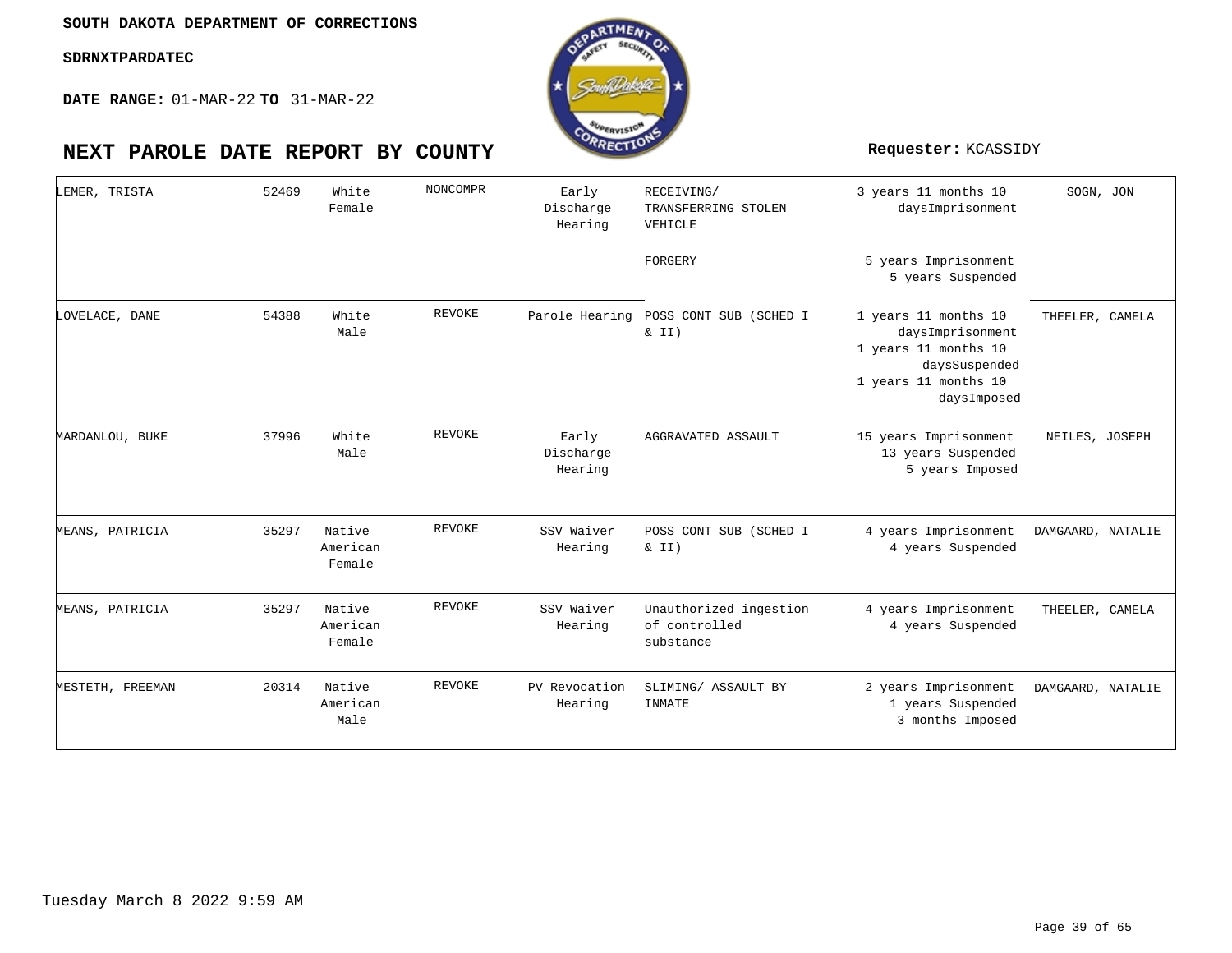

| MILLS, SHAWN      | 62168 | White<br>Male              |               | Non-compliance FORGERY<br>Hearing |                                                     | 4 years 6 months<br>Imprisonment<br>3 years Suspended              | ZELL, BRADLEY     |
|-------------------|-------|----------------------------|---------------|-----------------------------------|-----------------------------------------------------|--------------------------------------------------------------------|-------------------|
|                   |       |                            |               |                                   | IDENTITY THEFT                                      | 2 years Imprisonment<br>2 years Suspended                          |                   |
|                   |       |                            |               |                                   | <b>IDENTITY THEFT</b>                               | 2 years Imprisonment<br>2 years Suspended                          |                   |
| MORENO, MARTINE   | 36378 | Native<br>American<br>Male | WAIVEREV      | PV Waiver<br>Hearing              | ROBBERY 1ST                                         | 11 years 6 months<br>Imprisonment<br>4 years 6 months<br>Suspended | SALTER, MARK      |
|                   |       |                            |               |                                   | AGGRAVATED ASSAULT                                  | 10 years Imprisonment<br>5 years Suspended                         |                   |
| MURPHY, JONATHAN  | 4752  | Native<br>American<br>Male | WAIVE         | Hearing                           | Non-compliance AGGRAVATED ASSAULT                   | 19 years 2 months 10<br>daysImprisonment<br>13 years Suspended     | HOUWMAN, ROBIN    |
| NEIGHBORS, JOHNNY | 57415 | Native<br>American<br>Male | <b>REVOKE</b> | PV Waiver<br>Hearing              | POSS CONT SUB (SCHED I<br>& II)                     | 3 years Imprisonment<br>3 years Suspended<br>1 years Imposed       | DAMGAARD, NATALIE |
|                   |       |                            |               |                                   | DISTRIBUTION OF MJ: ><br>$1$ OZ/ < $\frac{1}{2}$ LB | 3 years Imprisonment<br>3 years Suspended                          |                   |
|                   |       |                            |               |                                   | ELUDING A POLICE<br>OFFICER                         | 2 years Imprisonment                                               |                   |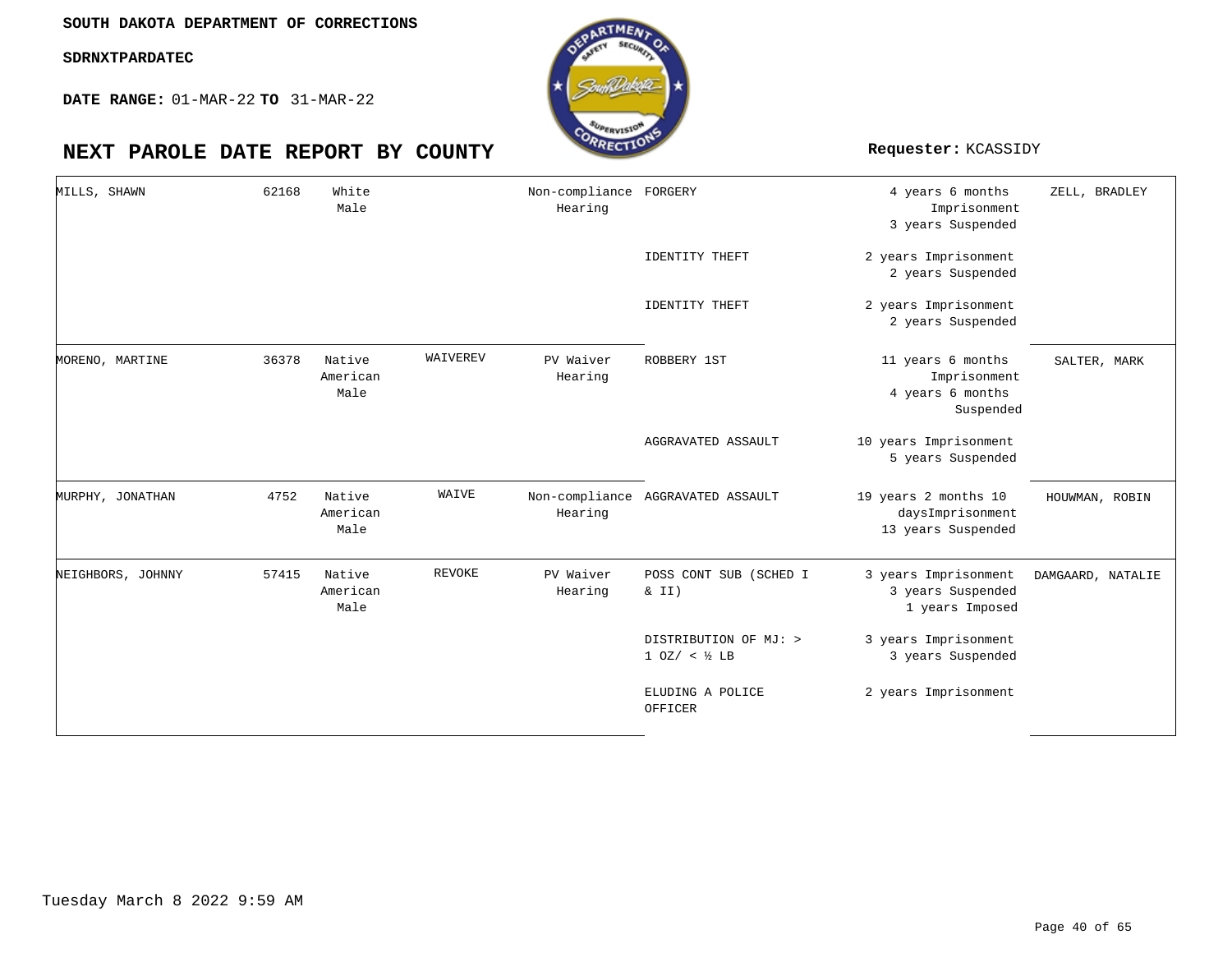

| OURS, STEPHEN    | 3014  | White<br>Male | <b>REVOKE</b> |                               | Parole Hearing POSS CONT SUB (SCHED I<br>& II)       | 4 years 9 months<br>Imprisonment<br>4 years 9 months<br>Suspended<br>4 years 9 months Imposed | DAMGAARD, NATALIE |
|------------------|-------|---------------|---------------|-------------------------------|------------------------------------------------------|-----------------------------------------------------------------------------------------------|-------------------|
|                  |       |               |               |                               | POSS CONT SUB (SCHED I<br>& II)                      | 5 years Imprisonment<br>5 years Suspended                                                     |                   |
| OURS, STEPHEN    | 3014  | White<br>Male | REVOKE        |                               | Parole Hearing POSS CONT SUB (SCHED I<br>& II)       | 5 years Imprisonment<br>5 years Suspended                                                     | ZELL, BRADLEY     |
| POMEROY, WILLIAM | 56509 | White<br>Male | <b>REVOKE</b> |                               | Parole Hearing POSS CONT SUB (SCHED I<br>& II)       | 2 years 6 months<br>Imprisonment                                                              | SOGN, JON         |
| POMEROY, WILLIAM | 56509 | White<br>Male | REVOKE        |                               | Parole Hearing POSS CONT SUB (SCHED I<br>& II)       | 2 years Imprisonment<br>2 years Suspended<br>2 years Imposed                                  | THEELER, CAMEMLA  |
| POMEROY, WILLIAM | 56509 | White<br>Male | REVOKE        |                               | Parole Hearing SIMPLE ASSAULT 3RD                    | 1 years Imprisonment                                                                          | ZELL, BRADLEY     |
| PRICE, JEROD     | 36206 | White<br>Male | REVOKE        |                               | Parole Hearing POSS ALCOHOL OR MJ IN<br>JAIL         | 3 years Imprisonment<br>3 years Suspended                                                     | POWER, JAMES      |
| REZAC, LUKE      | 61582 | White<br>Male |               | Early<br>Discharge<br>Hearing | DISTRIBUTION OF MJ: ><br>$10Z / < 1/2$ LB            | 4 years 9 months<br>Imprisonment<br>4 years 9 months<br>Suspended                             | DAMGAARD, NATALIE |
|                  |       |               |               |                               | Unauthorized ingestion<br>of controlled<br>substance | 5 years Imprisonment<br>5 years Suspended                                                     |                   |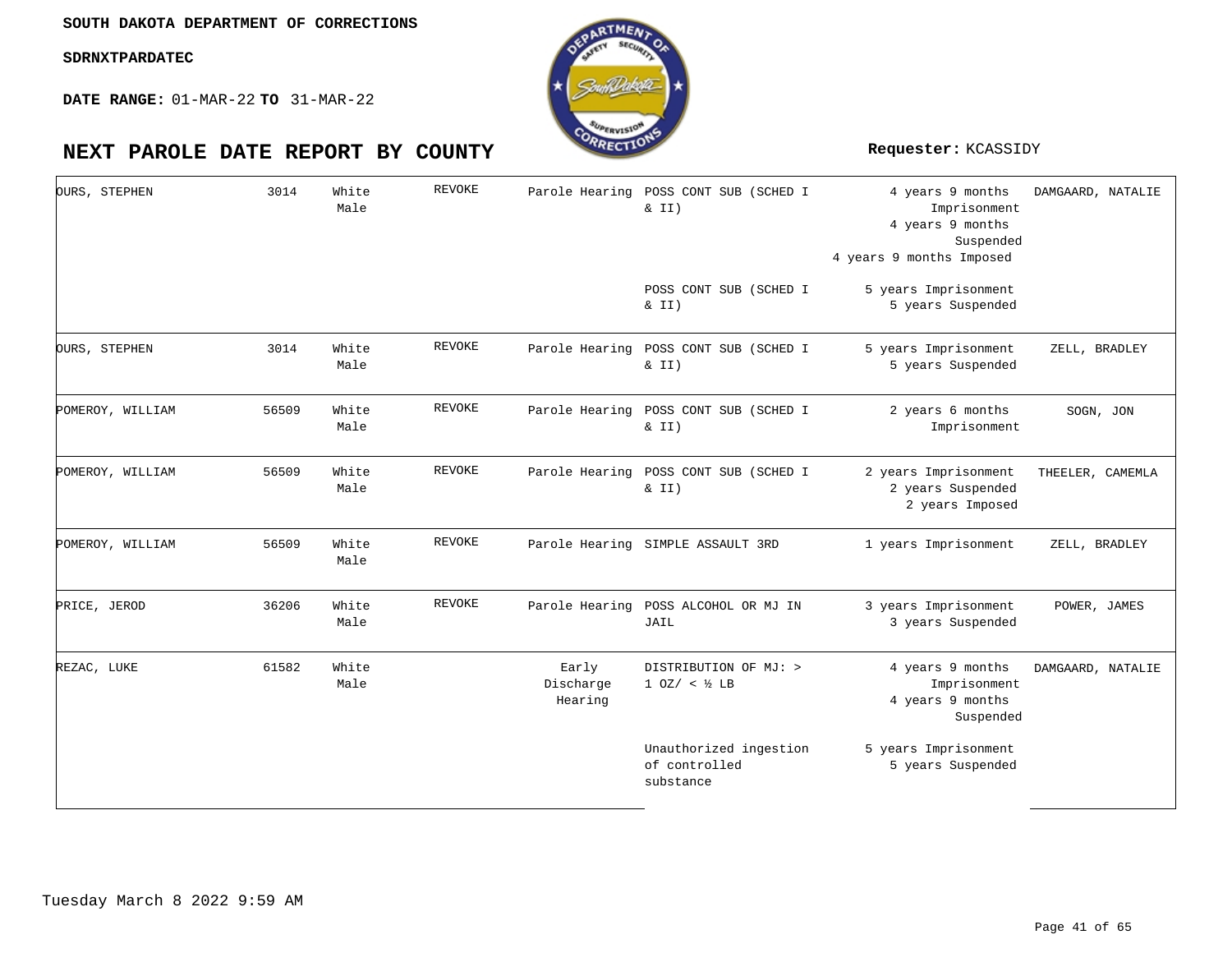**DATE RANGE:** 01-MAR-22 **TO** 31-MAR-22

| REZAC, LUKE        | 61582 | White<br>Male                |               | Early<br>Discharge<br>Hearing | DISTRIBUTION OF MJ: ><br>$1 0Z / <$ $\frac{1}{2}$ LB | 1 years 9 months<br>Imprisonment<br>1 years Suspended              | PEKAS, JOHN       |
|--------------------|-------|------------------------------|---------------|-------------------------------|------------------------------------------------------|--------------------------------------------------------------------|-------------------|
| ROSS, CRAIG        | 51677 | Black<br>Male                | WAIVEREV      | PV Waiver<br>Hearing          | <b>BURGLARY 3RD</b>                                  | 5 years Imprisonment<br>1 years Suspended                          | SOGN, JON         |
| ROUBIDEAUX, LESLIE | 41022 | Native<br>American<br>Male   | <b>REVOKE</b> |                               | Parole Hearing AGGRAVATED ASSAULT                    | 14 years 6 months<br>Imprisonment<br>5 years 1 months<br>Suspended | HOFFMAN, DOUG     |
|                    |       |                              |               |                               | POSS CONT SUB (SCHED I<br>& II)                      | 2 years 9 months<br>Imprisonment<br>2 years 9 months<br>Suspended  |                   |
| ROUBIDEAUX, TINO   | 54110 | Native<br>American<br>Male   | <b>GRANT</b>  | PV Waiver<br>Hearing          | POSS CONT SUB (SCHED I<br>$\&$ II)                   | 4 years 6 months<br>Imprisonment                                   | SABERS, SUSAN     |
|                    |       |                              |               |                               | POSS CONT SUB (SCHED I<br>$\&$ II)                   | 4 years 6 months<br>Imprisonment                                   |                   |
| SCHROEDER, MIRANDA | 37614 | Native<br>American<br>Female | <b>REVOKE</b> | Early<br>Discharge<br>Hearing | POSS CONT SUB (SCHED I<br>$\&$ II)                   | 4 years Imprisonment<br>4 years Suspended                          | DAMGAARD, NATALIE |
| SEGIEN, KEITH      | 54000 | White<br>Male                |               | Early<br>Discharge<br>Hearing | VEHICULAR BATTERY                                    | 9 years 3 months<br>Imprisonment<br>5 years Suspended              | SABERS, SUSAN     |

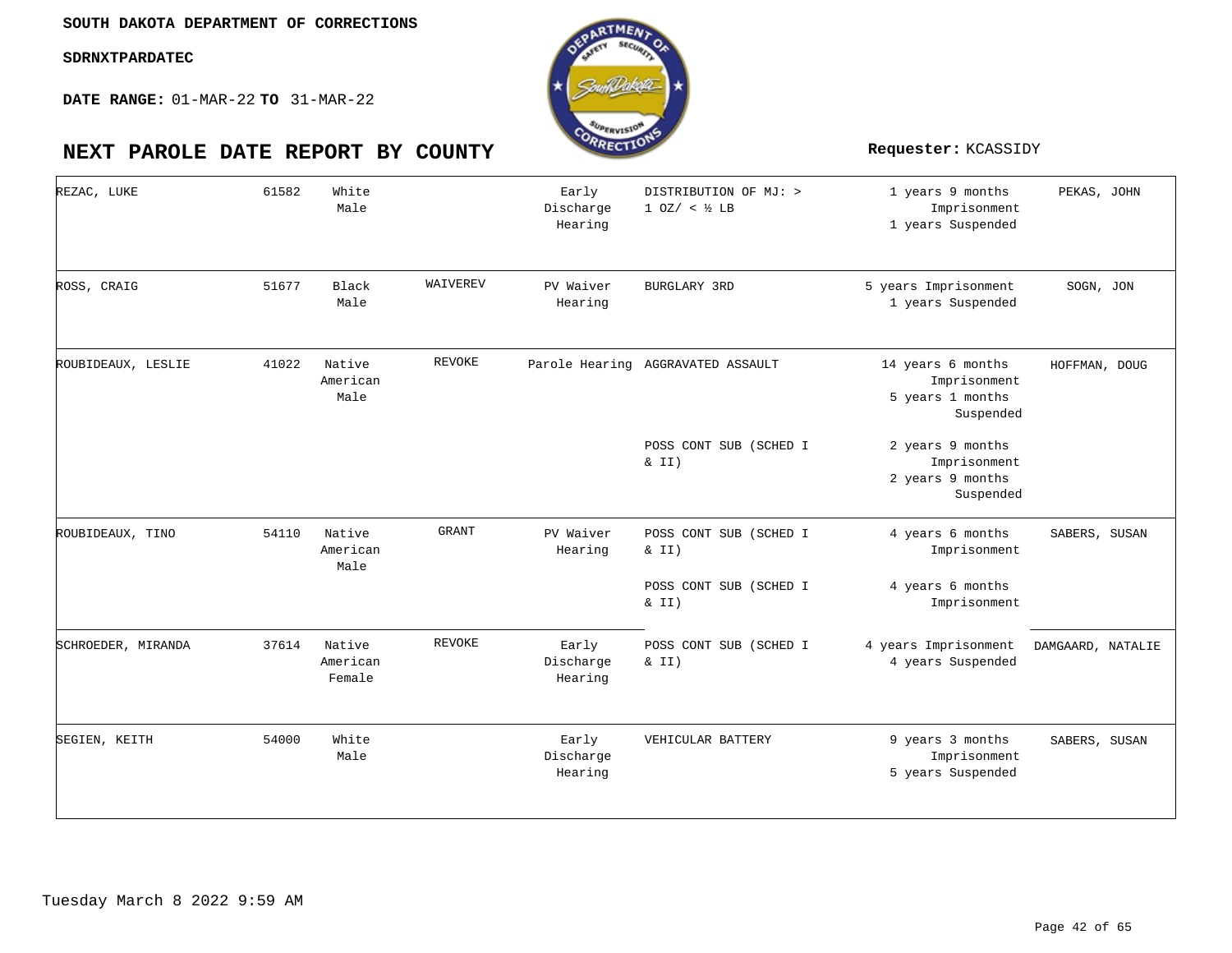

| SHARPFISH, NATHAN | 20146 | Native<br>American<br>Male | CONT          |                       | Parole Hearing ASSAULT BY PRISONER IN<br>A COUNTY JAIL | 2 years Imprisonment                                                        | ZELL, BRADLEY     |
|-------------------|-------|----------------------------|---------------|-----------------------|--------------------------------------------------------|-----------------------------------------------------------------------------|-------------------|
| SIERS, JACOB      | 13092 | Native<br>American<br>Male | <b>REVOKE</b> | SSV Waiver<br>Hearing | ESCAPE- SECOND DEGREE                                  | 6 years Imprisonment<br>6 years Suspended                                   | N/A               |
| SIERS, JACOB      | 13092 | Native<br>American<br>Male | <b>REVOKE</b> | SSV Waiver<br>Hearing | FORGERY                                                | 2 years Imprisonment<br>2 years Suspended                                   | THEELER, CAMEMLA  |
|                   |       |                            |               |                       | POSS CONT SUB (SCHED I<br>$\&$ II)                     | 2 years Imprisonment<br>2 years Suspended                                   |                   |
| SIERS, MARLIN     | 19647 | Native<br>American<br>Male | NONCOMPR      |                       | Parole Hearing ESCAPE- SECOND DEGREE                   | 14 years 6 months<br>Imprisonment<br>10 years Suspended<br>10 years Imposed | HOUWMAN, ROBIN    |
| SIERS, MARLIN     | 19647 | Native<br>American<br>Male | NONCOMPR      |                       | Parole Hearing POSS CONT SUB (SCHED I<br>$\&$ II)      | 5 years Imprisonment<br>5 years Suspended<br>5 years Imposed                | POWER, JAMES      |
| SIMON, JORDAN     | 53615 | Black<br>Male              | REVOKE        |                       | Parole Hearing DIST OF MJ: > 1 LB                      | 10 years Imprisonment<br>8 years Suspended<br>8 years Imposed               | DAMGAARD, NATALIE |
|                   |       |                            |               |                       | DIST OF MJ: 1 OZ OR<br>LESS                            | 2 years Imprisonment<br>1 years Suspended<br>1 years Imposed                |                   |
| SIMON, JORDAN     | 53615 | Black<br>Male              | <b>REVOKE</b> |                       | Parole Hearing POSS CONT SUB (SCHED I<br>$\&$ II)      | 3 years Imprisonment<br>3 years Suspended<br>3 years Imposed                | SABERS, SUSAN     |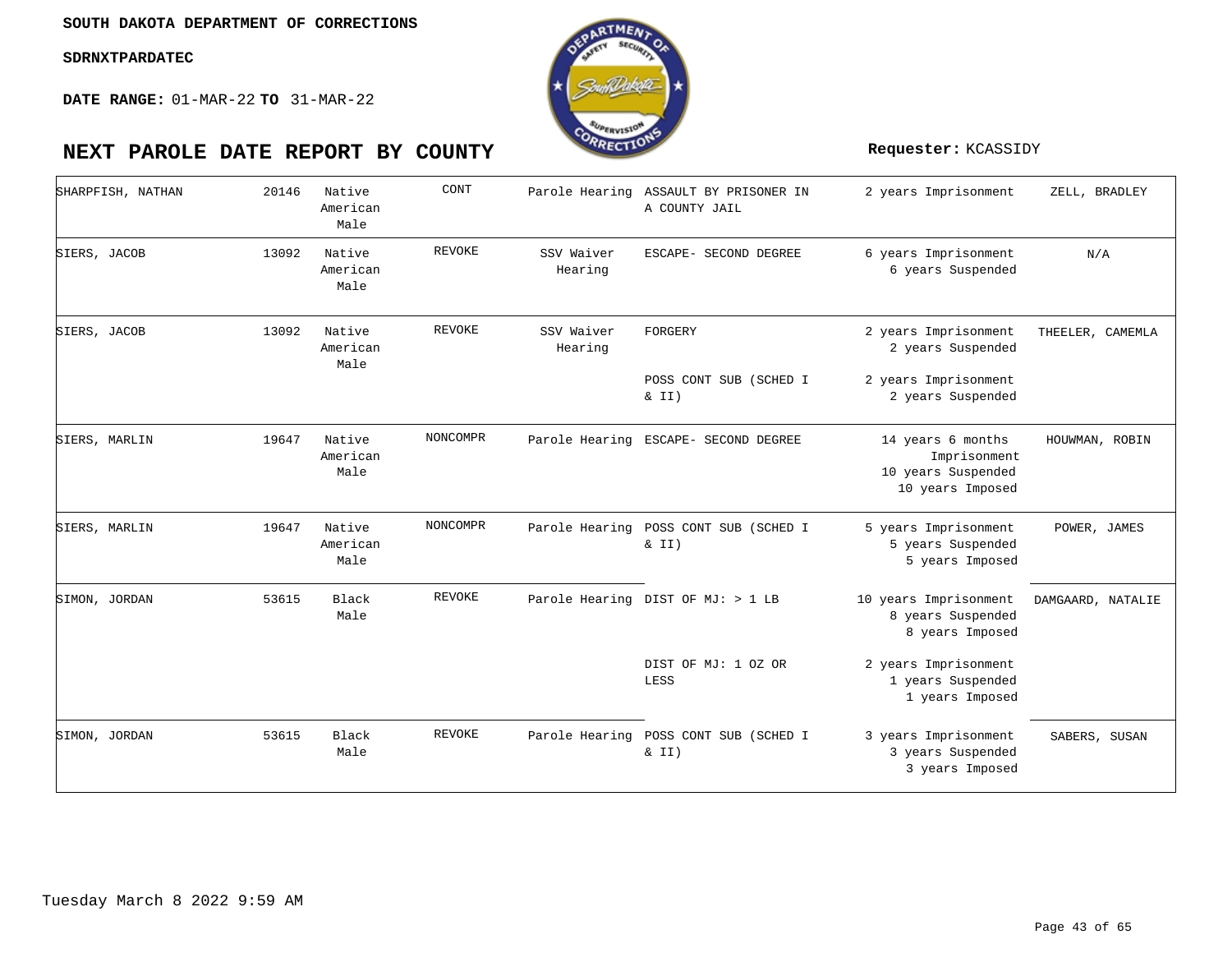**DATE RANGE:** 01-MAR-22 **TO** 31-MAR-22

| SOUVANARATH, TONY     | 22686 | Asian<br>Male              | REVOKE        | Parole Hearing                | BURGLARY 3RD                       | 8 years 5 months 10<br>daysImprisonment<br>4 years Suspended<br>3 years 4 months Imposed | HOFFMAN, DOUG           |
|-----------------------|-------|----------------------------|---------------|-------------------------------|------------------------------------|------------------------------------------------------------------------------------------|-------------------------|
| STANDING BEAR, GORDON | 41395 | Native<br>American<br>Male | <b>REVOKE</b> | Parole Hearing                | ELUDING A POLICE<br>OFFICER        | 1 years 25<br>daysImprisonment                                                           | HOUWMAN, ROBIN          |
|                       |       |                            |               |                               | POSS CONT SUB (SCHED I<br>$\&$ II) | 3 years 5 months 10<br>daysImprisonment<br>2 years Suspended<br>2 years Imposed          |                         |
| STAPELLA, SABRINA     | 58132 | White<br>Female            |               | Early<br>Discharge<br>Hearing | DISTRIBUTION OF CS SCH<br>I & II   | 9 years 3 months<br>Imprisonment<br>6 years Suspended                                    | HOUWMAN, JUDGE<br>ROBIN |
|                       |       |                            |               |                               | POSS CONT SUB (SCHED I<br>$\&$ II) | 4 years 3 months<br>Imprisonment<br>4 years 3 months<br>Suspended                        |                         |
| STENSETH, ROBERT      | 16269 | Native<br>American<br>Male | REVOKE        | Parole Hearing BURGLARY 2ND   |                                    | 11 years Imprisonment<br>9 years 6 months<br>Suspended<br>9 years 6 months Imposed       | HOUWMAN, ROBIN          |
| STENSETH, ROBERT      | 16269 | Native<br>American<br>Male | REVOKE        | Parole Hearing                | POSS CONT SUB (SCHED I<br>& II)    | 4 years Imprisonment<br>4 years Suspended<br>4 years Imposed                             | SOGN, JON               |

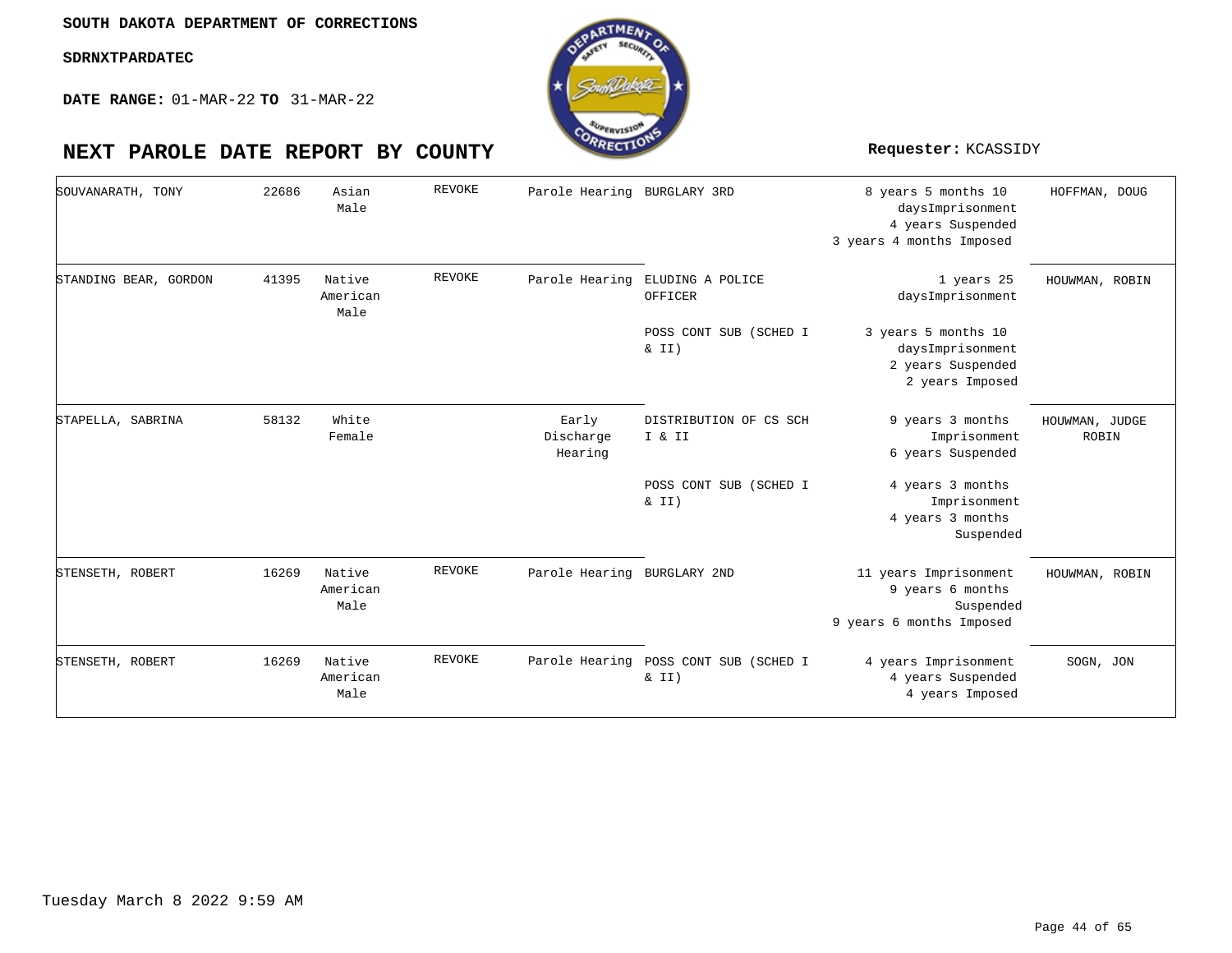

| STENSETH, ROBERT    | 16269 | Native<br>American<br>Male | <b>REVOKE</b> | Parole Hearing            | RECEIVING/<br>TRANSFERRING STOLEN<br>VEHICLE         | 4 years 9 months<br>Imprisonment<br>4 years Suspended        | THEELER, CAMELA |
|---------------------|-------|----------------------------|---------------|---------------------------|------------------------------------------------------|--------------------------------------------------------------|-----------------|
|                     |       |                            |               |                           | POSS CONT SUB (SCHED I<br>$\&$ II)                   | 4 years 9 months<br>Imprisonment<br>4 years Suspended        |                 |
|                     |       |                            |               |                           | <b>BURGLARY 2ND</b>                                  | 6 years Imprisonment<br>4 years Suspended                    |                 |
| STRAND, CHRISTOPHER | 40939 | White<br>Male              | <b>REVOKE</b> | Parole Hearing            | POSS CONT SUB (SCHED I<br>& II)                      | 4 years Imprisonment<br>1 years Suspended<br>1 years Imposed | THEELER, CAMELA |
| SUTTON, LUCAS       | 41013 | White<br>Male              | <b>DENY</b>   | SSV Waiver<br>Hearing     | ROBBERY 1ST                                          | 6 years 6 months<br>Imprisonment<br>2 years Suspended        | SABERS, SUSAN   |
| SUTTON, LUCAS       | 41013 | White<br>Male              | <b>DENY</b>   | SSV Waiver<br>Hearing     | POSS OF A WEAPON BY<br>INMATE                        | 7 years Imprisonment<br>5 years Suspended                    | ZELL, BRADLEY   |
| TALKINGTON, WESLEY  | 63760 | White<br>Male              |               | Non-compliance<br>Hearing | POSS CONT SUB (SCHED I<br>$\&$ II)                   | 2 years Imprisonment<br>2 years Suspended                    | N/A             |
|                     |       |                            |               |                           | Unauthorized ingestion<br>of controlled<br>substance | 2 years Imprisonment<br>2 years Suspended                    |                 |
| TALKINGTON, WESLEY  | 63760 | White<br>Male              |               | Hearing                   | Non-compliance ELUDING A POLICE<br>OFFICER           | 2 years 9 months<br>Imprisonment                             | ZELL, BRADLEY   |
|                     |       |                            |               |                           | GRAND THEFT <<br>\$2,500.00                          | 2 years 9 months<br>Imprisonment                             |                 |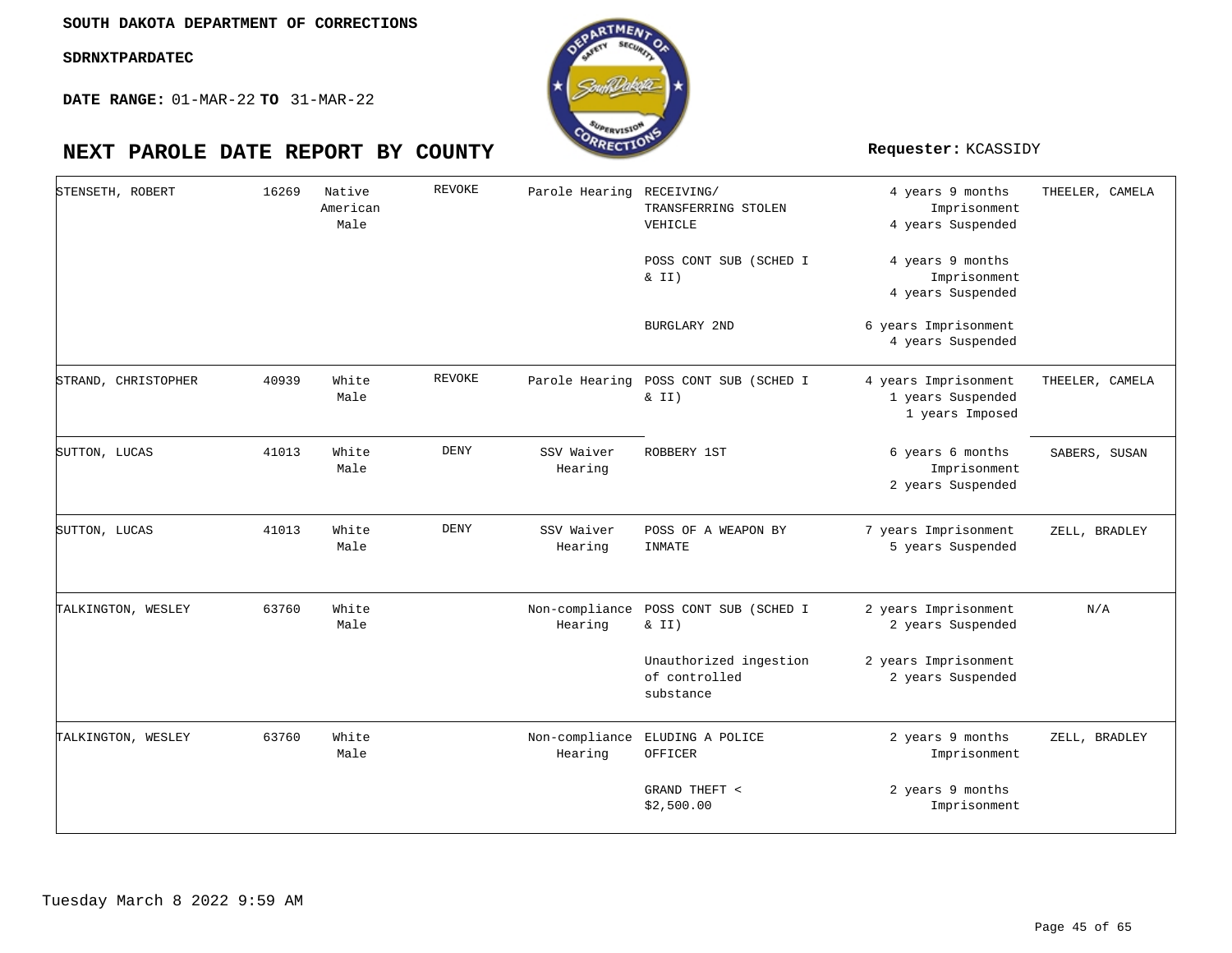**DATE RANGE:** 01-MAR-22 **TO** 31-MAR-22

# RTMEA

| THIN ELK, KENT | 55689 | Native<br>American<br>Male | <b>REVOKE</b> | Parole Hearing FORGERY |                                                   | 3 years 6 months<br>Imprisonment                                                              | SOGN, JON               |
|----------------|-------|----------------------------|---------------|------------------------|---------------------------------------------------|-----------------------------------------------------------------------------------------------|-------------------------|
|                |       |                            |               |                        | ESCAPE- SECOND DEGREE                             | 4 years Imprisonment<br>4 years Suspended<br>4 years Imposed                                  |                         |
|                |       |                            |               |                        | POSS CONT SUB (SCHED I<br>& II)                   | 3 years Imprisonment<br>3 years Suspended<br>3 years Imposed                                  |                         |
| THOMAS, COREY  | 36848 | White<br>Male              | <b>REVOKE</b> | Parole Hearing         | POSS CONT SUB (SCHED I<br>$\&$ II)                | 5 years Imprisonment<br>4 years Suspended<br>4 years Imposed                                  | HOUWMAN, JUDGE<br>ROBIN |
| THOMAS, COREY  | 36848 | White<br>Male              | <b>REVOKE</b> | Parole Hearing         | DISTRIBUTION OF CS SCH<br>I & II                  | 9 years 3 months<br>Imprisonment<br>7 years Suspended<br>7 years Imposed                      | NEILES, JOSEPH          |
|                |       |                            |               |                        | POSS CONT SUB (SCHED I<br>$\&$ II)                | 1 years 3 months<br>Imprisonment<br>1 years 3 months<br>Suspended<br>1 years 3 months Imposed |                         |
| THOMAS, COREY  | 36848 | White<br>Male              | REVOKE        |                        | Parole Hearing ELUDING A POLICE<br>OFFICER        | 5 years Imprisonment<br>5 years Suspended                                                     | ZELL, BRADLEY           |
| TURKEY, TANNER | 34209 | Native<br>American<br>Male | REVOKE        |                        | Parole Hearing POSS CONT SUB (SCHED I<br>$\&$ II) | 4 years Imprisonment<br>1 years Suspended<br>Imposed                                          | HOUWMAN, ROBIN          |
| UECKER, DANIEL | 12242 | White<br>Male              | REVOKE        | Parole Hearing         | POSS CONT SUB (SCHED I<br>& II)                   | 4 years Imprisonment<br>4 years Suspended<br>4 years Imposed                                  | SOGN, JON               |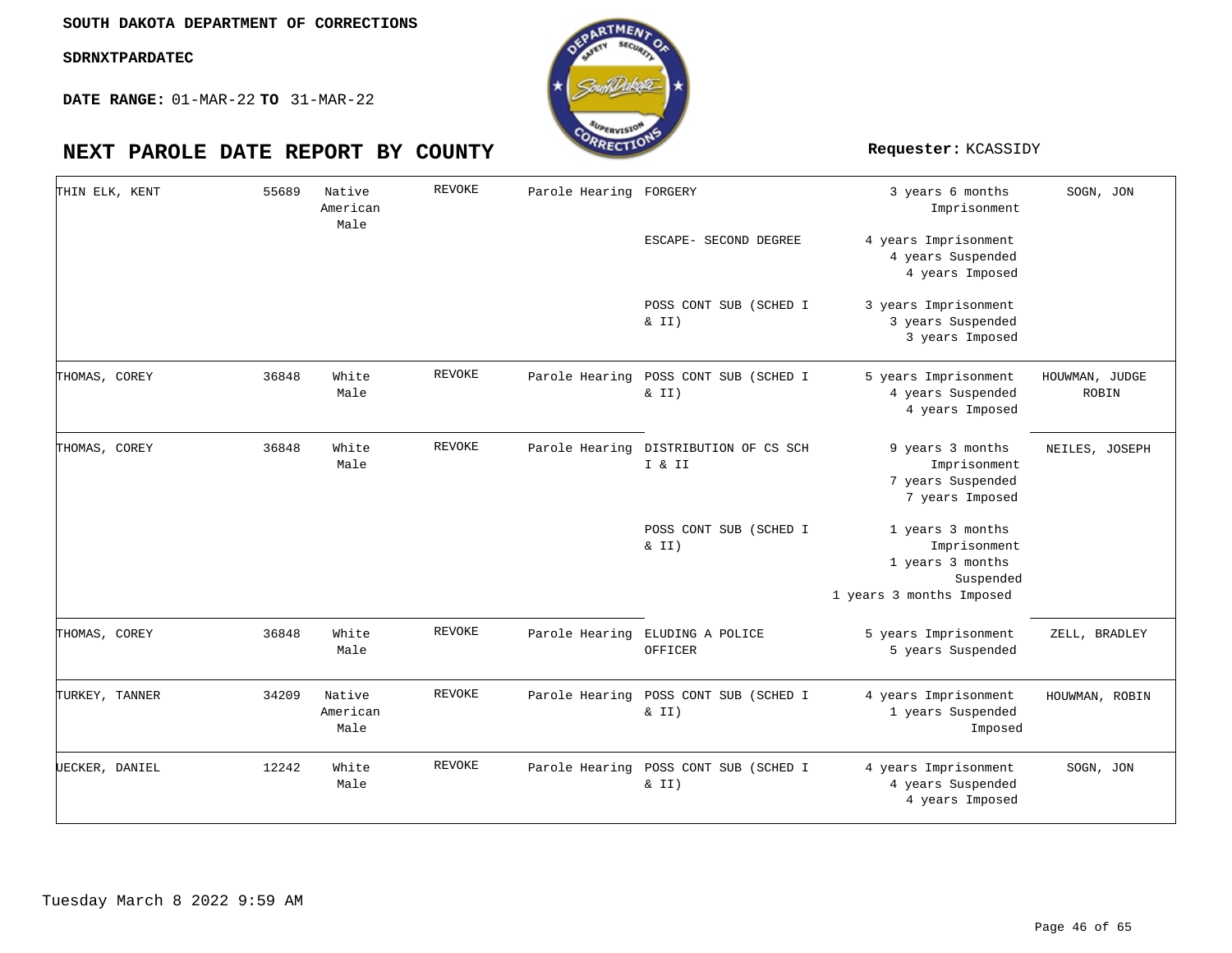**DATE RANGE:** 01-MAR-22 **TO** 31-MAR-22



| WHITE SHIRT, LUCAS   | 54601 | Native<br>American<br>Male | GRANTPEND     | Early<br>Discharge<br>Hearing | POSS CONT SUB (SCHED I<br>$\&$ II)                   | 1 years Imprisonment<br>1 years Suspended                                | ZELL, BRADLEY     |
|----------------------|-------|----------------------------|---------------|-------------------------------|------------------------------------------------------|--------------------------------------------------------------------------|-------------------|
| WHITE THUNDER, JESSE | 14413 | Native<br>American<br>Male | <b>REVOKE</b> | Parole Hearing                | POSS CONT SUB (SCHED I<br>$\&$ II)                   | 2 years Imprisonment<br>2 years Suspended<br>2 years Imposed             | SOGN, JON         |
|                      |       |                            |               |                               | ELUDING A POLICE<br>OFFICER                          | 1 years Imprisonment<br>1 years Suspended<br>1 years Imposed             |                   |
| WICKS, SARAH         | 61289 | White<br>Female            |               | Early<br>Discharge<br>Hearing | POSS CONT SUB (SCHED I<br>$\&$ II)                   | 2 years 7 months<br>Imprisonment                                         | HOUWMAN, ROBIN    |
|                      |       |                            |               |                               | POSS CONT SUB (SCHED I<br>& II)                      | 3 years Imprisonment<br>2 years Suspended                                |                   |
| WIYAKA, WAMBLI       | 37360 | Native<br>American<br>Male | REVOKE        | Parole Hearing                | POSS CONT SUB (SCHED I<br>& II)                      | 6 years Imprisonment<br>2 years Suspended<br>2 years Imposed             | DAMGAARD, NATALIE |
|                      |       |                            |               |                               | POSS CONT SUB (SCHED I<br>$\&$ II)                   | 6 years Imprisonment<br>2 years Suspended<br>2 years Imposed             |                   |
| WIYAKA, WAMBLI       | 37360 | Native<br>American<br>Male | REVOKE        | Parole Hearing                | POSS CONT SUB (SCHED I<br>$\&$ II)                   | 5 years Imprisonment<br>5 years Suspended<br>5 years Imposed             | N/A               |
| WYMAN, SCOTT         | 2865  | White<br>Male              | REVOKE        | Parole Hearing                | Unauthorized ingestion<br>of controlled<br>substance | 3 years 6 months<br>Imprisonment<br>3 years Suspended<br>3 years Imposed | SOGN, JON         |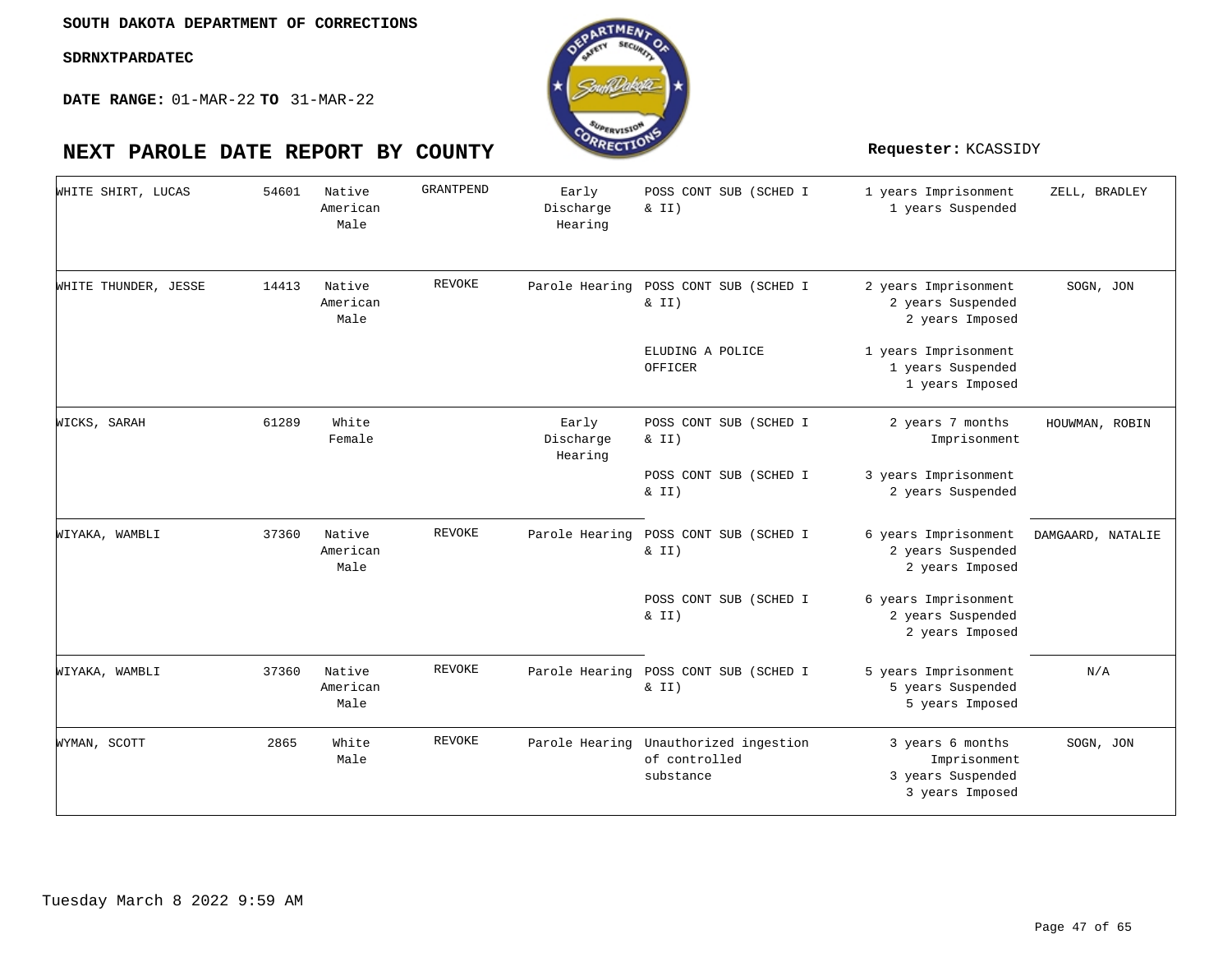**DATE RANGE:** 01-MAR-22 **TO** 31-MAR-22



# **NEXT PAROLE DATE REPORT BY COUNTY Requester:** KCASSIDY

**Pennington County Court County of Conviction:**

| Offender Name   |                    | DOC # | Race<br>Sex                   | Last Board Dec. | Hearing Type   | Crime Description                                    | Sentence                                                                        | Judge             |
|-----------------|--------------------|-------|-------------------------------|-----------------|----------------|------------------------------------------------------|---------------------------------------------------------------------------------|-------------------|
|                 | AGUILERA, GILBERTO | 55573 | Hispanic<br>or Latino<br>Male | REVOKE          | Parole Hearing | POSS CONT SUB (SCHED I<br>$\&$ II)                   | 4 years 1 months 20<br>daysImprisonment<br>2 years Suspended<br>2 years Imposed | CONNELLY, JEFF    |
|                 | AGUILERA, GILBERTO | 55573 | Hispanic<br>or Latino<br>Male | <b>REVOKE</b>   | Parole Hearing | DISTRIBUTION OF CS SCH<br>I & II                     | 4 years 1 months 20<br>daysImprisonment<br>1 years Suspended<br>1 years Imposed | CONNELLY, JEFFREY |
|                 |                    |       |                               |                 |                | POSS CONT SUB (SCHED I<br>$\&$ II)                   | 4 years 1 months 20<br>daysImprisonment<br>1 years Suspended<br>1 years Imposed |                   |
|                 |                    |       |                               |                 |                | Unauthorized ingestion<br>of controlled<br>substance | 4 years 1 months 20<br>daysImprisonment<br>1 years Suspended<br>1 years Imposed |                   |
|                 | AGUILERA, GILBERTO | 55573 | Hispanic<br>or Latino<br>Male | <b>REVOKE</b>   | Parole Hearing | Unauthorized ingestion<br>of controlled<br>substance | 2 years 7 months 20<br>daysImprisonment<br>2 years Suspended                    | PFEIFLE, JANE     |
| ANDREWS, SERENA |                    | 34764 | Native<br>American<br>Female  | NONCOMP         | Parole Hearing | POSS CONT SUB (SCHED I<br>& II)                      | 5 years Imprisonment<br>1 years Suspended                                       | GUSINSKY, ROBERT  |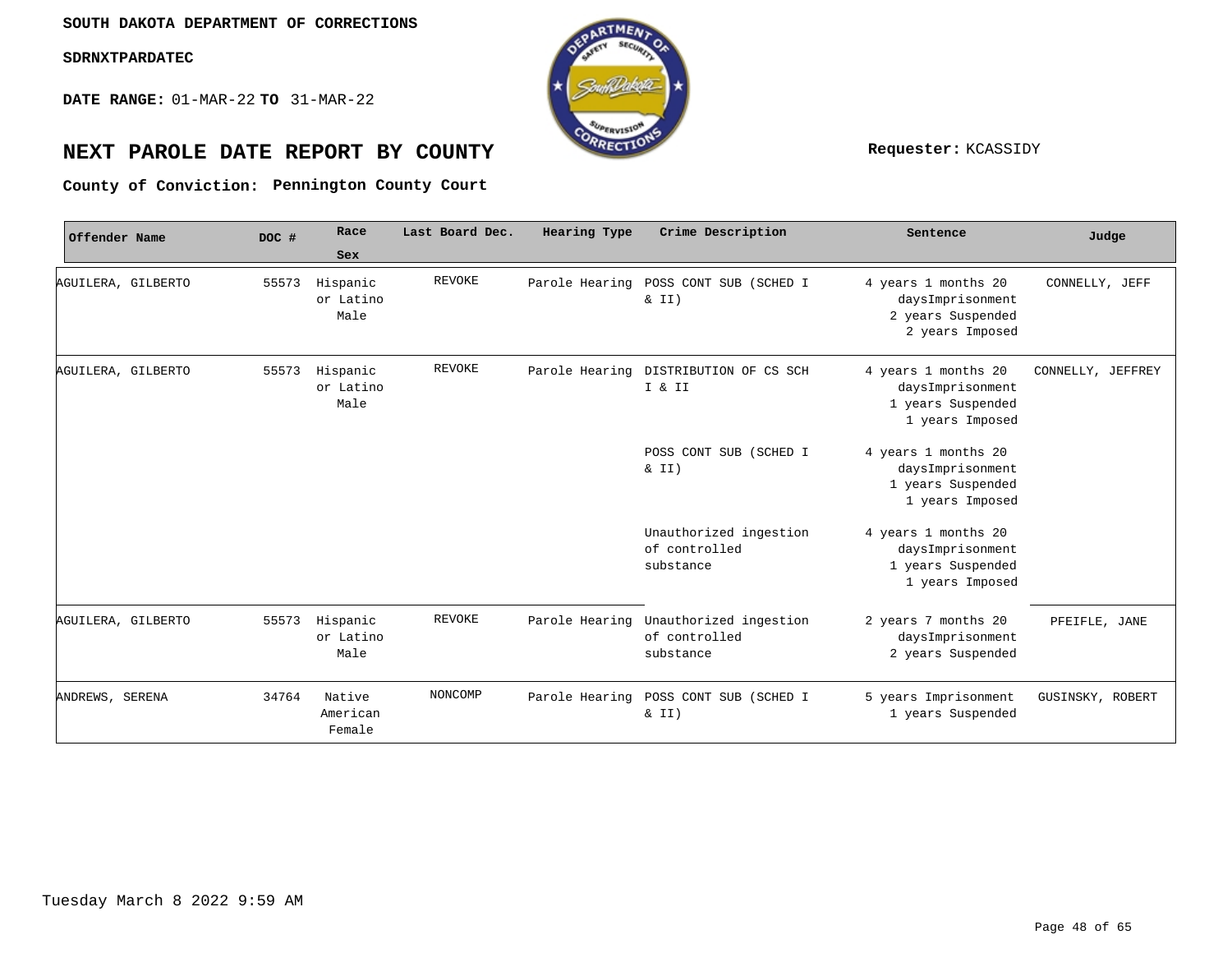

| APPLE, PAULINE     | 62596 | Native<br>American<br>Female |          | Non-compliance<br>Hearing | POSS CONT SUB (SCHED I<br>$& II$ )<br>SIMPLE ASSAULT ON LAW<br>ENFORCEMENT | 5 years Imprisonment<br>2 years Suspended<br>2 years Imprisonment                | HENDRICKSON, JOSH |
|--------------------|-------|------------------------------|----------|---------------------------|----------------------------------------------------------------------------|----------------------------------------------------------------------------------|-------------------|
| BARTLETT, ARIEL    | 58041 | Native<br>American<br>Female | NONCOMPR | SSV Waiver<br>Hearing     | POSS CONT SUB (SCHED I<br>& II)                                            | 5 years Imprisonment<br>2 years Suspended                                        | MANDEL, ROBERT    |
|                    |       |                              |          |                           | POSS CONT SUB (SCHED I<br>$\&$ II)                                         | 5 years Imprisonment<br>2 years Suspended                                        |                   |
|                    |       |                              |          |                           | POSS CONT SUB (SCHED I<br>& II)                                            | 5 years Imprisonment<br>2 years Suspended                                        |                   |
| BETTELYOUN, EDWARD | 9360  | Native<br>American<br>Male   | NONCOMPR | Parole Hearing            | POSS CONT SUB (SCHED I<br>& II)                                            | 4 years Imprisonment<br>4 years Suspended<br>4 years Imposed                     | BROWN, MATTHEW    |
| BLACKCAT, LEONARD  | 56953 | Native<br>American<br>Male   | REVOKE   | PV Waiver<br>Hearing      | Unauthorized ingestion<br>of controlled<br>substance                       | 2 years 9 months<br>Imprisonment                                                 | LINNGREN, HEIDI   |
| BROWN, ADAM        | 61306 | White<br>Male                | WAIVE    |                           | Parole Hearing ESCAPE- SECOND DEGREE                                       | 2 years 11 months 10<br>daysImprisonment                                         | HENDRICKSON, JOSH |
| BROWN, JESSE       | 12690 | Native<br>American<br>Male   | REVOKE   |                           | Parole Hearing Unauthorized ingestion<br>of controlled<br>substance        | 1 years 11 months 10<br>daysImprisonment<br>1 years Suspended<br>1 years Imposed | CONNOLLY, JEFF    |
| BUCKMAN, TIMOTHY   | 20458 | Native<br>American<br>Male   | REVOKE   | Parole Hearing            | FAIL TO REGISTER AS A<br><b>SEX OFFENDER</b>                               | 2 years Imprisonment<br>1 years Suspended<br>1 years Imposed                     | GUSINSKY, ROBERT  |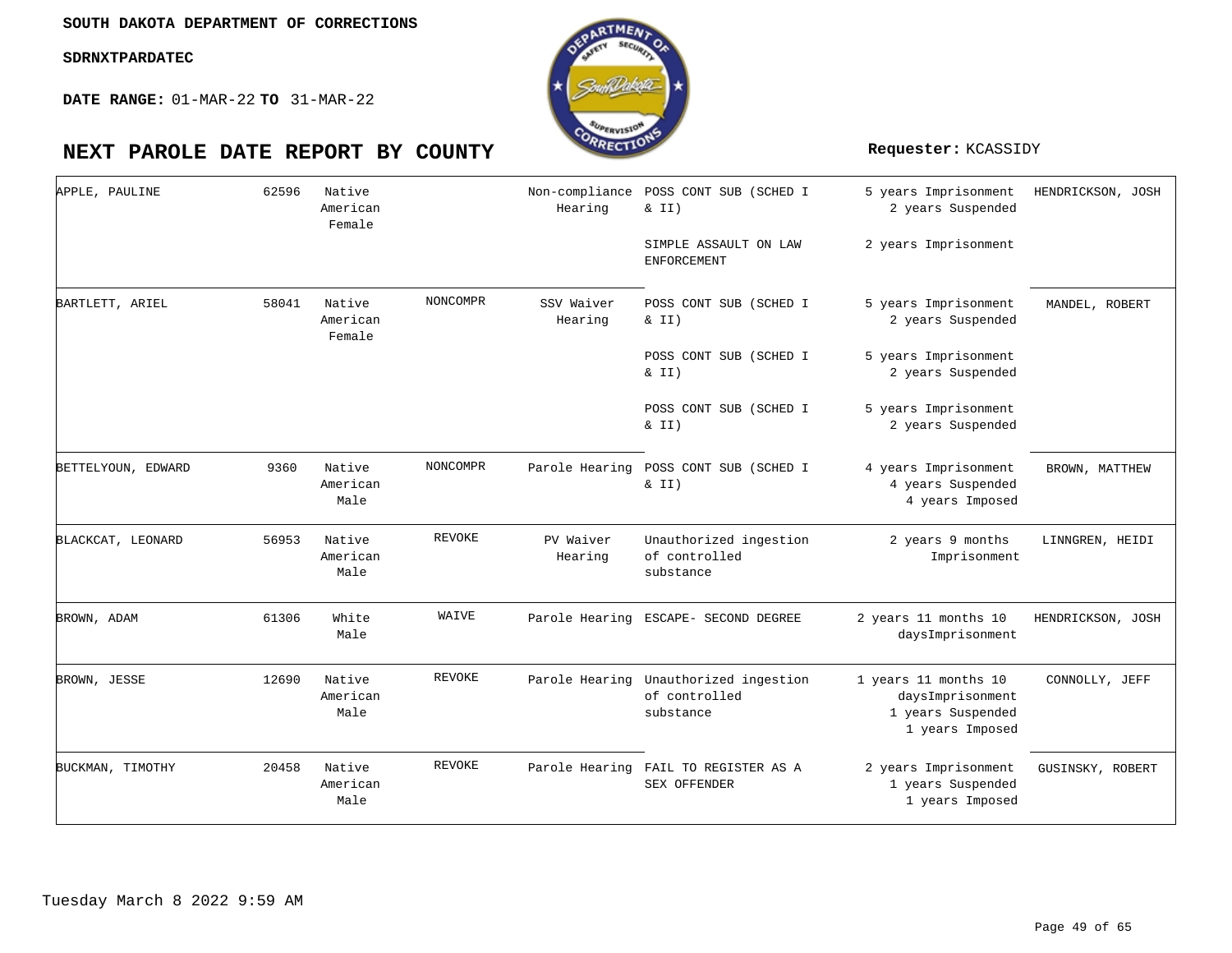

| COOK, ALEXANDER      | 39029 | White<br>Male                | REVOKE      | Hearing                                | Non-compliance POSS CONT SUB (SCHED I<br>& II) | 2 years 6 months<br>Imprisonment                              | GUSINSKY, ROBERT               |
|----------------------|-------|------------------------------|-------------|----------------------------------------|------------------------------------------------|---------------------------------------------------------------|--------------------------------|
| DEMARRIAS, RICHARD   | 8266  | Native<br>American<br>Male   |             | Hearing                                | Non-compliance AGGRAVATED ASSAULT              | 10 years Imprisonment                                         | DAVIS, JEFFERY                 |
| DENNY, GORDON        | 57477 | White<br>Male                | WAIVEREV    | PV Waiver<br>Hearing                   | POSS CONT SUB (SCHED I<br>& II)                | 5 years Imprisonment<br>2 years Suspended                     | MANDEL, JUDGE<br><b>ROBERT</b> |
| DUBRAY, BRIAN        | 37785 | Native<br>American<br>Male   |             | Non-compliance BURGLARY 3RD<br>Hearing |                                                | 2 years 9 months<br>Imprisonment                              | BROWN, MATTHEW                 |
|                      |       |                              |             |                                        | POSS CONT SUB (SCHED I<br>& II)                | 2 years 9 months<br>Imprisonment                              |                                |
| EAGLETAIL, BOBBY     | 63795 | Native<br>American<br>Male   | NONCOMP     | Parole Hearing RECEIVING/              | TRANSFERRING STOLEN<br>VEHICLE                 | 4 years Imprisonment<br>1 years Suspended                     | PFEIFLE, JANE                  |
|                      |       |                              |             |                                        | ELUDING A POLICE<br>OFFICER                    | 2 years Imprisonment                                          |                                |
| EDMONDS, WAYNE, JR.  | 23089 | White<br>Male                | CONV        | Parole Hearing KIDNAPPING              |                                                | 75 years Imprisonment                                         | DAVIS, JEFFERY                 |
|                      |       |                              |             |                                        | RAPE 2ND                                       | 7 years 6 months<br>Imprisonment                              |                                |
| ELBOW SHIELD, SOPHIA | 54250 | Native<br>American<br>Female | <b>DENY</b> |                                        | Parole Hearing VEHICULAR HOMICIDE              | 14 years 1 months 20<br>daysImprisonment<br>7 years Suspended | GUSINSKY, ROBERT               |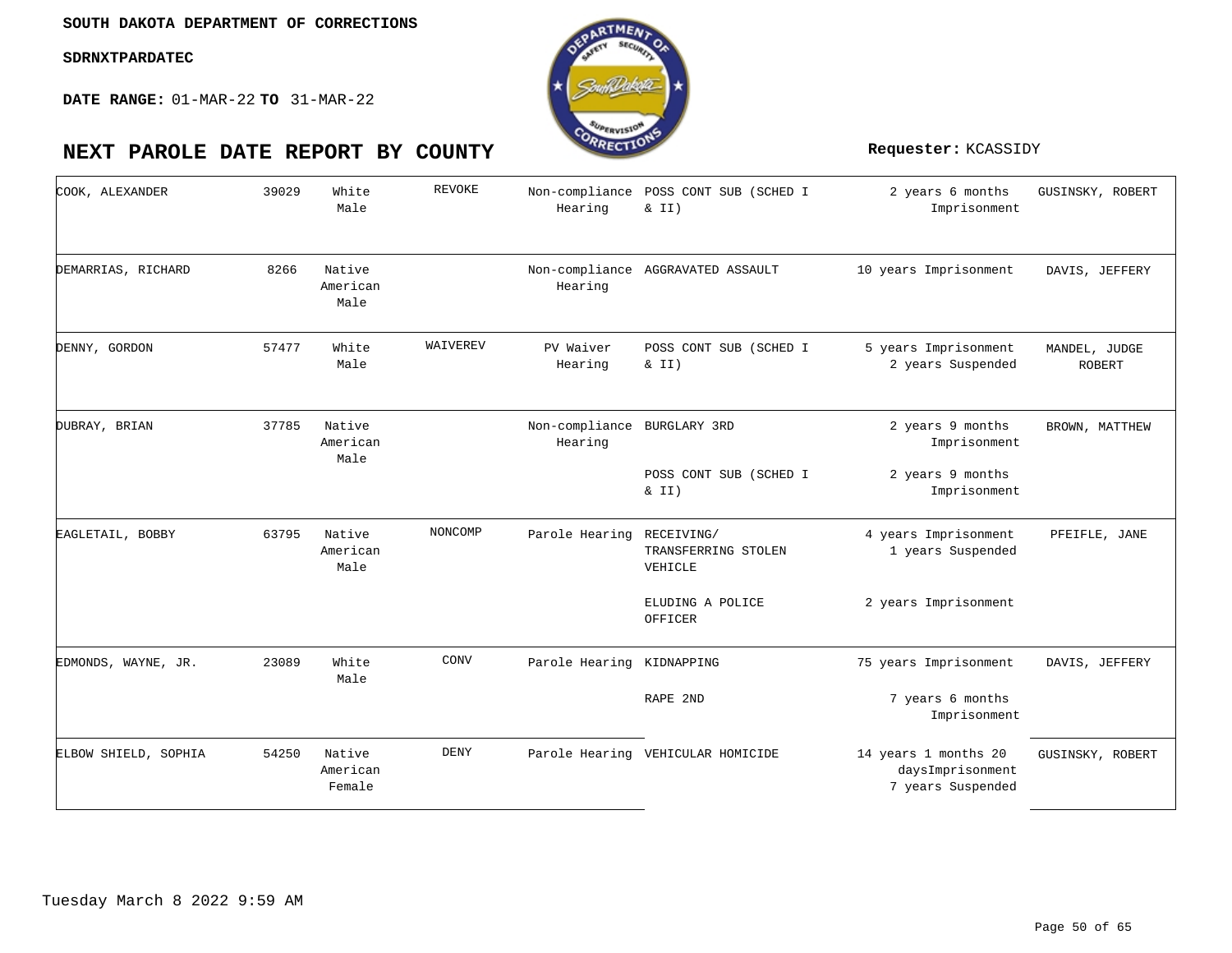**DATE RANGE:** 01-MAR-22 **TO** 31-MAR-22

| FLOOD, VARDEN   | 53070 | Black<br>Male                | <b>REVOKE</b> | PV Waiver<br>Hearing      | POSS CONT SUB (SCHED I<br>& II)                      | 4 years 15<br>daysImprisonment                                                    | MANDEL, ROBERT    |
|-----------------|-------|------------------------------|---------------|---------------------------|------------------------------------------------------|-----------------------------------------------------------------------------------|-------------------|
|                 |       |                              |               |                           | Unauthorized ingestion<br>of controlled<br>substance | 9 years 15<br>daysImprisonment<br>5 years Suspended                               |                   |
| FRANKLIN, LARRY | 35275 | Black<br>Male                | <b>REVOKE</b> | Parole Hearing            | GRAND THEFT ><br>\$5,000.00                          | 4 years Imprisonment<br>3 years 6 months<br>Suspended<br>3 years 2 months Imposed | PFEIFLE, CRAIG    |
| HALL, JASMYN    | 54488 | Native<br>American<br>Female |               | Non-compliance<br>Hearing | Unauthorized ingestion<br>of controlled<br>substance | 5 years Imprisonment<br>4 years Suspended                                         | HENDRICKSON, JOSH |
| HALL, JASMYN    | 54488 | Native<br>American<br>Female |               | Non-compliance<br>Hearing | POSS CONT SUB (SCHED I<br>& II)                      | 3 years Imprisonment<br>1 years Suspended                                         | PFEIFLE, JANE     |
| HAMMOND, BILLY  | 16048 | White<br>Male                | CONT          | Parole Hearing RAPE 1ST   |                                                      | 125 years Imprisonment<br>25 years Suspended                                      | KONENKAMP, JOHN   |
|                 |       |                              |               |                           | RAPE 3RD                                             | 125 years Imprisonment<br>25 years Suspended                                      |                   |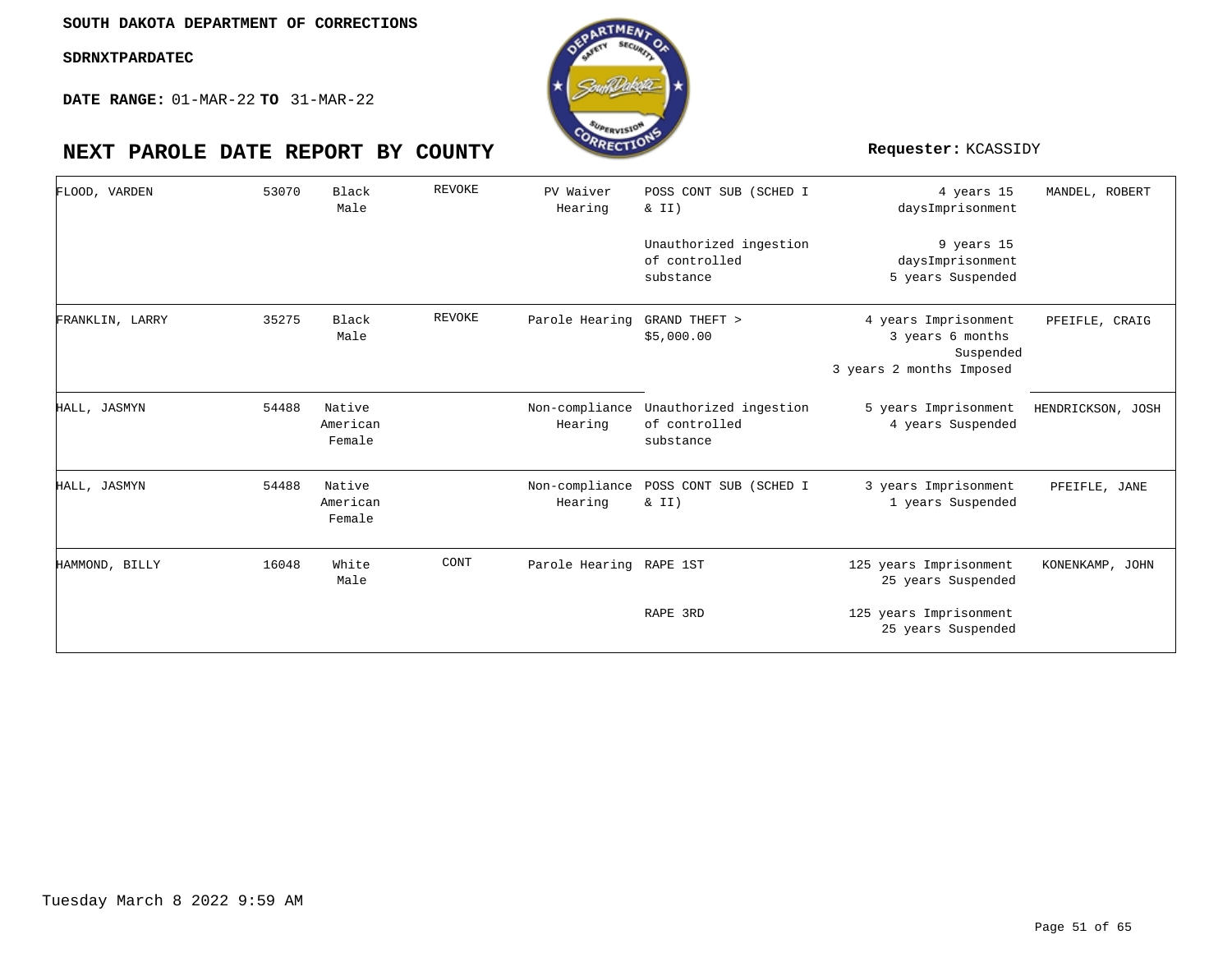**DATE RANGE:** 01-MAR-22 **TO** 31-MAR-22

| HIGH HAWK, ALLEN   | 57301 | Native<br>American<br>Male   | WAIVEREV      | SSV Waiver<br>Hearing   | POSS CONT SUB (SCHED I<br>& II)                                     | 5 years Imprisonment<br>3 years Suspended                                 | PFEIFLE, CRAIG   |
|--------------------|-------|------------------------------|---------------|-------------------------|---------------------------------------------------------------------|---------------------------------------------------------------------------|------------------|
|                    |       |                              |               |                         | FAILURE TO APPEAR                                                   | 2 years Imprisonment                                                      |                  |
|                    |       |                              |               |                         | Unauthorized ingestion<br>of controlled<br>substance                | 5 years Imprisonment<br>3 years Suspended                                 |                  |
|                    |       |                              |               |                         | ELUDING A POLICE<br>OFFICER                                         | 2 years Imprisonment                                                      |                  |
| HOLY ROCK, MORISSA | 52011 | Native<br>American<br>Female | <b>REVOKE</b> |                         | Parole Hearing Unauthorized ingestion<br>of controlled<br>substance | 4 years 8 months<br>Imprisonment<br>2 years Suspended<br>2 years Imposed  | GUSINSKY, ROBERT |
|                    |       |                              |               |                         | POSS CONT SUB (SCHED I<br>& II)                                     | 4 years 8 months<br>Imprisonment<br>2 years Suspended<br>2 years Imposed  |                  |
|                    |       |                              |               |                         | Unauthorized ingestion<br>of controlled<br>substance                | 4 years 8 months<br>Imprisonment<br>2 years Suspended<br>2 years Imposed  |                  |
|                    |       |                              |               |                         | POSS CONT SUB (SCHED I<br>$\&$ II)                                  | 4 years 8 months<br>Imprisonment<br>2 years Suspended<br>2 years Imposed  |                  |
| JANIS, BRANDON     | 5948  | Native<br>American<br>Male   | <b>REVOKE</b> | Parole Hearing RAPE 3RD |                                                                     | 14 years 9 months<br>Imprisonment<br>2 years Suspended<br>2 years Imposed | KERN, JANINE     |

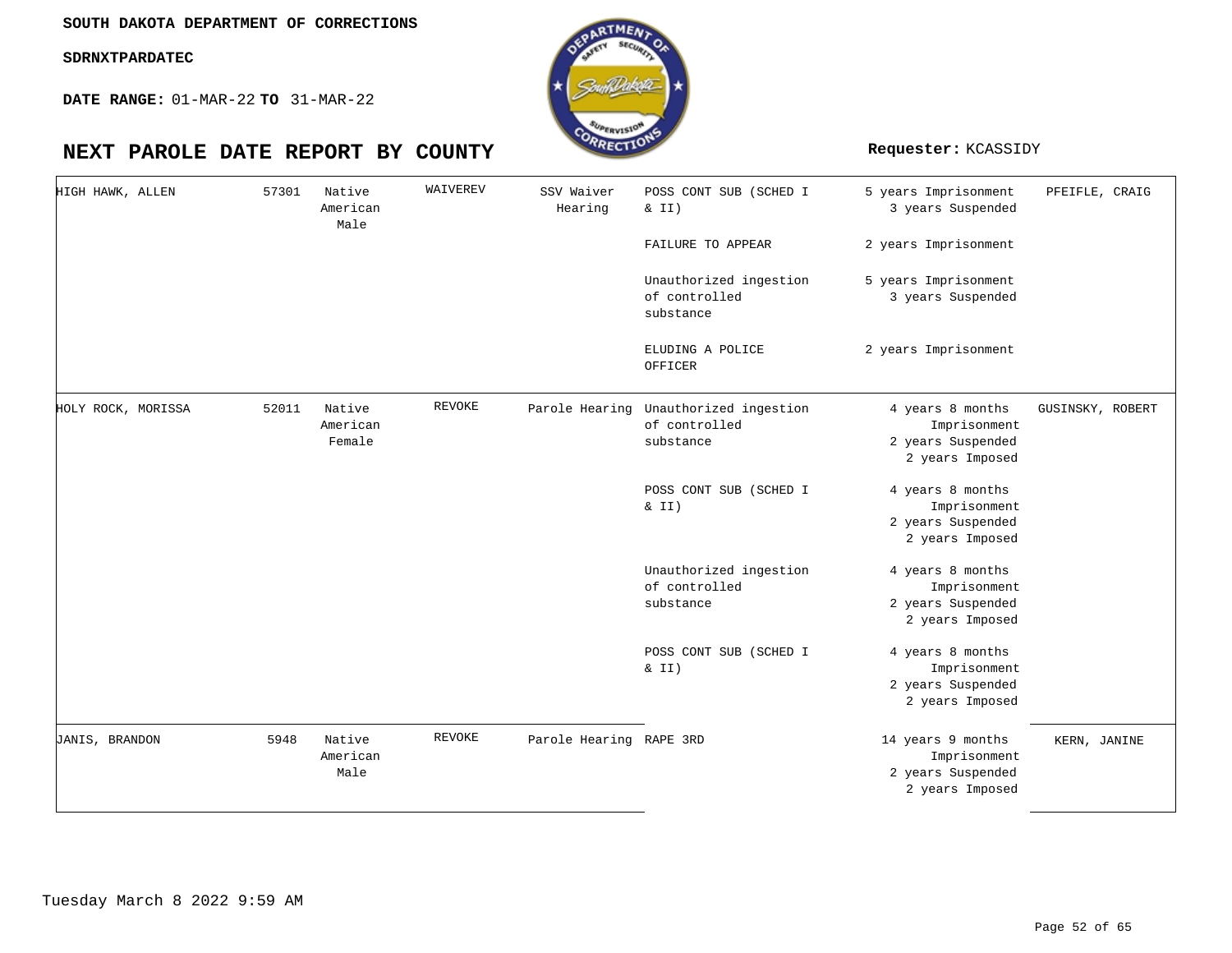

| <b>JIMERSON, ALVIN</b> | 63796 | Native<br>American<br>Male   | NONCOMP  |                                   | Parole Hearing POSS CONT SUB (SCHED I<br>& II)                      | 4 years Imprisonment<br>1 years Suspended                                                                                | DAVIS, JEFFERY |
|------------------------|-------|------------------------------|----------|-----------------------------------|---------------------------------------------------------------------|--------------------------------------------------------------------------------------------------------------------------|----------------|
| MEANS, CAITLIN         | 59291 | Native<br>American<br>Female | CONT     |                                   | Parole Hearing Unauthorized ingestion<br>of controlled<br>substance | 2 years 3 months<br>Imprisonment<br>1 years Suspended                                                                    | PFEIFLE, JANE  |
|                        |       |                              |          |                                   | POSS CONT SUB (SCHED I<br>$\&$ II)                                  | 2 years 3 months<br>Imprisonment<br>1 years Suspended                                                                    |                |
| MERRIVAL, MICHAEL      | 9043  | Native<br>American<br>Male   | REVIEWED | Parole Hearing GRAND THEFT        |                                                                     | 9 years 4 months 15<br>daysImprisonment                                                                                  | MANDEL, ROBERT |
| OSULLIVAN, DERMONT     | 65216 | White<br>Male                |          | Non-compliance FORGERY<br>Hearing |                                                                     | 3 years Imprisonment<br>2 years Suspended                                                                                | CONNOLLY, JEFF |
|                        |       |                              |          |                                   | GRAND THEFT <<br>\$2,500.00                                         | 1 years Imprisonment                                                                                                     |                |
| PACKED, GEDDY          | 45943 | Native<br>American<br>Male   | REVOKE   |                                   | Parole Hearing POSS CONT SUB (SCHED I<br>& II)                      | 2 years 11 months 10<br>daysImprisonment<br>2 years 11 months 10<br>daysSuspended<br>2 years 11 months 10<br>daysImposed | CONNOLLY, JEFF |
| PIPER, STANNA          | 53343 | Native<br>American<br>Female | REVOKE   | PV Waiver<br>Hearing              | POSS CONT SUB (SCHED I<br>& II)                                     | 3 years 1 months 20<br>daysImprisonment                                                                                  | PFEIFLE, CRAIG |
|                        |       |                              |          |                                   | POSS CONT SUB (SCHED I<br>$\&$ II)                                  | 3 years 1 months 20<br>daysImprisonment                                                                                  |                |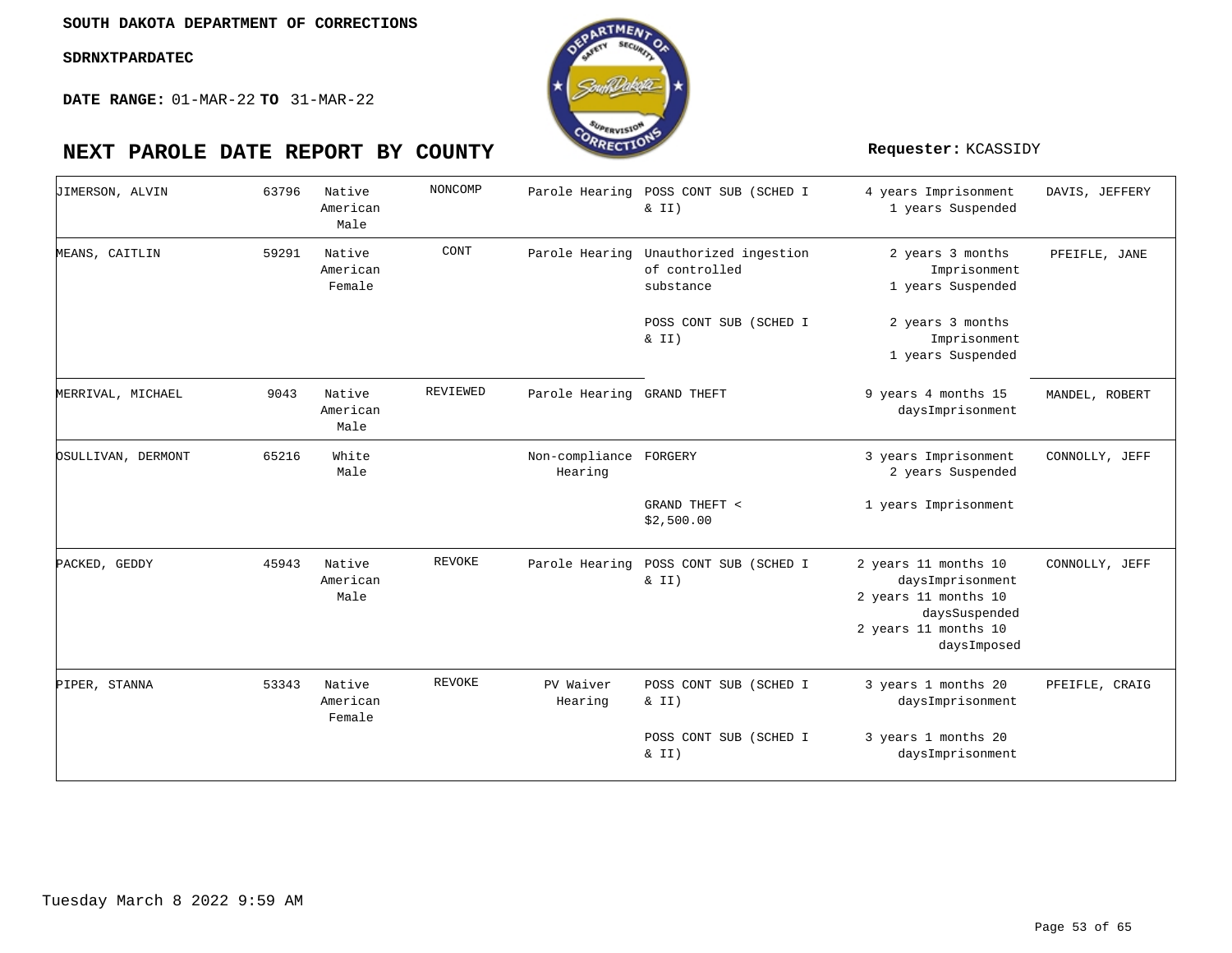

| POOR BEAR, ADAM  | 16784 | Native<br>American<br>Male | <b>REVOKE</b> |                             | Parole Hearing POSS CONT SUB (SCHED I<br>& II)                      | 2 years Imprisonment<br>2 years Suspended                                        | CONNOLLY, JEFF    |
|------------------|-------|----------------------------|---------------|-----------------------------|---------------------------------------------------------------------|----------------------------------------------------------------------------------|-------------------|
| POOR BEAR, ADAM  | 16784 | Native<br>American<br>Male | <b>REVOKE</b> |                             | Parole Hearing Unauthorized ingestion<br>of controlled<br>substance | 3 years 7 months 10<br>daysImprisonment<br>2 years Suspended<br>2 years Imposed  | GUSINSKY, ROBERT  |
| POOR BEAR, ADAM  | 16784 | Native<br>American<br>Male | <b>REVOKE</b> | Parole Hearing ROBBERY 1ST  |                                                                     | 19 years 7 months 10<br>daysImprisonment<br>2 years Suspended<br>Imposed         | THORSTENSON, MARY |
| REEDE, JACOB     | 60540 | White<br>Male              | NONCOMP       | Parole Hearing BURGLARY 3RD |                                                                     | 1 years 11 months 10<br>daysImprisonment                                         | PFEIFLE, JANE     |
|                  |       |                            |               |                             | POSS CONT SUB (SCHED I<br>$\&$ II)                                  | 1 years 11 months 10<br>daysImprisonment                                         |                   |
| RICHARDS, DARREN | 59650 | Native<br>American<br>Male | <b>REVOKE</b> | Parole Hearing FORGERY      |                                                                     | 4 years 11 months 10<br>daysImprisonment<br>2 years Suspended<br>2 years Imposed | GUSINSKY, ROBERT  |
|                  |       |                            |               |                             | POSS CONT SUB (SCHED I<br>& II)                                     | 4 years 11 months 10<br>daysImprisonment<br>2 years Suspended<br>2 years Imposed |                   |
| ROACH, ARLEY     | 17523 | Native<br>American<br>Male | <b>REVOKE</b> | Parole Hearing RAPE 2ND     |                                                                     | 14 years 1 months 15<br>daysImprisonment<br>5 years Suspended<br>5 years Imposed | KERN, JANINE      |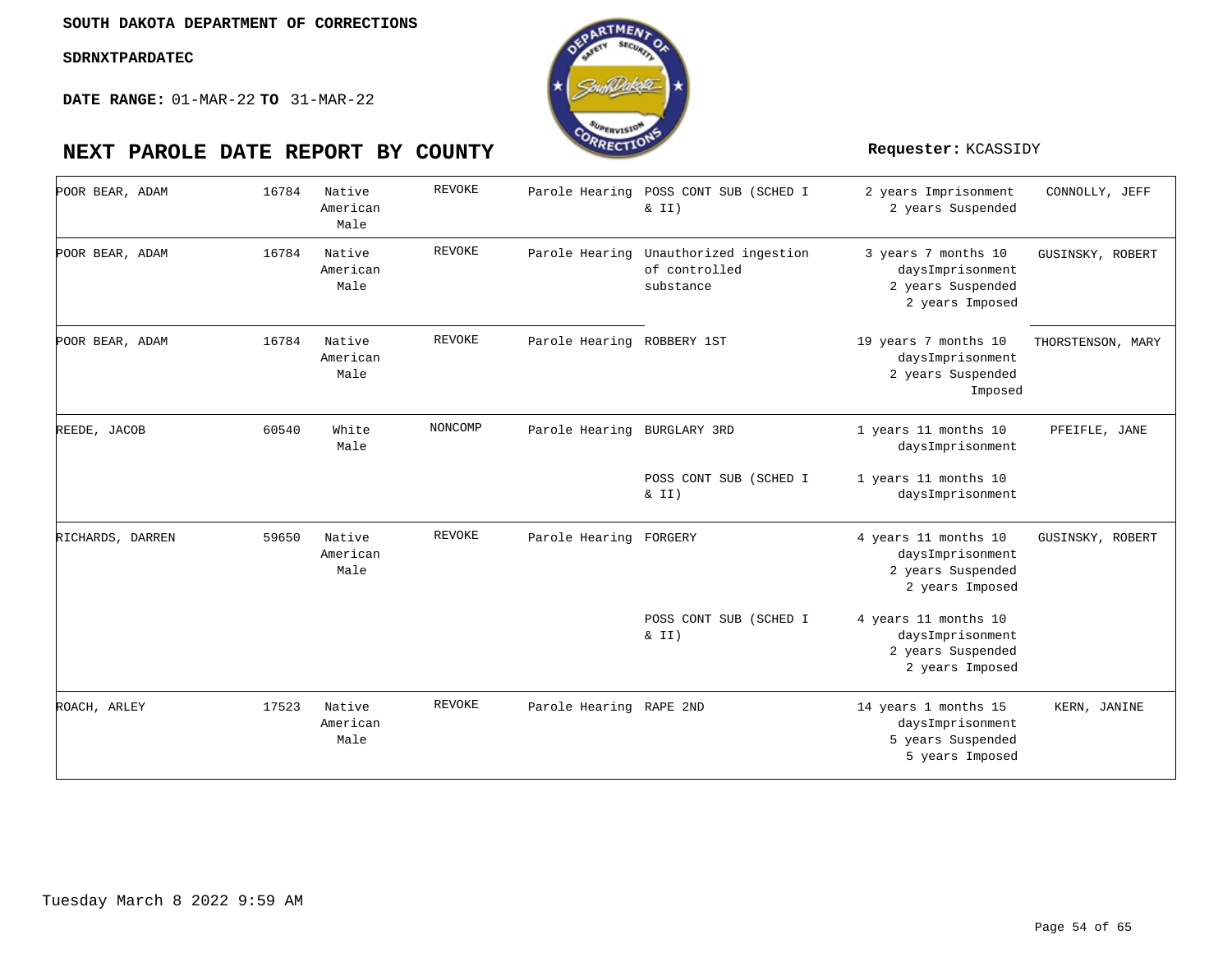**DATE RANGE:** 01-MAR-22 **TO** 31-MAR-22



| RODRIGUEZ, LISA    | 11764 | Native<br>American<br>Female | <b>GRANT</b> | Early<br>Discharge<br>Hearing | POSS CONT SUB (SCHED I<br>$\&$ II)    | 4 years 5 months 10<br>daysImprisonment<br>2 years Suspended                    | MANDEL, ROBERT    |
|--------------------|-------|------------------------------|--------------|-------------------------------|---------------------------------------|---------------------------------------------------------------------------------|-------------------|
|                    |       |                              |              |                               | POSS CONT SUB (SCHED I<br>$\&$ II)    | 4 years 5 months 10<br>daysImprisonment<br>2 years Suspended                    |                   |
|                    |       |                              |              |                               | POSS CONT SUB (SCHED I<br>$\&$ II)    | 4 years 5 months 10<br>daysImprisonment<br>2 years Suspended                    |                   |
| SALWAY, ALEXANDER  | 21023 | White<br>Male                | REVOKE       |                               | Parole Hearing AGGRAVATED ASSAULT     | 13 years 7 months 10<br>daysImprisonment                                        | TRIMBLE, THOMAS   |
| SHANGREAUX, JAMAUL | 45643 | Native<br>American<br>Male   | REVOKE       | Parole Hearing ROBBERY 1ST    |                                       | 6 years 5 months 10<br>daysImprisonment<br>2 years Suspended<br>2 years Imposed | PFEIFLE, JANE     |
| SIERRA, RAMON      | 7656  | Native<br>American<br>Male   | WAIVEREV     | PV Waiver<br>Hearing          | POSS CONT SUB (SCHED I<br>$\&$ II)    | 3 years 3 months<br>Imprisonment                                                | HENDRICKSON, JOSH |
| SMITH, WILLY       | 35608 | Black<br>Male                | REVOKE       | Parole Hearing                | CHILD ABUSE- VICTIM<br>AGE 7 OR OLDER | 8 years 6 months<br>Imprisonment<br>2 years Suspended<br>2 years Imposed        | PFEIFLE, CRAIG    |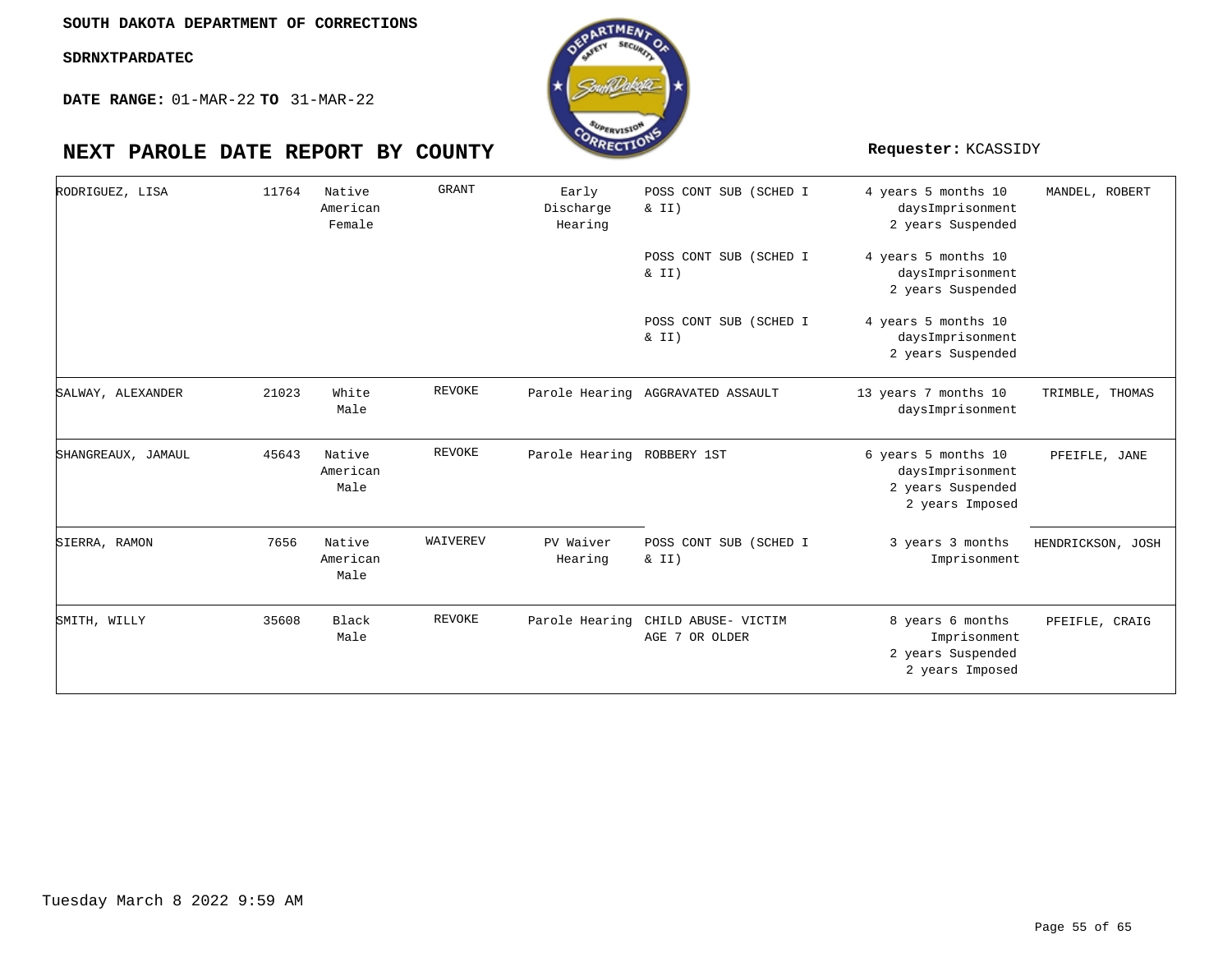**DATE RANGE:** 01-MAR-22 **TO** 31-MAR-22

| SPRAYBERRY, NATALIE | 53342 | White<br>Female                 | <b>REVOKE</b> | Parole Hearing POSS CONT SUB (SCHED I | $\&$ II)                           | 4 years 5 months 20<br>daysImprisonment                                         | MANDEL, ROBERT |
|---------------------|-------|---------------------------------|---------------|---------------------------------------|------------------------------------|---------------------------------------------------------------------------------|----------------|
|                     |       |                                 |               |                                       | POSS CONT SUB (SCHED I<br>& II)    | 4 years 5 months 20<br>daysImprisonment                                         |                |
|                     |       |                                 |               |                                       | POSS CONT SUB (SCHED I<br>$\&$ II) | 4 years 5 months 20<br>daysImprisonment                                         |                |
| STEELE, AMANDA      | 56698 | Hispanic<br>or Latino<br>Female | <b>REVOKE</b> | Parole Hearing POSS CONT SUB (SCHED I | $\&$ II)                           | 4 years 5 months 10<br>daysImprisonment<br>3 years Suspended<br>3 years Imposed | PFEIFLE, CRAIG |
|                     |       |                                 |               |                                       | POSS CONT SUB (SCHED I<br>& II)    | 4 years 5 months 10<br>daysImprisonment<br>3 years Suspended<br>3 years Imposed |                |
|                     |       |                                 |               |                                       | POSS CONT SUB (SCHED I<br>& II)    | 4 years 5 months 10<br>daysImprisonment<br>3 years Suspended<br>3 years Imposed |                |
|                     |       |                                 |               |                                       | POSS CONT SUB (SCHED I<br>$\&$ II) | 4 years 5 months 10<br>daysImprisonment<br>3 years Suspended<br>3 years Imposed |                |
|                     |       |                                 |               |                                       | POSS CONT SUB (SCHED I<br>& II)    | 4 years 5 months 10<br>daysImprisonment<br>3 years Suspended<br>3 years Imposed |                |

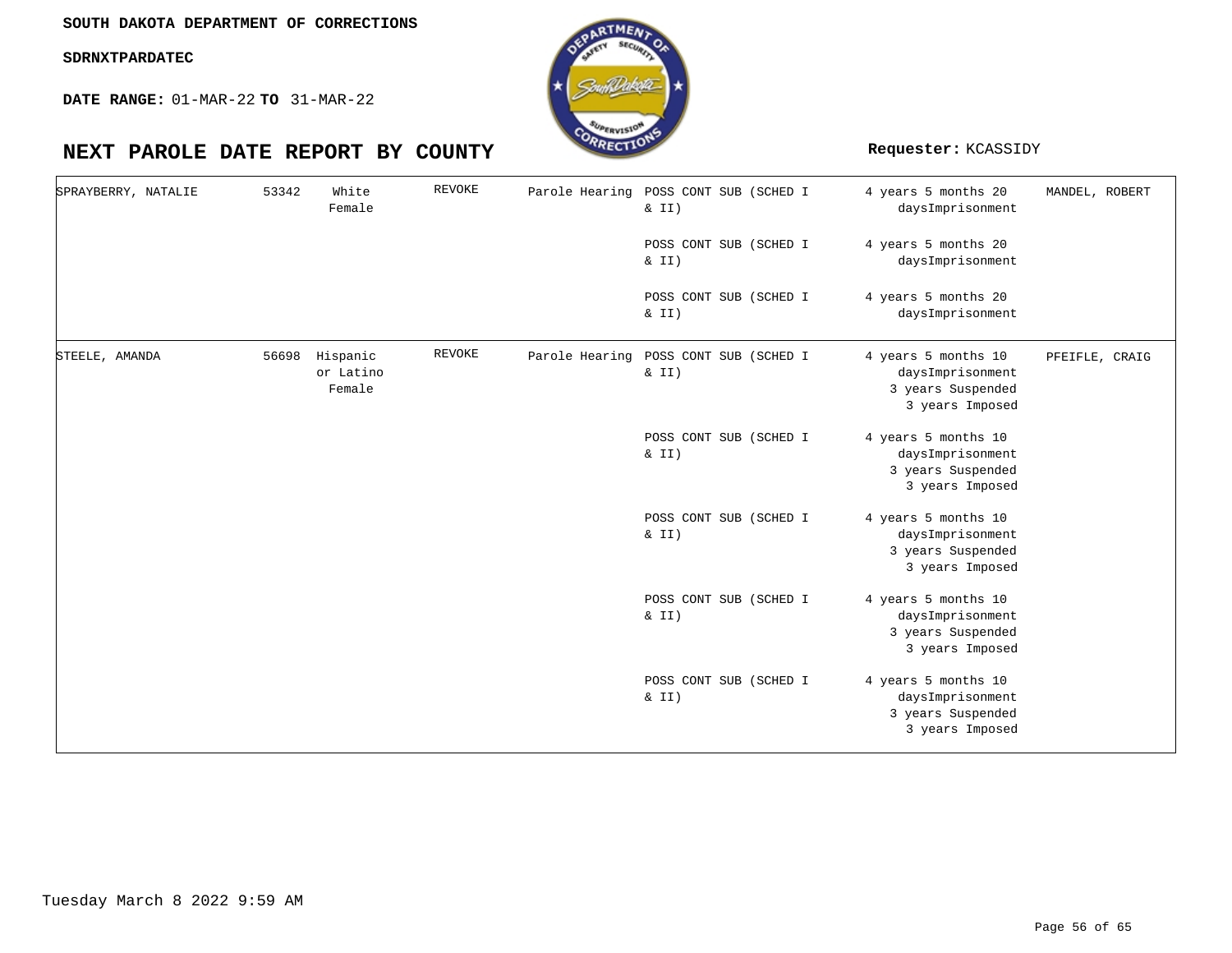**DATE RANGE:** 01-MAR-22 **TO** 31-MAR-22

| STEWART, ANTHONY | 51311 | Native<br>American<br>Male | WAIVE         |                | Parole Hearing POSS CONT SUB (SCHED I<br>& II)<br>POSS CONT SUB (SCHED I<br>& II) | 2 years Imprisonment<br>2 years Imprisonment                                    | CONNOLLY, JEFF    |
|------------------|-------|----------------------------|---------------|----------------|-----------------------------------------------------------------------------------|---------------------------------------------------------------------------------|-------------------|
| SYHRE, BRIANNE   | 21377 | White<br>Female            | REVOKE        | Parole Hearing | POSS CONT SUB (SCHED I<br>& II)                                                   | 4 years 8 months 10<br>daysImprisonment<br>2 years Suspended<br>2 years Imposed | PFEIFLE, CRAIG    |
|                  |       |                            |               |                | FORGERY                                                                           | 4 years 8 months 10<br>daysImprisonment<br>2 years Suspended<br>2 years Imposed |                   |
|                  |       |                            |               |                | FORGERY                                                                           | 4 years 8 months 10<br>daysImprisonment<br>2 years Suspended<br>2 years Imposed |                   |
| TIEDEMAN, JESSE  | 11589 | White<br>Male              | <b>REVOKE</b> |                | Parole Hearing AGGRAVATED ASSAULT                                                 | 14 years 6 months<br>Imprisonment                                               | DAVIS, JEFFERY    |
|                  |       |                            |               |                | BURGLARY 3RD                                                                      | 10 years Imprisonment                                                           |                   |
| TWISS, KELLY     | 15414 | Native<br>American<br>Male | NONCOMP       |                | Parole Hearing POSS CONT SUB (SCHED I<br>& II)                                    | 2 years Imprisonment                                                            | HENDRICKSON, JOSH |
| TWISS, KELLY     | 15414 | Native<br>American<br>Male | NONCOMP       |                | Parole Hearing POSS CONT SUB (SCHED I<br>& II)                                    | 2 years 3 months<br>Imprisonment                                                | LINNGREN, HEIDI   |
|                  |       |                            |               |                | POSS CONT SUB (SCHED I<br>$\&$ II)                                                | 2 years 3 months<br>Imprisonment                                                |                   |

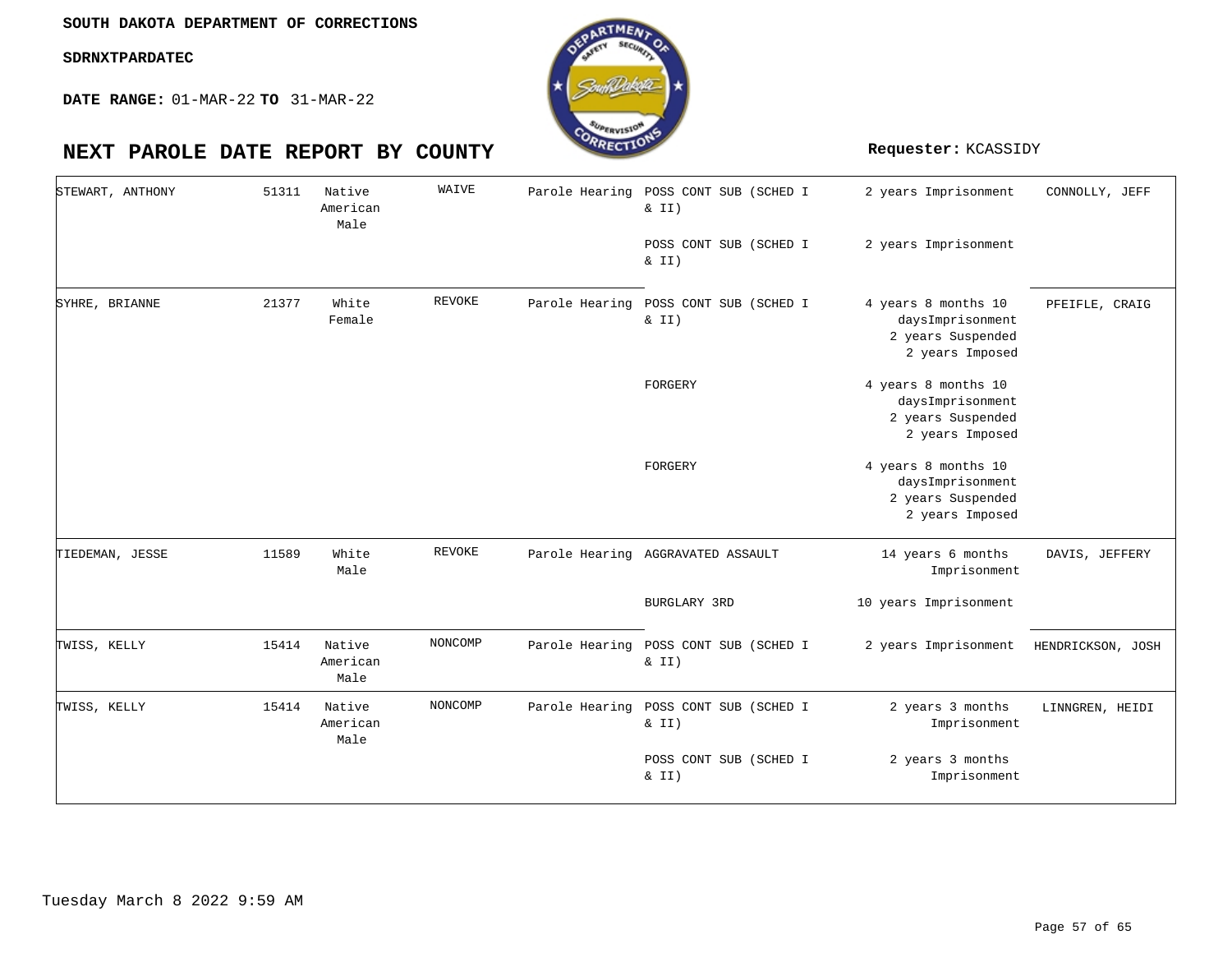

| WHITE FACE, CHRISTIAN | 61279 | Native<br>American<br>Male | REVOKE |                               | Parole Hearing POSS CONT SUB (SCHED I<br>$\&$ II) | 4 years 9 months<br>Imprisonment<br>3 years Suspended<br>3 years Imposed           | GUSINSKY, ROBERT |
|-----------------------|-------|----------------------------|--------|-------------------------------|---------------------------------------------------|------------------------------------------------------------------------------------|------------------|
| WHITE FACE, DYLAN     | 47371 | Native<br>American<br>Male | REVOKE |                               | Parole Hearing ESCAPE- SECOND DEGREE              | 4 years 11 months 10<br>daysImprisonment<br>2 years Suspended<br>Imposed           | PFEIFLE, CRAIG   |
| WILLIAMS, CASEY       | 6160  | White<br>Male              | REVOKE | Early<br>Discharge<br>Hearing | ESCAPE- SECOND DEGREE                             | 5 years Imprisonment<br>3 years Suspended                                          | GUSINSKY, ROBERT |
| WITT, COLE            | 54569 | White<br>Male              | REVOKE |                               | Parole Hearing AGGRAVATED ASSAULT                 | 8 years 11 months<br>Imprisonment<br>8 years Suspended<br>2 years 4 months Imposed | MANDEL, ROBERT   |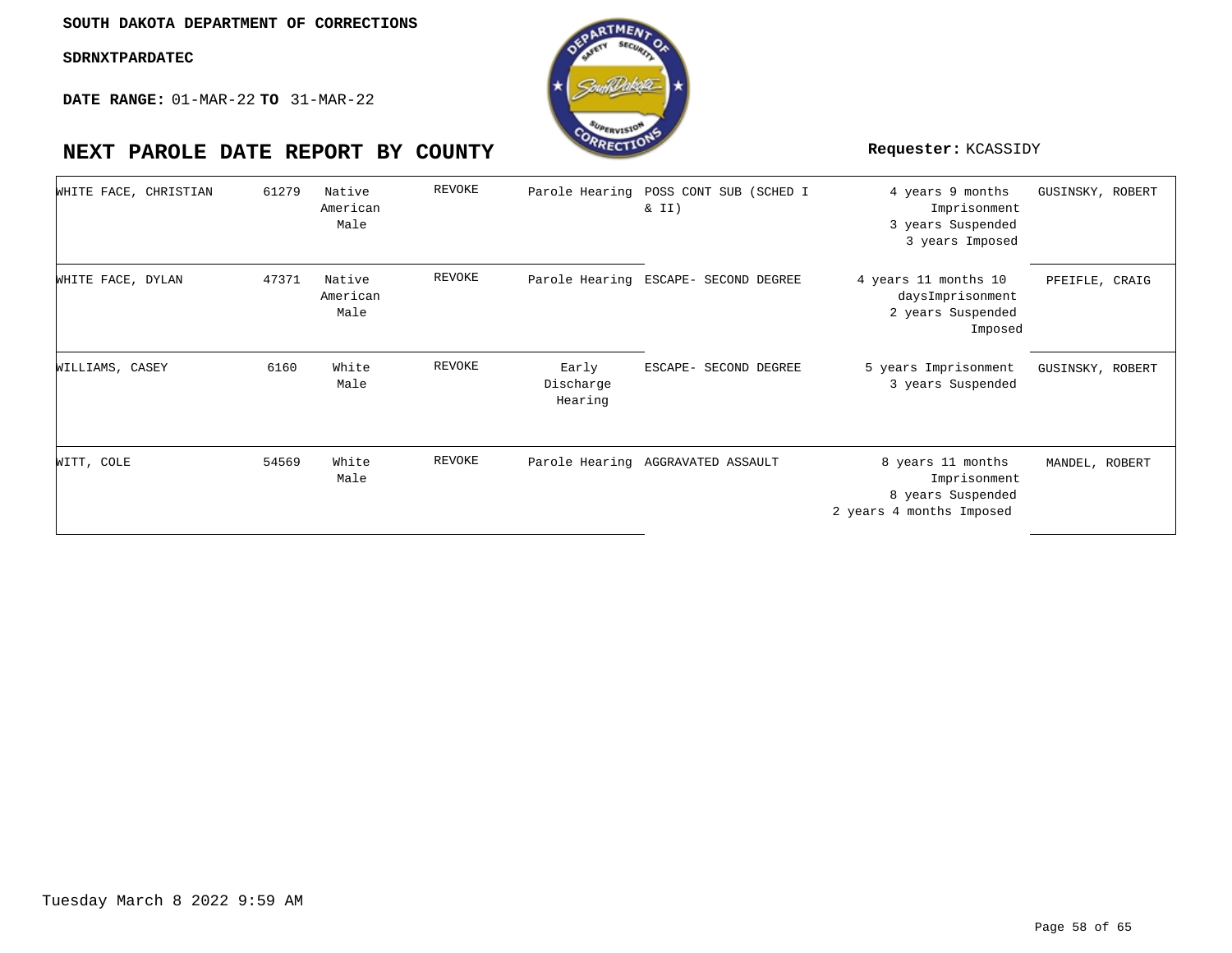**DATE RANGE:** 01-MAR-22 **TO** 31-MAR-22

| YELLOW THUNDER, ATHENA | 54946 | Native<br>American<br>Female | WAIVEREV | SSV Waiver<br>Hearing | Unauthorized ingestion<br>of controlled<br>substance | 4 years 4 months 10<br>daysImprisonment<br>1 years Suspended | PFEIFLE, CRAIG |
|------------------------|-------|------------------------------|----------|-----------------------|------------------------------------------------------|--------------------------------------------------------------|----------------|
|                        |       |                              |          |                       | POSS CONT SUB (SCHED I<br>& II)                      | 4 years 4 months 10<br>daysImprisonment<br>1 years Suspended |                |
|                        |       |                              |          |                       | POSS CONT SUB (SCHED I<br>$\& II)$                   | 4 years 4 months 10<br>daysImprisonment<br>1 years Suspended |                |
|                        |       |                              |          |                       | POSS CONT SUB (SCHED I<br>$\& II)$                   | 4 years 4 months 10<br>daysImprisonment<br>1 years Suspended |                |
|                        |       |                              |          |                       | ESCAPE- SECOND DEGREE                                | 4 years 4 months 10<br>daysImprisonment<br>1 years Suspended |                |
| ZARBANO, BRANDON       | 40368 | White<br>Male                | WAIVEREV | SSV Waiver<br>Hearing | POSS CONT SUB (SCHED I<br>& II)                      | 4 years 5 months 20<br>daysImprisonment                      | CONNELLY, JEFF |
|                        |       |                              |          |                       | Unauthorized ingestion<br>of controlled<br>substance | 4 years 5 months 20<br>daysImprisonment                      |                |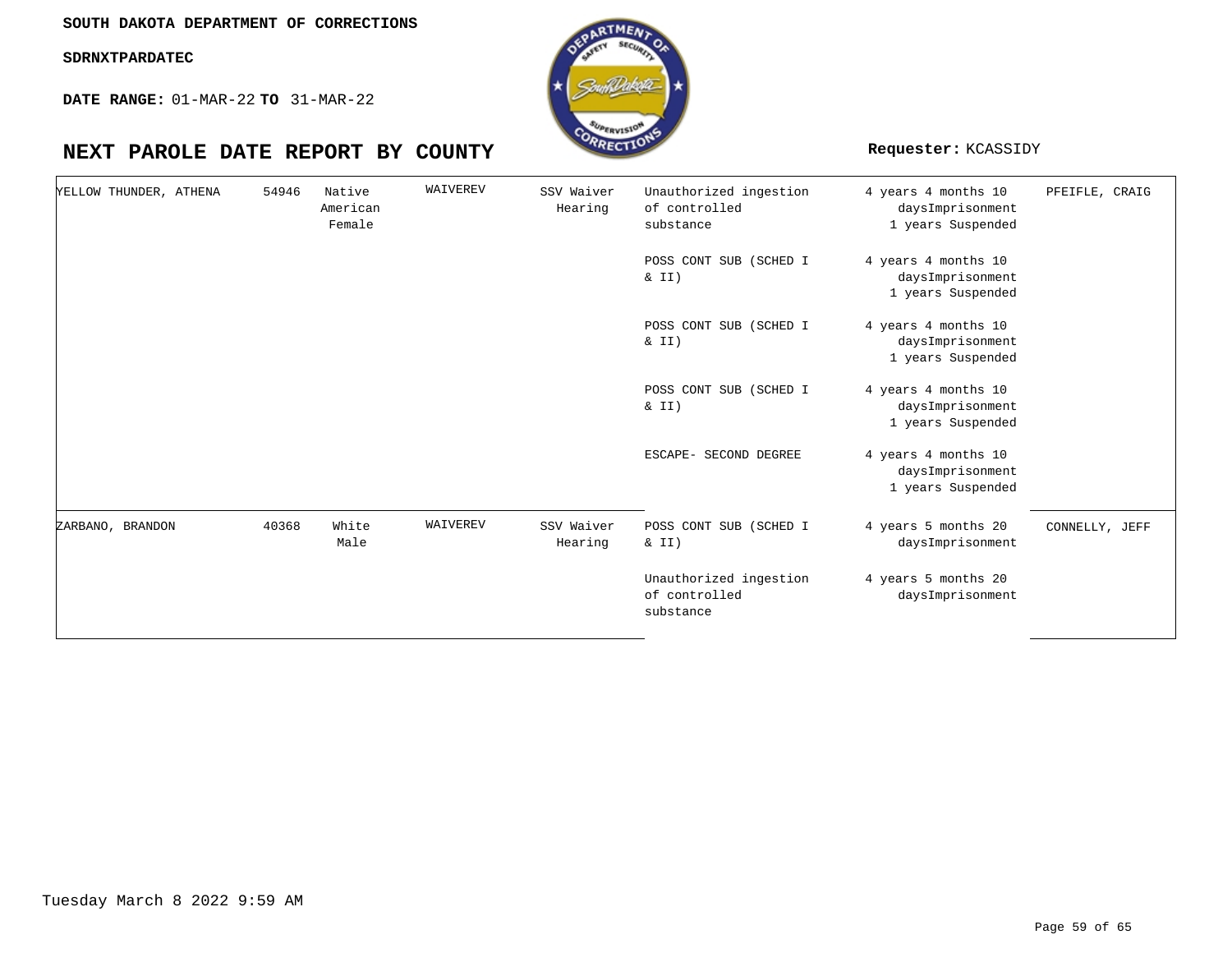**DATE RANGE:** 01-MAR-22 **TO** 31-MAR-22



# **NEXT PAROLE DATE REPORT BY COUNTY Requester:** KCASSIDY

**Roberts County Court County of Conviction:**

| Offender Name  | DOC # | Race                         | Last Board Dec. | Hearing Type                | Crime Description                                    | Sentence                                                                    | Judge        |
|----------------|-------|------------------------------|-----------------|-----------------------------|------------------------------------------------------|-----------------------------------------------------------------------------|--------------|
|                |       | Sex                          |                 |                             |                                                      |                                                                             |              |
| BUCKLIN, COREY | 52308 | Native<br>American<br>Male   | REVOKE          | Parole Hearing BURGLARY 3RD |                                                      | 4 years 9 months<br>Imprisonment<br>3 years Suspended<br>3 years Imposed    | FLEMMER, JON |
| CLOUD, MURIEL  | 59382 | Native<br>American<br>Female | GRANT           | SSV Waiver<br>Hearing       | Unauthorized ingestion<br>of controlled<br>substance | 5 years Imprisonment<br>4 years Suspended                                   | FLEMMER, JON |
| HIS GUN, KANGI | 34853 | Native<br>American<br>Male   | REVOKE          |                             | Parole Hearing SEX CONT W/CHILD < 16                 | 13 years 6 months<br>Imprisonment<br>12 years Suspended<br>12 years Imposed | FLEMMER, JON |
| PALACIO, RAY   | 1033  | Native<br>American<br>Male   | REVOKE          |                             | Parole Hearing POSS CONT SUB (SCHED I<br>& II)       | 9 years 9 months<br>Imprisonment<br>6 years Suspended<br>6 years Imposed    | FLEMMER, JON |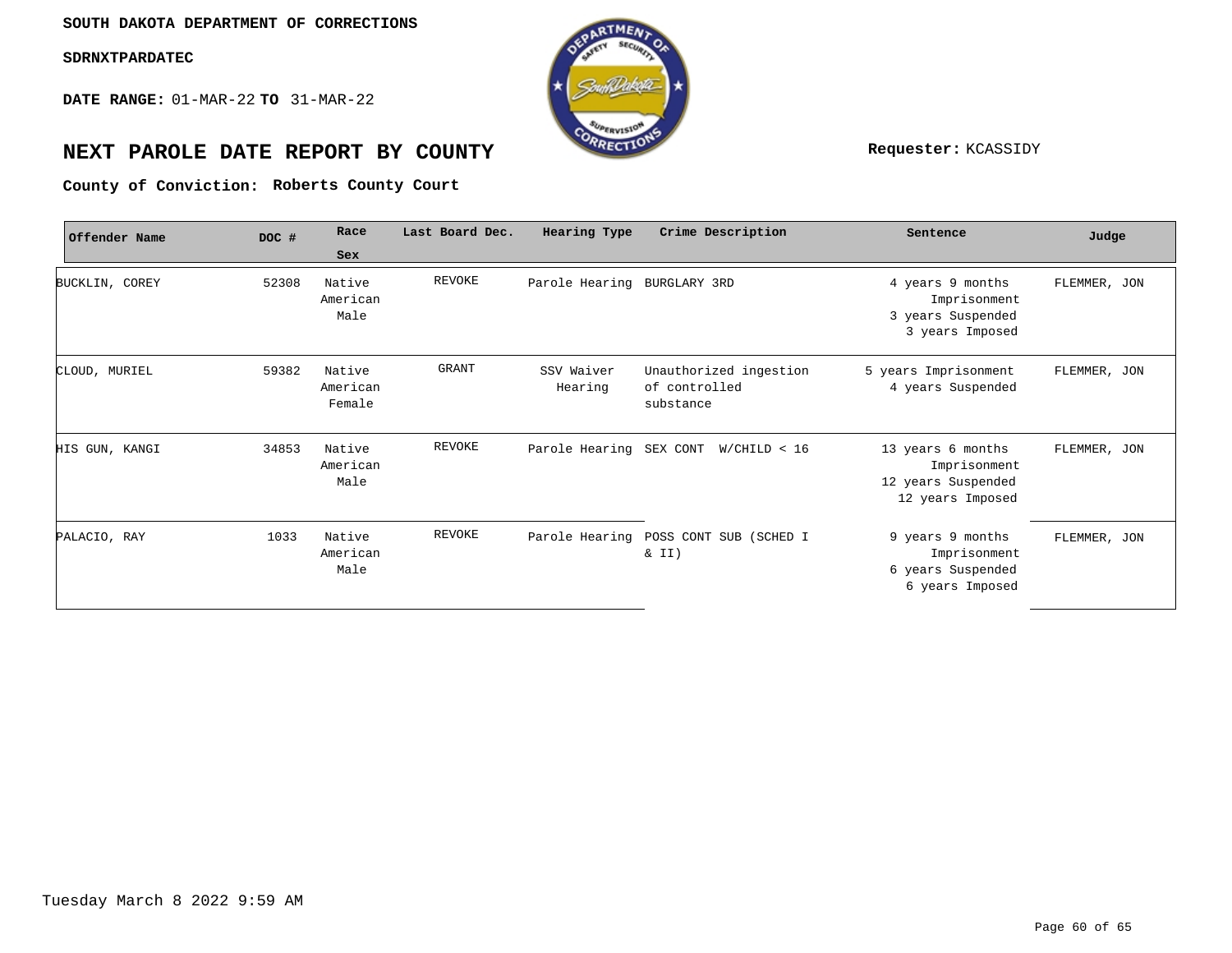**DATE RANGE:** 01-MAR-22 **TO** 31-MAR-22



# **NEXT PAROLE DATE REPORT BY COUNTY Requester:** KCASSIDY

**Tripp County Court County of Conviction:**

| Offender Name  | DOC # | Race                       | Last Board Dec. | Hearing Type          | Crime Description                            | Sentence                                                                 | Judge                 |
|----------------|-------|----------------------------|-----------------|-----------------------|----------------------------------------------|--------------------------------------------------------------------------|-----------------------|
|                |       | Sex                        |                 |                       |                                              |                                                                          |                       |
| ANTOINE, KYLE  | 46727 | Native<br>American<br>Male | REVOKE          | PV Waiver<br>Hearing  | GRAND THEFT ><br>\$5,000.00                  | 5 years 3 months<br>Imprisonment<br>2 years Suspended<br>2 years Imposed | RANK, BOBBI           |
| DUBRAY, CODY   | 42943 | Native<br>American<br>Male | REVOKE          | SSV Waiver<br>Hearing | ROBBERY 1ST                                  | 9 years 3 months 25<br>daysImprisonment<br>2 years Suspended             | TRANDAHL,<br>KATHLEEN |
| TURKEY, TANNER | 34209 | Native<br>American<br>Male | REVOKE          |                       | Parole Hearing POSS ALCOHOL OR MJ IN<br>JAIL | 4 years 6 months<br>Imprisonment<br>1 years Suspended<br>1 years Imposed | RANK, BOBBI           |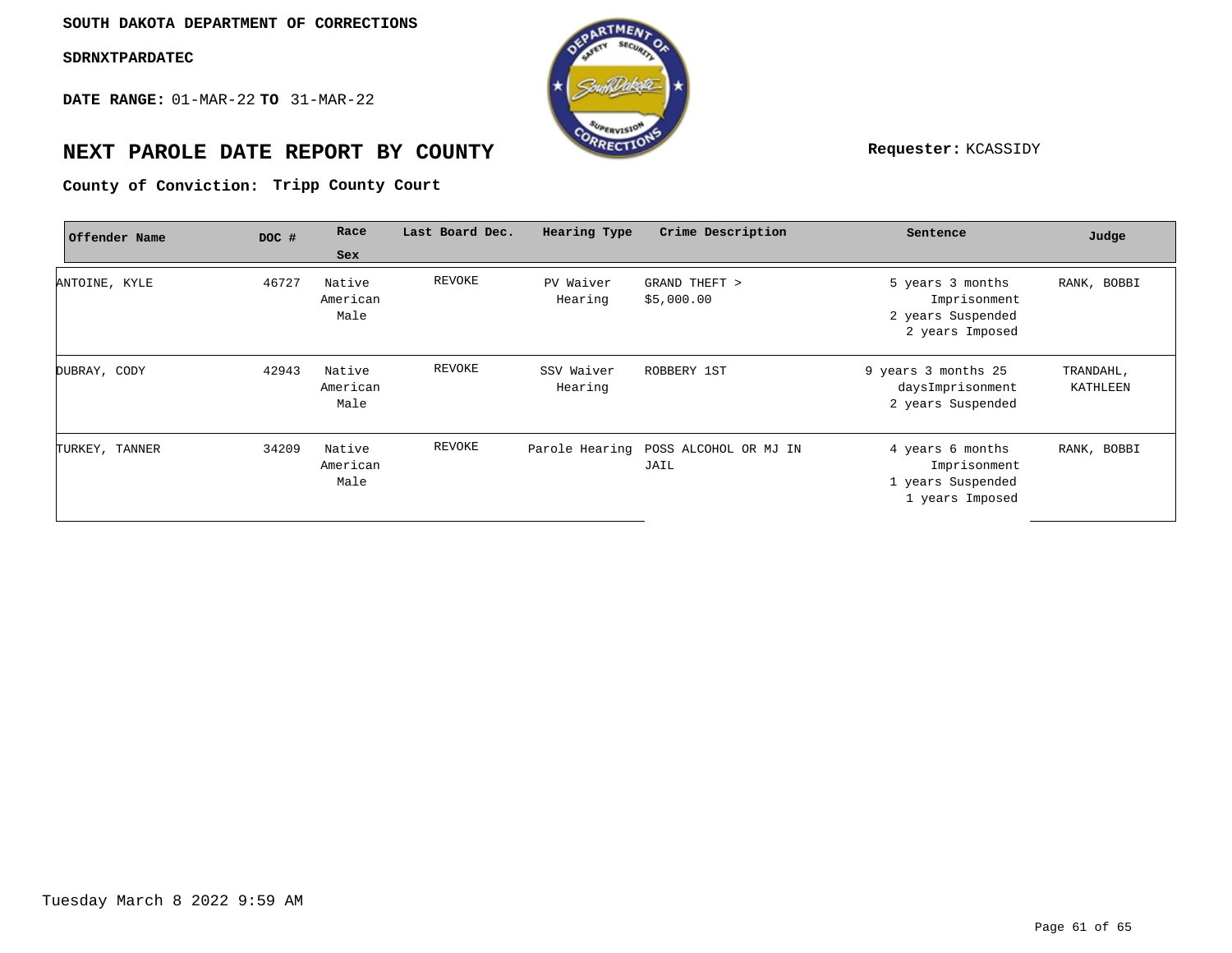**DATE RANGE:** 01-MAR-22 **TO** 31-MAR-22



# **NEXT PAROLE DATE REPORT BY COUNTY Requester:** KCASSIDY

**Union County Court County of Conviction:**

| Offender Name      | DOC # | Race                       | Last Board Dec. | Hearing Type              | Crime Description                                    | Sentence                                                                                              | Judge          |
|--------------------|-------|----------------------------|-----------------|---------------------------|------------------------------------------------------|-------------------------------------------------------------------------------------------------------|----------------|
|                    |       | Sex                        |                 |                           |                                                      |                                                                                                       |                |
| BOLAND, SHAMUS     | 63179 | Black<br>Male              | NONCOMP         | Parole Hearing            | Unauthorized ingestion<br>of controlled<br>substance | 1 years 6 months<br>Imprisonment                                                                      | BERN, TAMI     |
| COLEMAN, MARK      | 40640 | White<br>Male              | REVOKE          | SSV Waiver<br>Hearing     | <b>BURGLARY 2ND</b>                                  | 8 years 11 months 20<br>daysImprisonment<br>8 years 11 months 20<br>daysSuspended                     | BERN, TAMI     |
| KEEBLE, FRANKLIN   | 64318 | Native<br>American<br>Male |                 | Non-compliance<br>Hearing | POSS CONT SUB (SCHED I<br>$\&$ II)                   | 2 years Imprisonment                                                                                  | BERN, TAMI     |
| LOVEGREEN, TANISHA | 50704 | White<br>Female            | <b>REVOKE</b>   | Parole Hearing FORGERY    |                                                      | 4 years 11 months 10<br>daysImprisonment<br>1 years 6 months<br>Suspended                             | GERING, CHERYL |
|                    |       |                            |                 |                           | Unauthorized ingestion<br>of controlled<br>substance | 4 years 11 months 10<br>daysImprisonment<br>1 years 6 months<br>Suspended<br>1 years 6 months Imposed |                |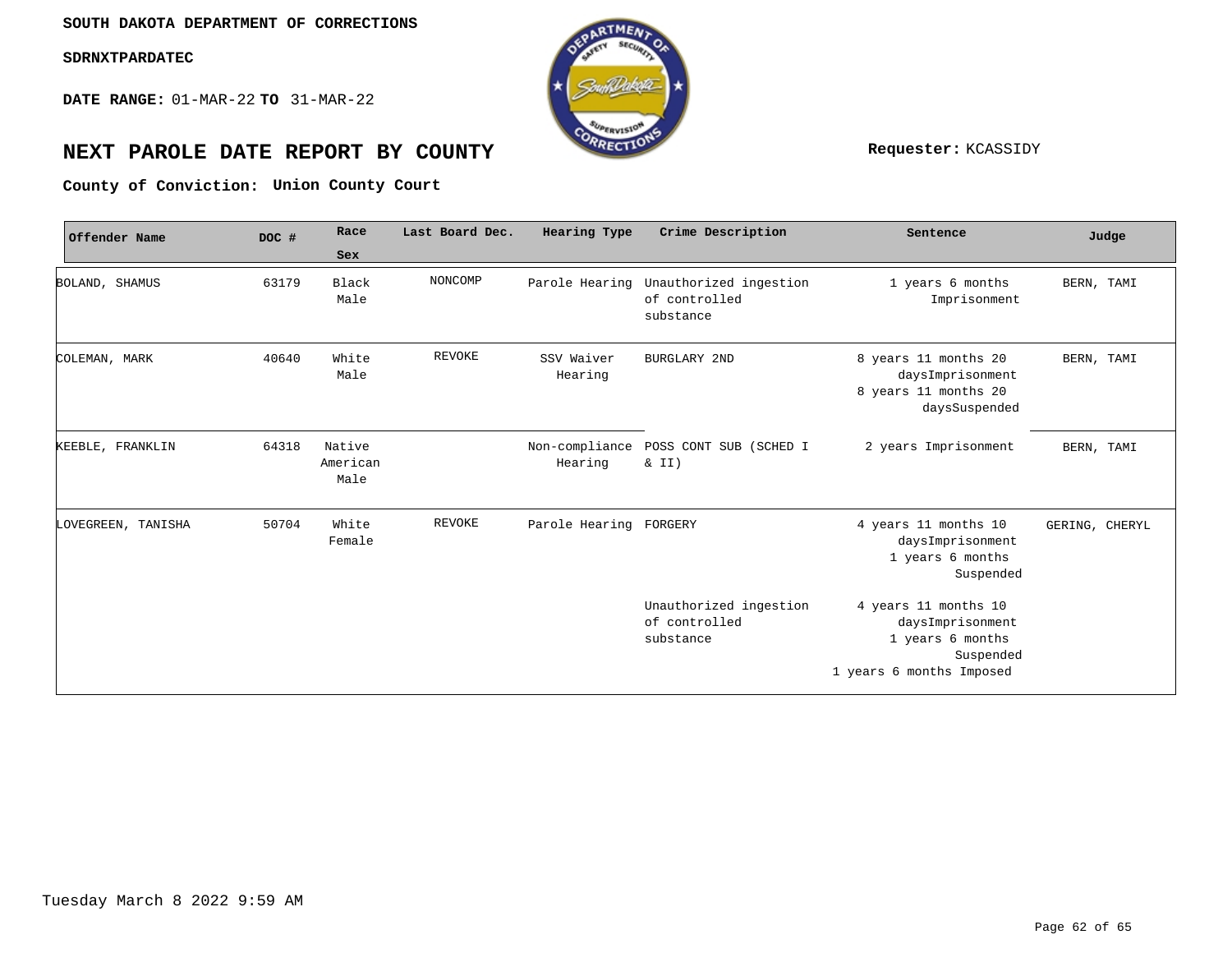**DATE RANGE:** 01-MAR-22 **TO** 31-MAR-22



**NEXT PAROLE DATE REPORT BY COUNTY Requester:** KCASSIDY

| PRICE, JEROD | 36206 | White<br>Male | REVOKE | Parole Hearing BURGLARY 2ND |              | 9 years 6 months<br>Imprisonment<br>8 years Suspended<br>8 years Imposed | JENSEN, STEVEN |  |
|--------------|-------|---------------|--------|-----------------------------|--------------|--------------------------------------------------------------------------|----------------|--|
|              |       |               |        |                             | BURGLARY 2ND | 9 years 6 months<br>Imprisonment<br>8 years Suspended<br>8 years Imposed |                |  |

#### **Walworth County Court County of Conviction:**

| Offender Name     | DOC # | Race                       | Last Board Dec. | Hearing Type | Crime Description                                   | Sentence                                  | Judge        |
|-------------------|-------|----------------------------|-----------------|--------------|-----------------------------------------------------|-------------------------------------------|--------------|
|                   |       | Sex                        |                 |              |                                                     |                                           |              |
| LAPOINTE, STANLEY | 14311 | Native<br>American<br>Male | REVOKE          |              | Parole Hearing SIMPLE ASSAULT ON LAW<br>ENFORCEMENT | 2 years Imprisonment<br>2 years Suspended | MAGERA, GREG |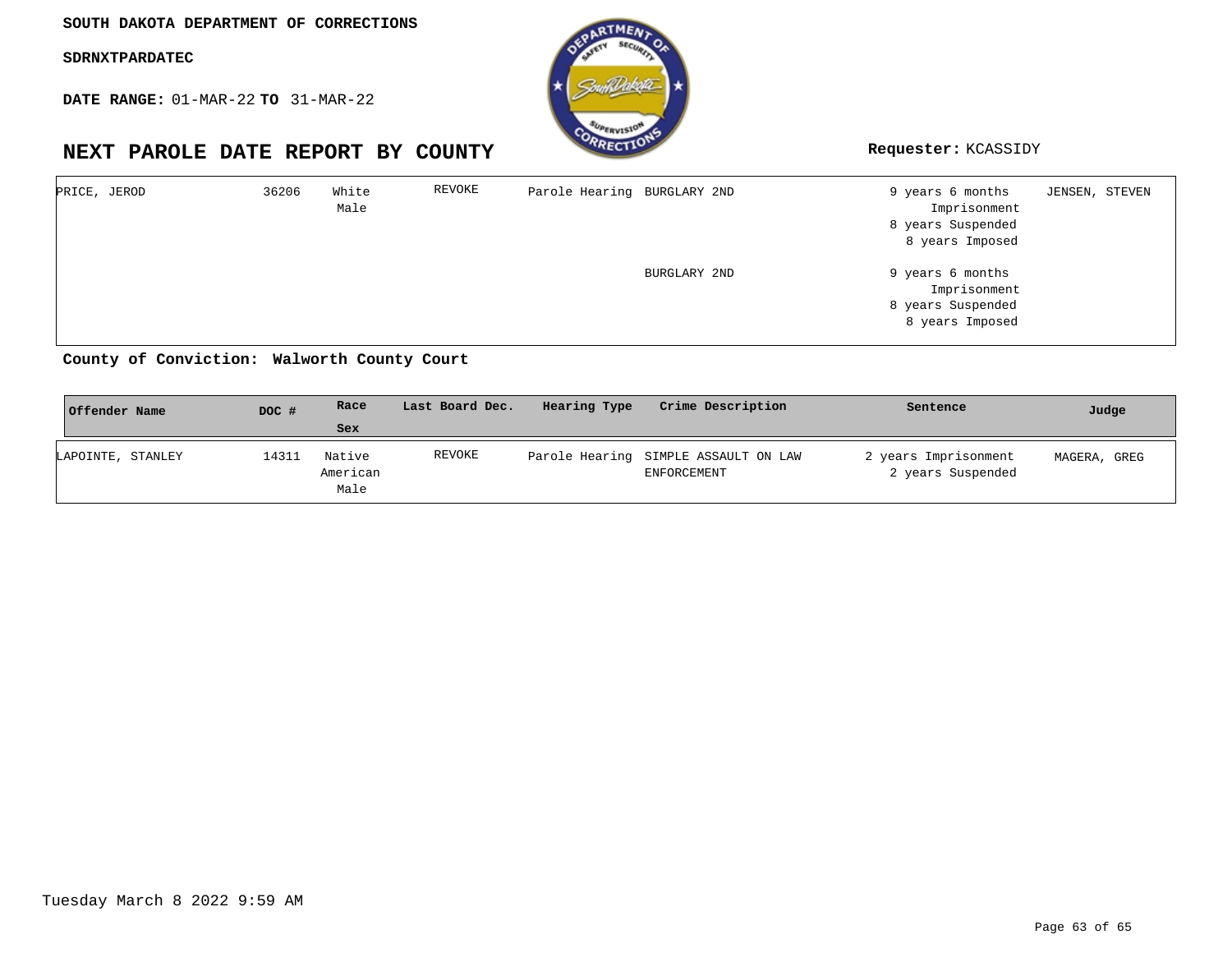**DATE RANGE:** 01-MAR-22 **TO** 31-MAR-22



# **NEXT PAROLE DATE REPORT BY COUNTY Requester:** KCASSIDY

**Yankton County Court County of Conviction:**

| Offender Name           | DOC # | Race<br>Sex                | Last Board Dec. | Hearing Type   | Crime Description                                    | Sentence                                                                                                                 | Judge          |
|-------------------------|-------|----------------------------|-----------------|----------------|------------------------------------------------------|--------------------------------------------------------------------------------------------------------------------------|----------------|
| DAVIS, CARLIE           | 53706 | White<br>Male              | <b>REVOKE</b>   |                | Parole Hearing POSS CONT SUB (SCHED I<br>$\&$ II)    | 5 years Imprisonment<br>3 years Suspended<br>3 years Imposed                                                             | GERING, CHERYL |
| FELBUSH, LEVI           | 54898 | Native<br>American<br>Male | REVOKE          | Parole Hearing | Unauthorized ingestion<br>of controlled<br>substance | 4 years 11 months 10<br>daysImprisonment<br>4 years 11 months 10<br>daysSuspended<br>4 years 11 months 10<br>daysImposed | GERING, CHERYL |
| GOSS-GRIFFIN, CHRISTIAN | 49729 | White<br>Male              | REVOKE          | Parole Hearing | POSS CONT SUB (SCHED I<br>& II)                      | 5 years Imprisonment<br>5 years Suspended                                                                                | GERING, CHERYL |
|                         |       |                            |                 |                | KEEPING A PLACE FOR<br>USE OR SALE OF CS             | 5 years Imprisonment<br>5 years Suspended                                                                                |                |
|                         |       |                            |                 |                | GRAND THEFT ><br>\$5,000.00                          | 10 years Imprisonment<br>8 years Suspended                                                                               |                |
|                         |       |                            |                 |                | POSS OF MJ: 1 LB TO 10<br>LB                         | 10 years Imprisonment<br>5 years Suspended                                                                               |                |
| LOVELACE, DANE          | 54388 | White<br>Male              | REVOKE          | Parole Hearing | Unauthorized ingestion<br>of controlled<br>substance | 4 years 11 months 10<br>daysImprisonment<br>3 years Suspended<br>3 years Imposed                                         | GERING, CHERYL |